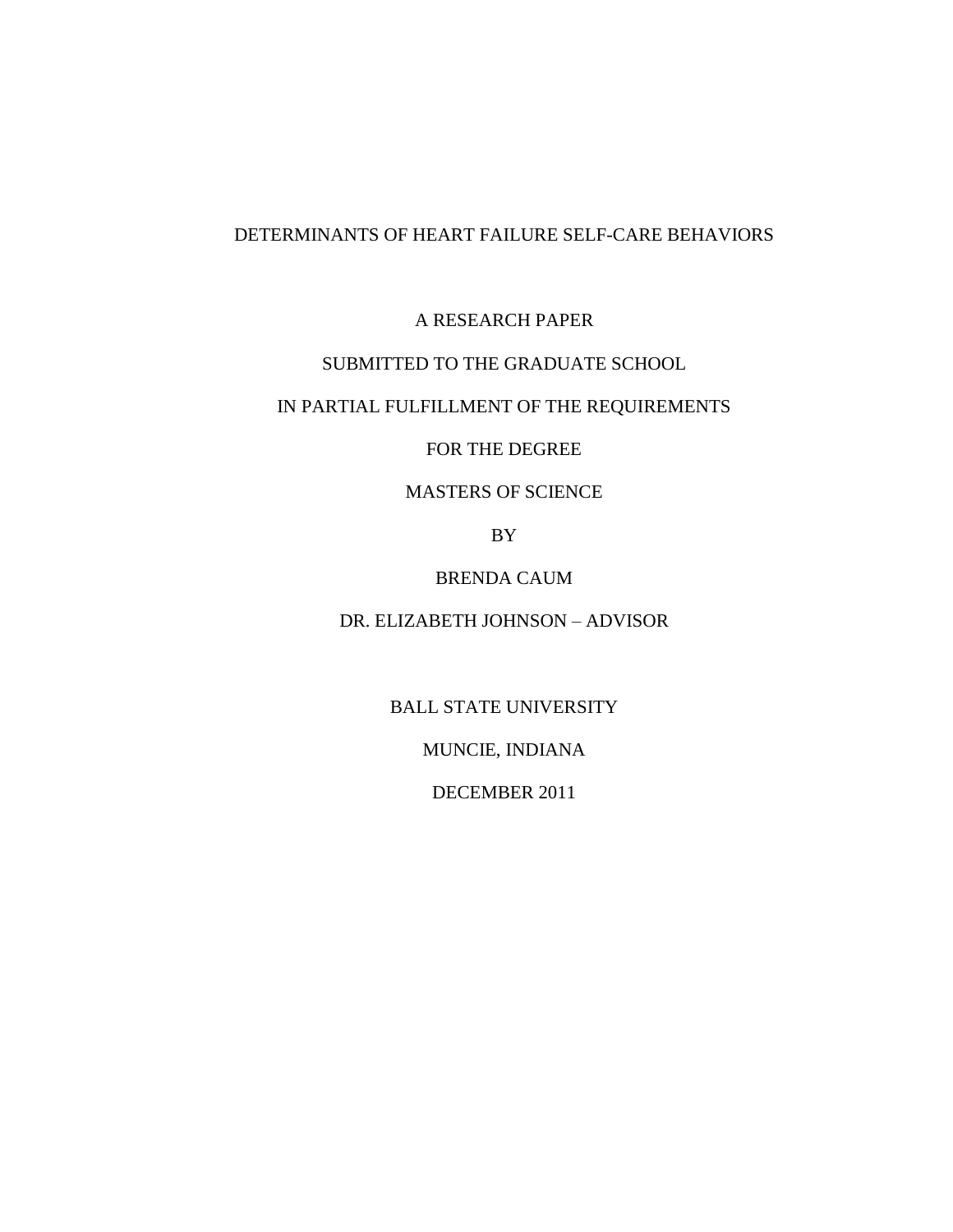| Chapter I: Introduction             |
|-------------------------------------|
|                                     |
|                                     |
|                                     |
|                                     |
|                                     |
|                                     |
|                                     |
|                                     |
|                                     |
|                                     |
| <b>Chapter II Literature Review</b> |
|                                     |
|                                     |
| 12                                  |
|                                     |
|                                     |
|                                     |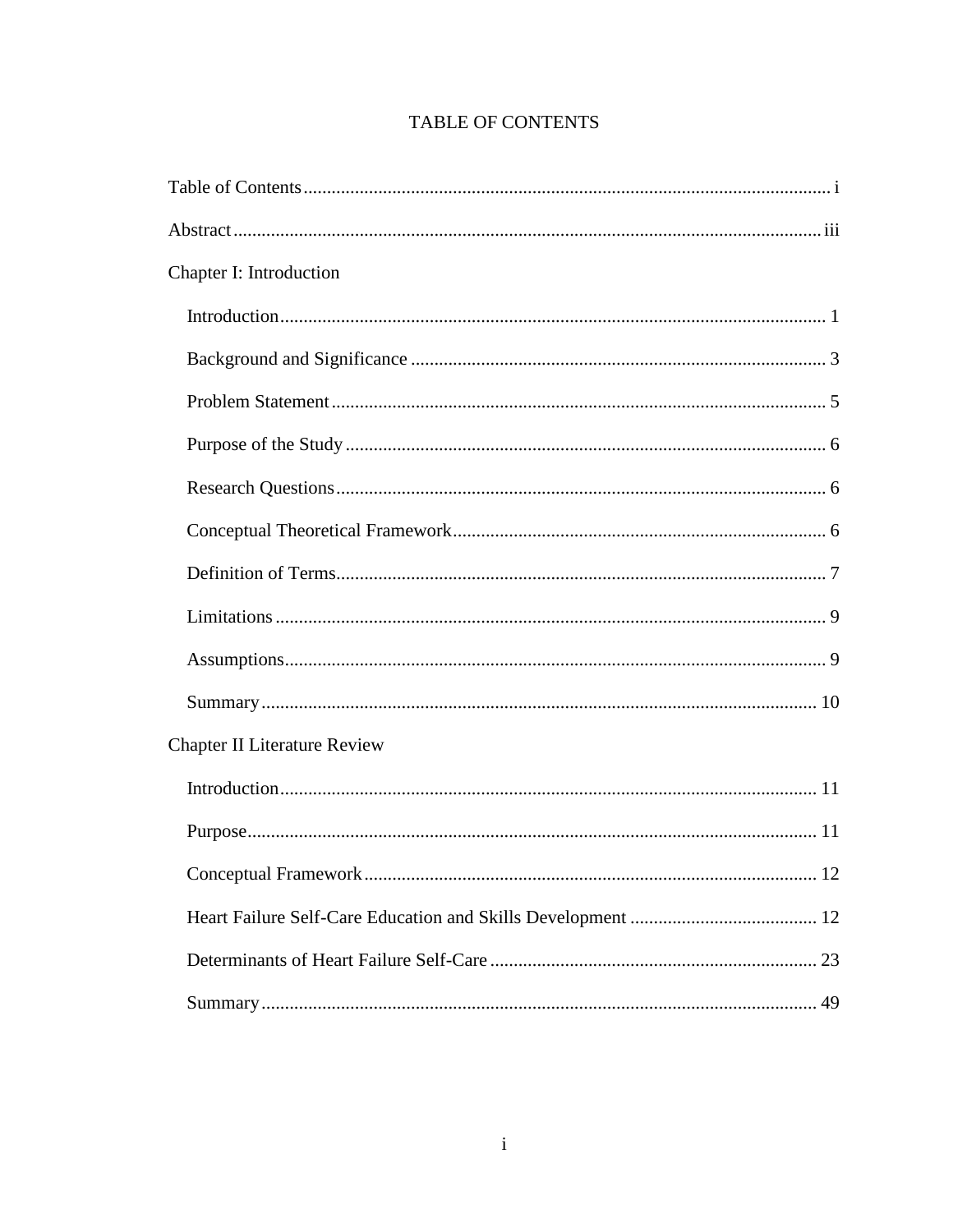| Chapter III: Methodology and Procedures |  |
|-----------------------------------------|--|
|                                         |  |
|                                         |  |
|                                         |  |
|                                         |  |
|                                         |  |
|                                         |  |
|                                         |  |
|                                         |  |
|                                         |  |
|                                         |  |
|                                         |  |

#### $\frac{1}{2}$  $\overline{C1}$  $\overline{\mathbf{r}}$  $\ddot{\phantom{a}}$  $\overline{1}$  $\overline{1}$  $\mathbf{I}$  $\overline{ }$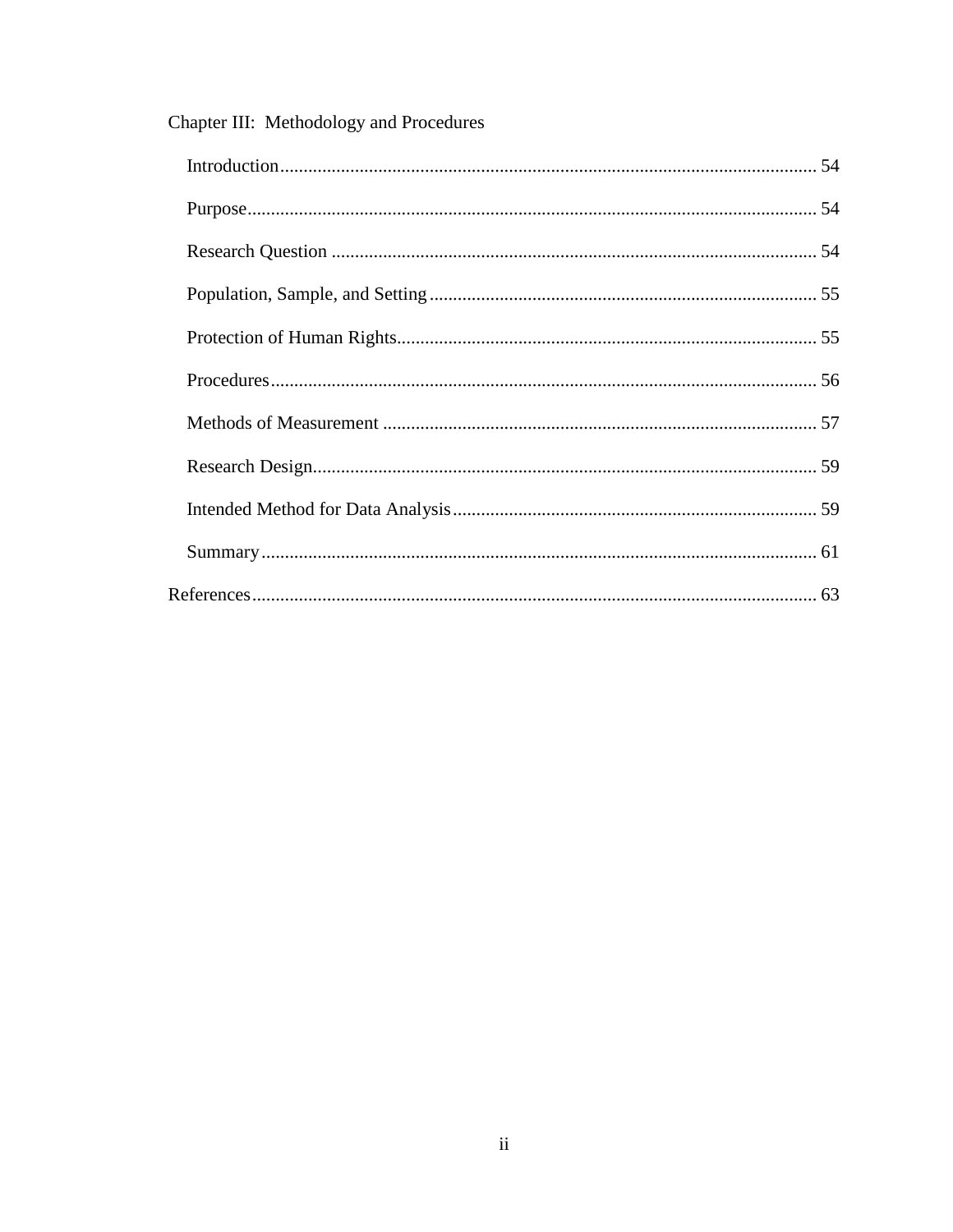#### **Abstract**

| <b>RESEARCH SUBJECT:</b> | Determinants of Heart Failure Self-Care Behaviors |
|--------------------------|---------------------------------------------------|
| <b>STUDENT:</b>          | Brenda Caum                                       |
| <b>DEGREE:</b>           | <b>Masters of Science</b>                         |
| <b>COLLEGE:</b>          | College of Applied Sciences and Technology        |
| DATE:                    | December, 2011                                    |

Individuals with heart failure (HF) must perform self-care behaviors to prevent hospitalization. Self-care practices and the factors that influence performance of self-care are essential to maintaining health and preventing hospitalization (Schnell-Hoehn, Naimark, & Tate, 2009). The purpose of this cross sectional study is to examine self-care behaviors and the determinants of engaging in these behaviors in community-dwelling HF patients. This is a replication of a study conducted by Schnell-Hoehn et al. The framework is Connelly's model of self-care in chronic illness (Connelly, 1987). A convenience sample of 50 HF patients will be recruited from two small northwestern Indiana hospital HF clinics. The Self-Care Heart Failure Index will be utilized to measure self-care behaviors and self-efficacy. Enabling variables will be measured utilizing the Kansas City Cardiomyopathy Questionnaire, the General Well-Being Schedule, Sociodemographic and Clinical Variable Questionnaire, and the Charlson Co-Morbidity Index. The findings will provide information on variables that influence engagement in self-care behaviors allowing for individualized interventions and education to improve HF patient outcomes.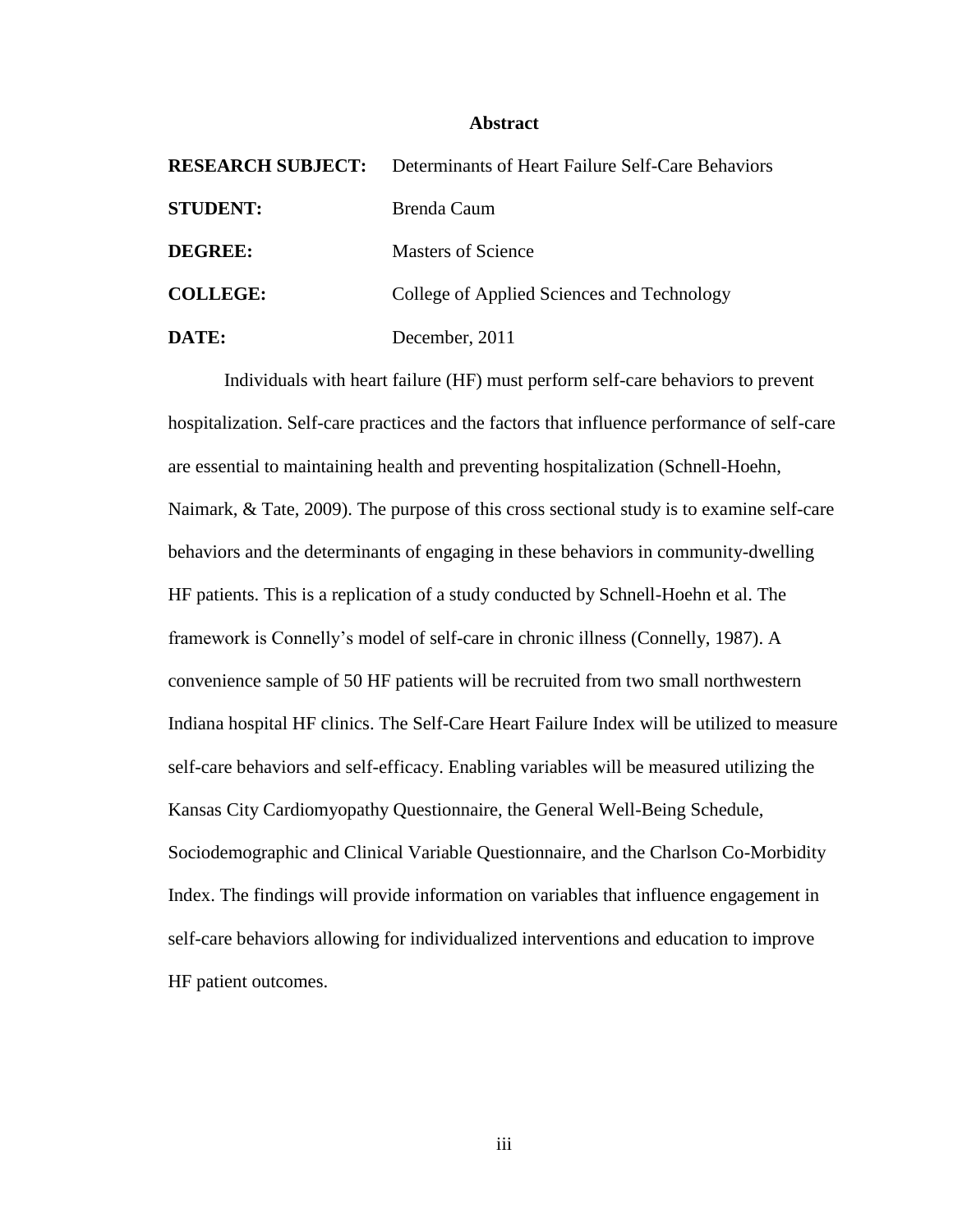## Chapter I

## *Introduction*

Heart failure (HF) is a major public health concern for both developed and developing countries and is reaching epidemic proportions in the industrialized world (Riegel, Dickson, Kuhn, Page, & Worrall-Carter, 2010; Schnell-Hoehn, Naimark, & Tate, 2009). In the United States (US), approximately 5.8 million Americans have a diagnosis of HF, and each year, about 670,000 new cases of HF are identified (American Heart Association, 2010). The prevalence and incidence of HF in the US is expected to increase in the coming years due to an aging population and improved treatment of underlying conditions that cause HF (Annema, Luttik, & Jaarsma, 2009; Kutzleb & Reiner, 2006). Although advances in treatment, medication, and education have led to increased survival after HF diagnosis, the death rate for HF patients remains high with 20% mortality within 1 year and 50% mortality within 5 years (American Heart Association, 2010; Sayers, Riegel, Pawlowski, Coyne, & Samaha, 2008).

Economically, HF is one of the most expensive health care problems faced by the US health care system, costing an estimated 39.2 billion dollars in 2010 (American Heart Association, 2010; Kutzleb & Reiner, 2006). This is a 5% increase from the 2009 estimated HF cost. These costs include not only the cost of health care services and medication, but also the lost productivity of individuals with HF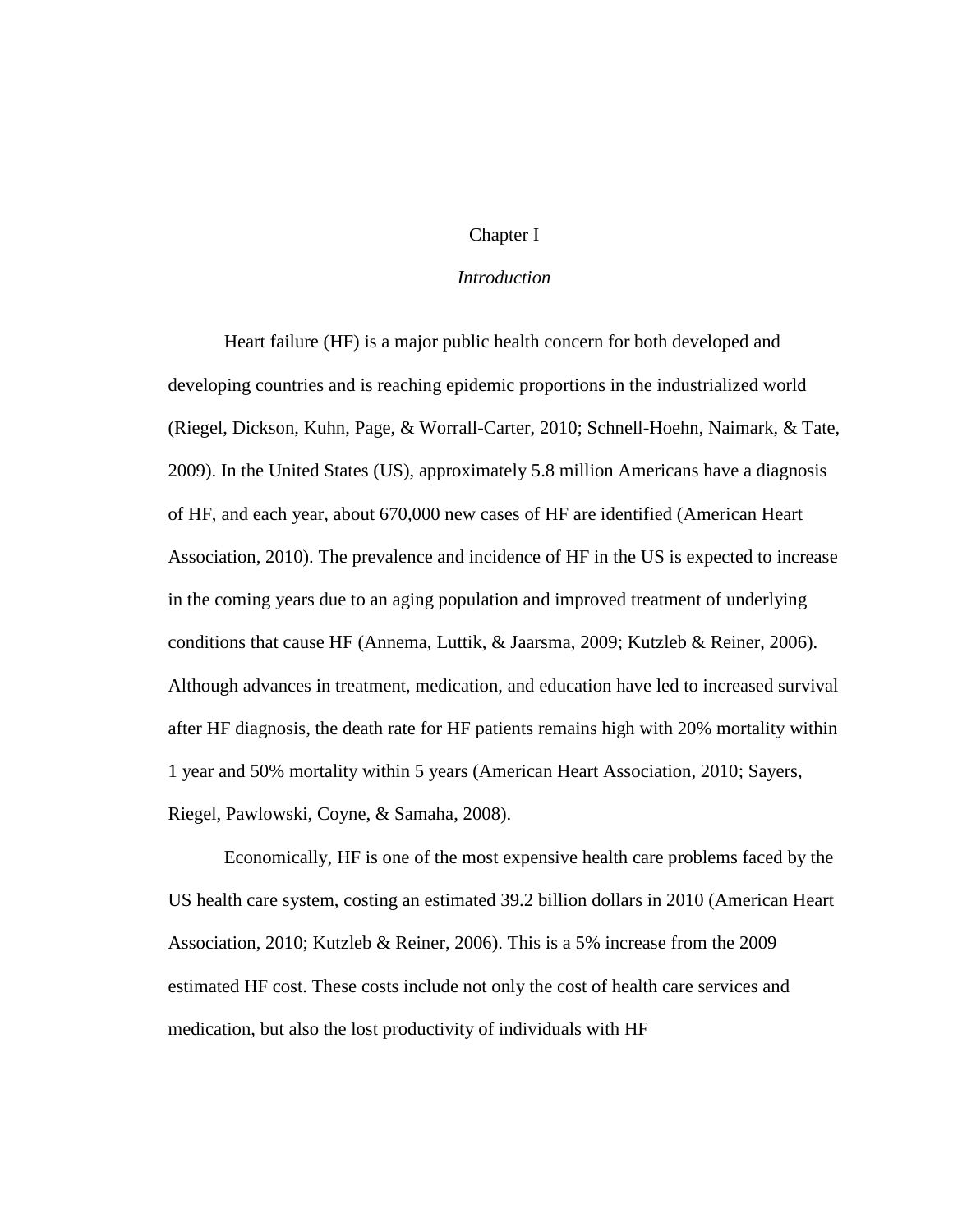(American Heart Association, 2010). However, approximately 70% of the total cost attributed to HF is associated with hospital readmission (Annema et al., 2009).

Heart failure is characterized by high mortality and, as the result of recurrent hospital admissions, high cost. Among hospitalized adults 65 years of age and older, heart failure is the most frequent admission diagnosis (Artinian, Magnan, Sloan, & Lang, 2002). Despite advances in HF disease management, HF readmission rates have doubled over the past 30 years and remain relatively high (Annema et al., 2009; Riegel et al., 2010). Approximately 25% to 50% of HF patients are readmitted to the hospital within 3 to 6 months after discharge (Annema et al., 2009; Sayers et al., 2008). Even patients in heart failure-management programs have been noted to have a 14% to 29% readmission rate (Annema et al., 2009). It is estimated that 50% of these readmissions are potentially preventable through engagement in effective self-care behaviors (Cameron, Worrall-Carter, Riegel, Lo, & Stewart, 2009; Riegel et al., 2010).

 The majority of HF hospital readmissions can be attributed to failed self-care behaviors (Moser & Watkins, 2008; Riegel, Dickson, Goldberg, & Deatrick, 2007). In spite of improvements in HF knowledge, HF self-care is remarkably poor (Dickson  $\&$ Riegel, 2009; Evangelista & Shinnick, 2008; Riegel et al., 2007). Successful HF self-care requires not only knowledge of HF, but also the skills to perform self-care maintenance and self-care management (Schnell-Hoehn, et al., 2009). Unfortunately, HF patients continue to struggle with the decisions required to effectively engage in the self-care skills that prevent and treat HF complications. The reasons for this struggle and the factors that lead to poor HF self-care have not been clearly identified in the nursing literature (Moser & Watkins, 2008). There is a need to determine the therapeutic self-care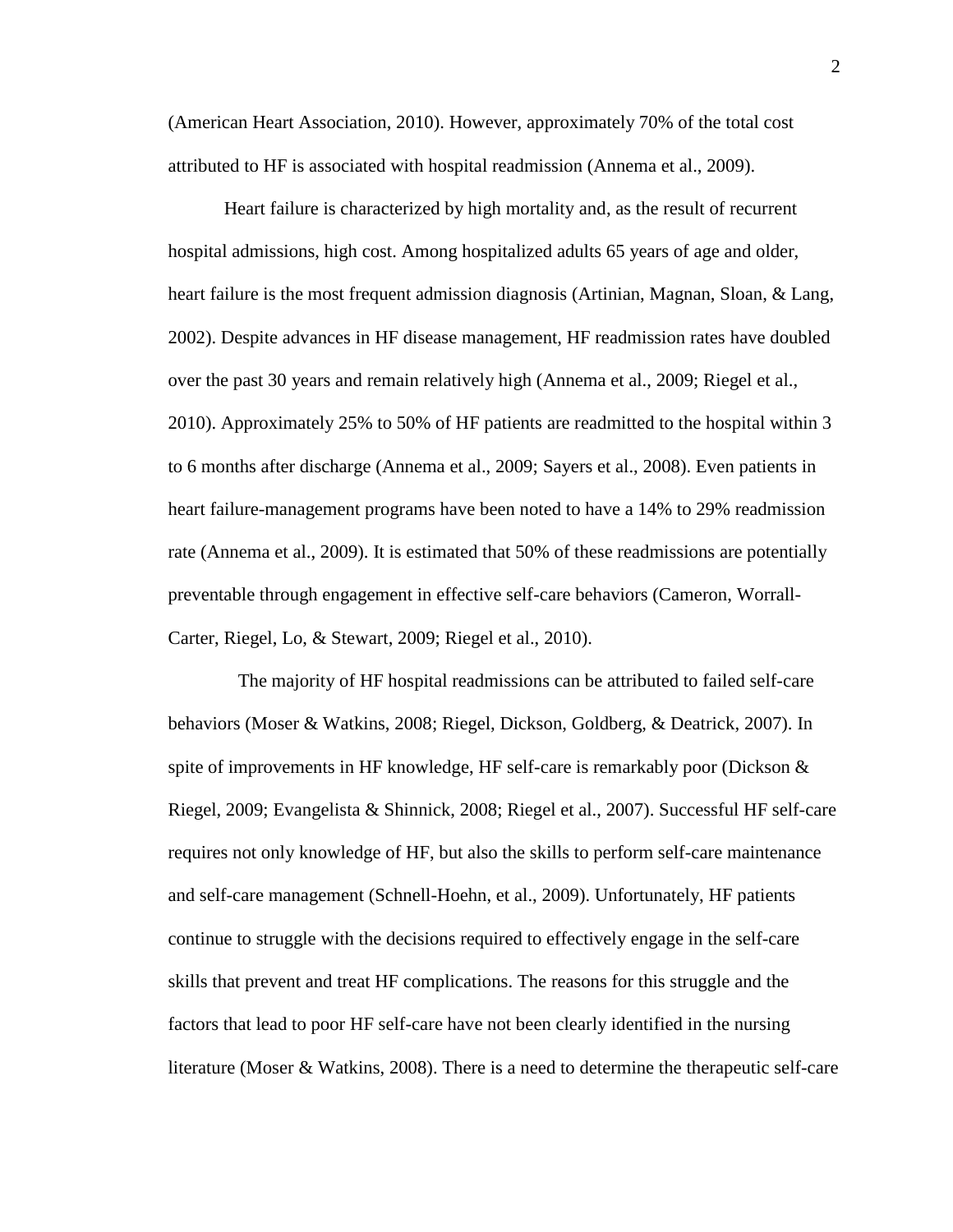behaviors of HF patients and the determinants of engagement in self-care to improve the content of HF education (Dickson & Riegel, 2009). Heart failure education which facilitates self-care decision making results in positive self-care behaviors. Improved engagement in HF self-care through education is needed to reduce hospital readmissions and the cost of HF care (Gary, 2006; Moser & Watkins, 2008).

#### *Background and Significance*

Heart failure is a chronic, progressive condition in which the heart muscle is unable to pump enough blood through the heart to meet the body's needs (American Heart Association, 2010). There are several causes of HF, but the most common causes are coronary artery disease and high blood pressure (Oguz & Enç, 2008). In addition, other diseases such as myocardial infarction and diabetes can increase a person's risk for HF (Crowder, 2006). Common HF symptoms include shortness of breath, fatigue, and swelling (Paradis, Cossette, Frasure-Smith, Heppell, & Guertin, 2010). Heart failure contributes to limited daily functioning, hospital readmission, and higher mortality of those afflicted (Schnell-Hoehn et al., 2009). There is no cure for HF and the goal of treatment is to maintain a patient's optimal level of health, prevent illness, and control symptoms. As the disease progresses, patients living in communities must control exacerbation of symptoms to improve well-being and prevent hospitalization through self-care (Schnell-Hoehn, et al., 2009).

The concept of self-care has been studied by health care professionals for over 30 years (Riegel & Dickson, 2008). The World Health Organization (1983) defines self-care as: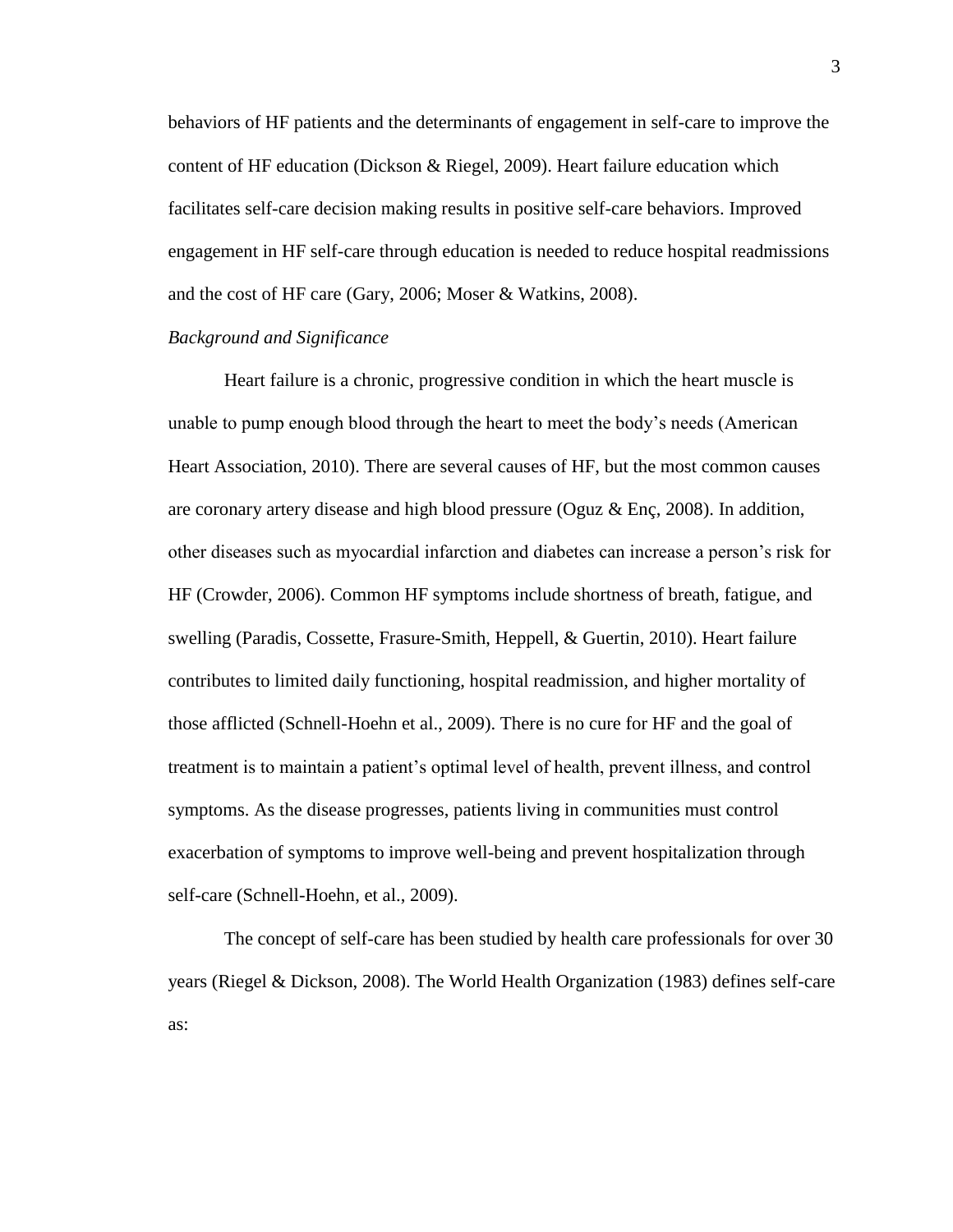activities individuals, families, and communities undertake with the intention of enhancing health, preventing disease, limiting illness, and restoring health. These activities are derived from knowledge and skills from the pool of both professional and lay experience. They are undertaken by lay people on their own behalf, either separately or in participative collaboration with professionals. (p. 181)

Although the literature uses varied terminology to describe the process of self-care, the concept of self care as an essential ingredient in chronic disease management is consistent (Riegel & Dickson, 2008). In addition, several studies support the hypothesis that appropriate self-care improves quality of life, improves clinical outcomes, and reduces the cost of care (Moser & Watkins, 2008). Self-care is an extremely complex decision making process that requires education and support from health care professionals. Even though self-care is a patient activity, it is most effective when performed with support and coaching from a nurse (Riegel & Dickson, 2008).

Self-care is considered to be an essential component to the effective management of HF. Heart failure self-care is composed of several behaviors that promote healthy lifestyle choices and adherence to treatment (Moser & Watkins, 2008; Schnell-Hoehn et al., 2009). Self-care behaviors include following recommended diet and fluid restrictions, managing weight, adhering to medication regimens, exercising, obtaining annual immunizations, managing symptoms, and seeking medical attention when necessary. Engagement in these behaviors reduces exacerbation of symptoms, improves functional ability, and reduces hospital readmission and mortality (Macabasco-O'Connell, Crawford, Stotts, Stewart, & Froelicher, 2008). Increased understanding of why some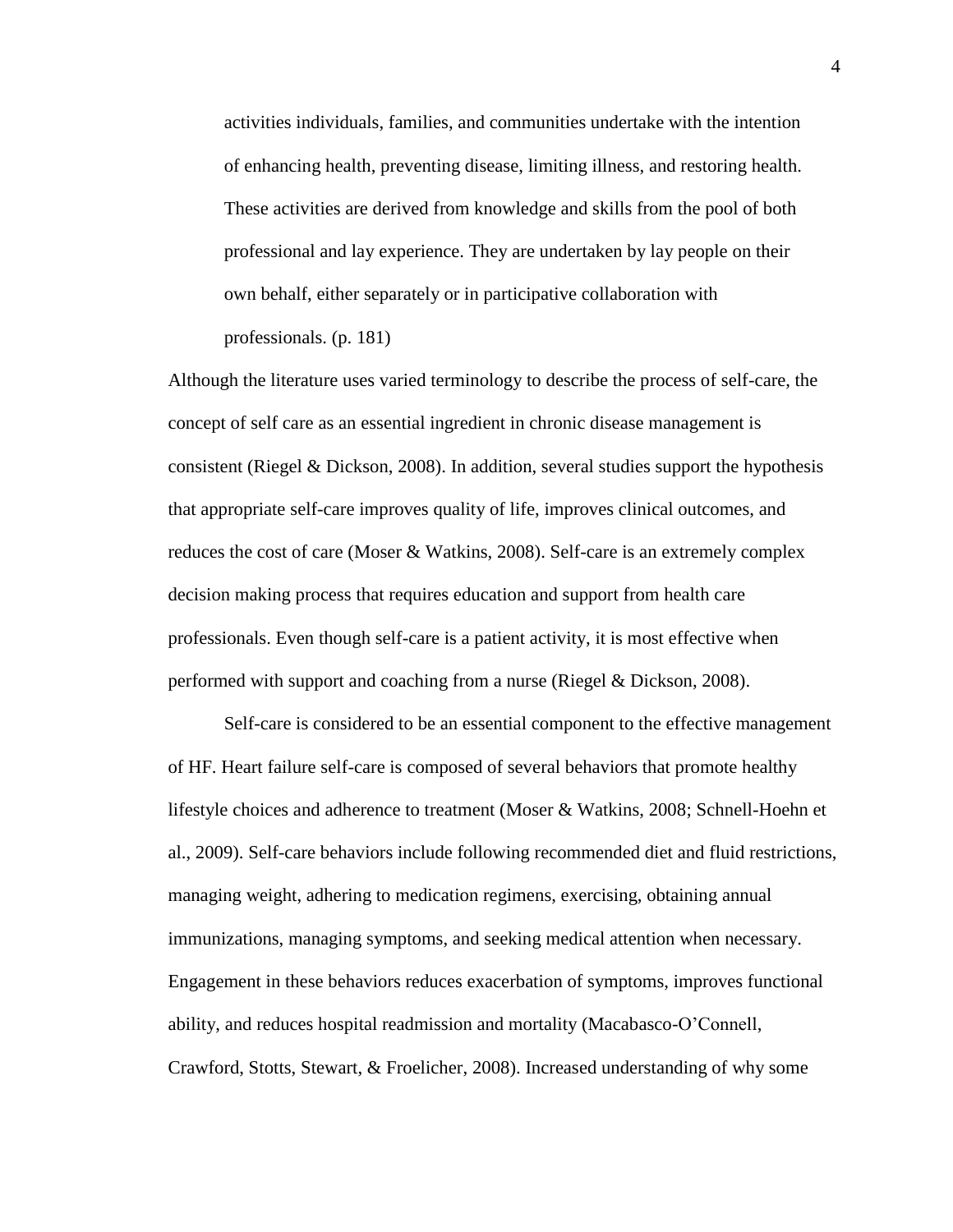patients with HF engage in self-care when others do not may improve the effectiveness of HF self-care.

Schnell-Hoehn et al. (2009) examined which HF self-care behaviors are therapeutic, what variables influence engagement in self-care, and the effects of selfefficacy on readmission. Psychological status, self-efficacy, comorbidities, and race influenced engagement in self-care. Higher psychological status, greater self-efficacy, or more co-morbidities indicated a greater ability to assume self-care behaviors among individuals with heart failure who lived in the community. Greater self-efficacy was also connected with fewer readmissions in this population. Europeans had significantly greater ability to assume self-care behaviors compared to people of Aboriginal descent. Replication of the Schnell-Hoehn et al. (2009) study will provide further understanding of what influences engagement in self-care and of specific therapeutic self-care behaviors in individuals with HF. Increased understanding may lead to individualized interventions and education that have the potential to reduce hospital readmissions and improve HF outcomes.

### *Problem Statement*

Individuals with HF must perform self-care behaviors to prevent hospitalization. Self-care practices and the factors that influence performance of self-care are essential to maintaining health and preventing hospitalization. Knowledge and understanding of selfcare behaviors of HF patients in communities is limited (Schnell-Hoehn et al., 2009). *Purpose of the Study*

The purpose of this cross-sectional study is to examine self-care behaviors and the determinants of engaging in these behaviors in community-dwelling individuals with HF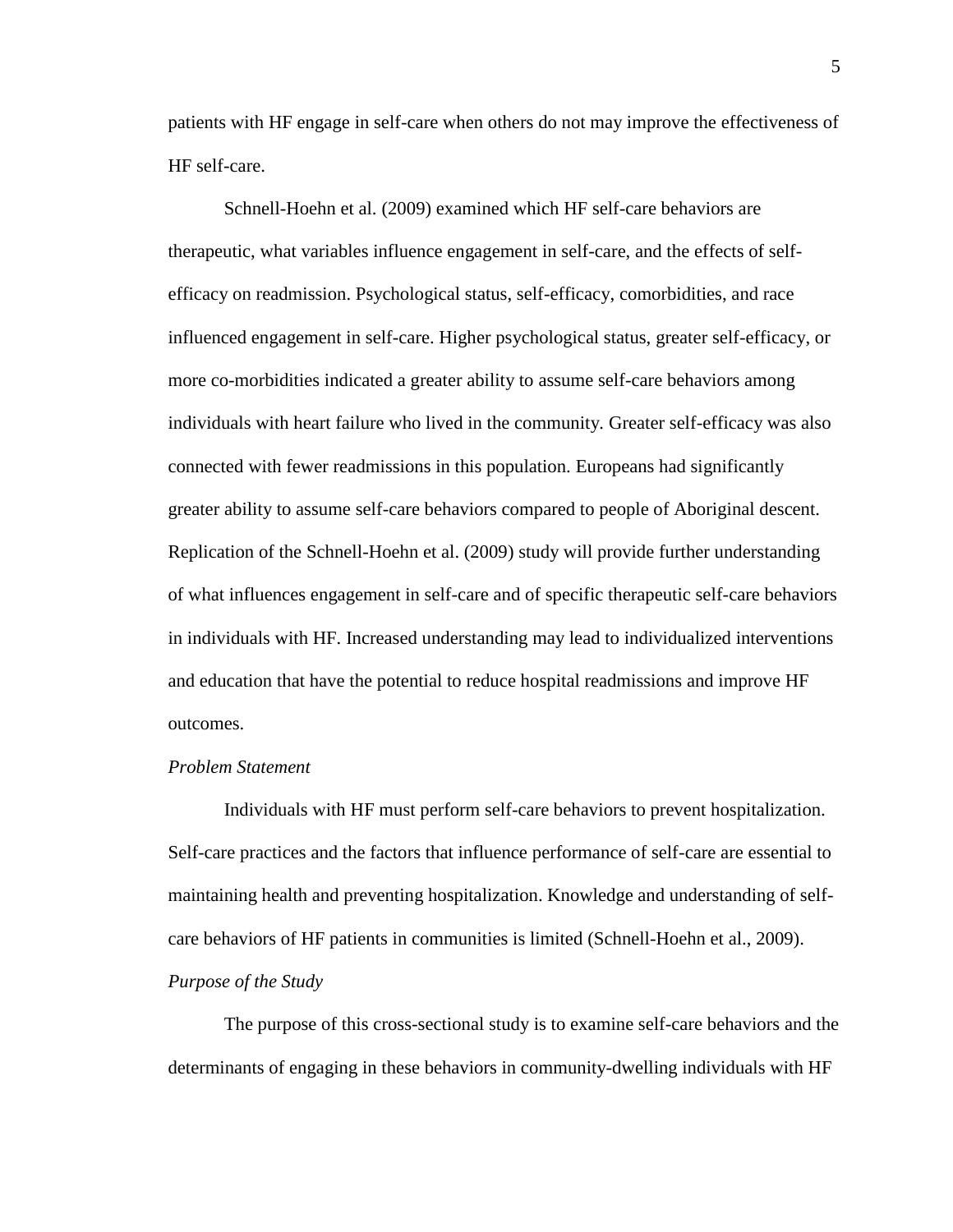recruited from two small northwestern Indiana HF clinics. This is a replication of a study conducted by Schnell-Hoehn et al. (2009).

## *Research Questions*

- 1. What are the most common therapeutic self-care behaviors engaged in by community-dwelling adults with HF?
- 2. Is there a relationship between the enabling variables of clinical and sociodemographic characteristics, functional ability, and psychological status with self-care decision making and engagement in self-care behaviors in communitydwelling adults with HF?
- 3. Is there a relationship between the predisposing variable of self efficacy with selfcare decision making and engagement in self-care behaviors in communitydwelling adults with HF?
- 4. Is there a correlation between self-care efficacy and the number of hospitalizations for community-dwelling adults with HF?

#### *Conceptual Theoretical Framework*

The conceptual framework for this study is Connelly's model of self-care in chronic illness (Connelly, 1987). The foundation of Connelly's model of self-care in chronic illness (MSCCI) is that self-care behaviors are performed in relation to a person's beliefs, values, and motives to achieve desired outcomes. The framework asserts that performance of self-care behaviors are influenced by predisposing and enabling variables. MSCCI allows the researcher to describe and relate factors that influence the performance of effective self-care behaviors (Schnell-Hoehn et al., 2009). Connelly's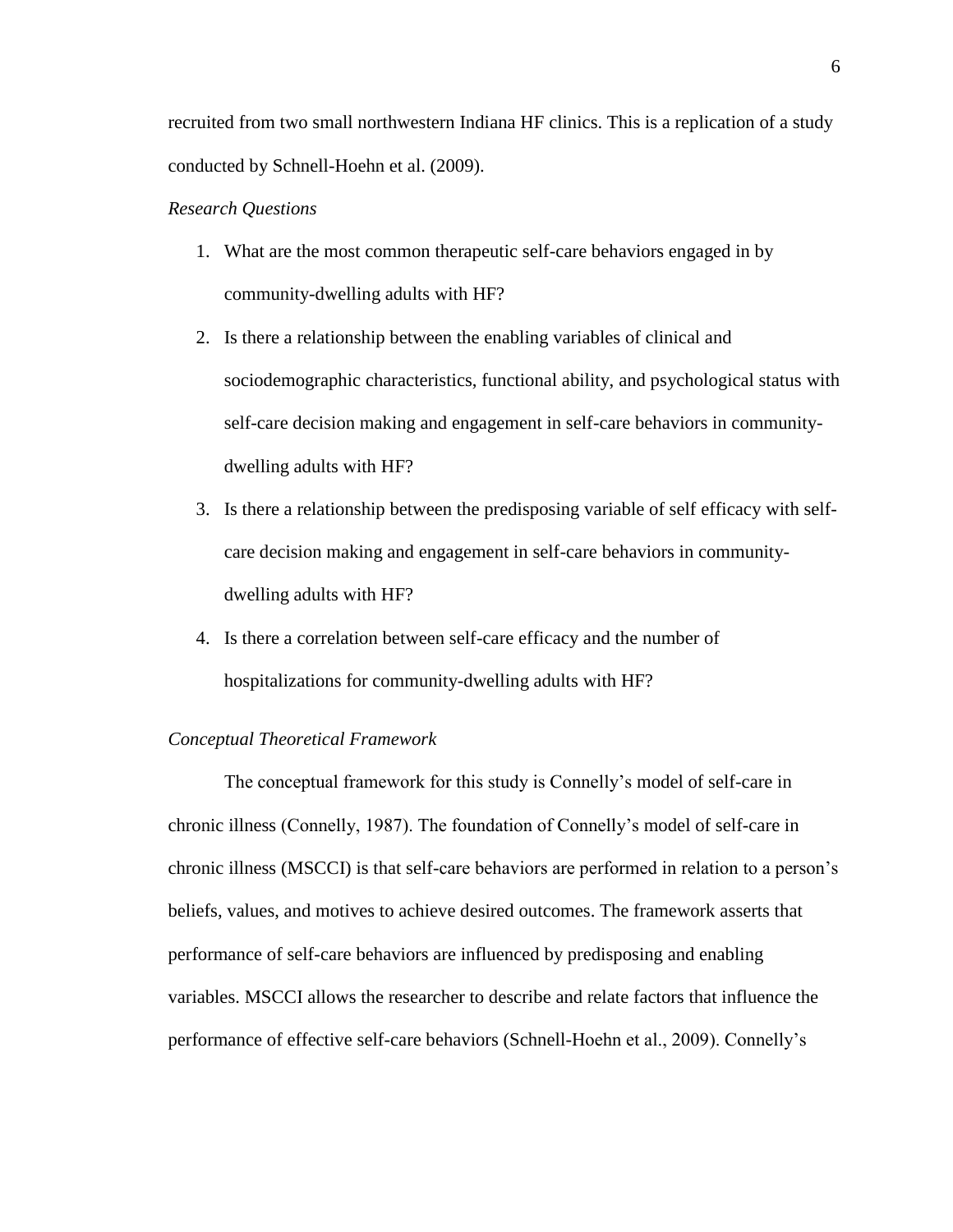model is appropriate for this study because it guides the nurse in the assessment of key variables that influence a patient's engagement in self-care behaviors.

## *Definition of Terms*

*Self-Care: Conceptual Definition.* Schnell-Hoehn et al. (2009) define self-care as the behaviors patients engage in to promote health and manage illness. Self-care in this study refers to the routine behaviors and activities that individuals with heart failure who live in the community engage in to care for themselves, maintain health, and manage HF symptoms. Self-care behaviors and activities will be defined according to the four categories of behaviors described in Connelly's MSCCI model. The four categories of behaviors include: (a) implementing and following general health behaviors and health promoting practices, (b) recognizing signs of health issues, (c) obtaining consultation and advice to address health issues when required, and (d) engaging in recommended individualized therapeutic self-care behaviors (Connelly, 1987).

*Self-Care: Operational Definition.* The concept of self care will be measured using two subscales of the Self-Care of Heart Failure Index (SCHFI): self-care maintenance and self-care management. The self-care maintenance subscale measures a participant's ability to assume 7 routine HF self-care behaviors using a 4-point Likert scale. The self-care management subscale measures a participant's ability to recognize the symptom of shortness of breath using a 4-point Likert scale. Higher subscale scores indicate better self-care (Schnell-Hoehn et al., 2009).

*Predisposing Variables: Conceptual Definition.* According to Connelly (1987), predisposing variables are the patient's motivations, beliefs, and experiences about health and illness that influence self-care. In this study, self-efficacy will represent predisposing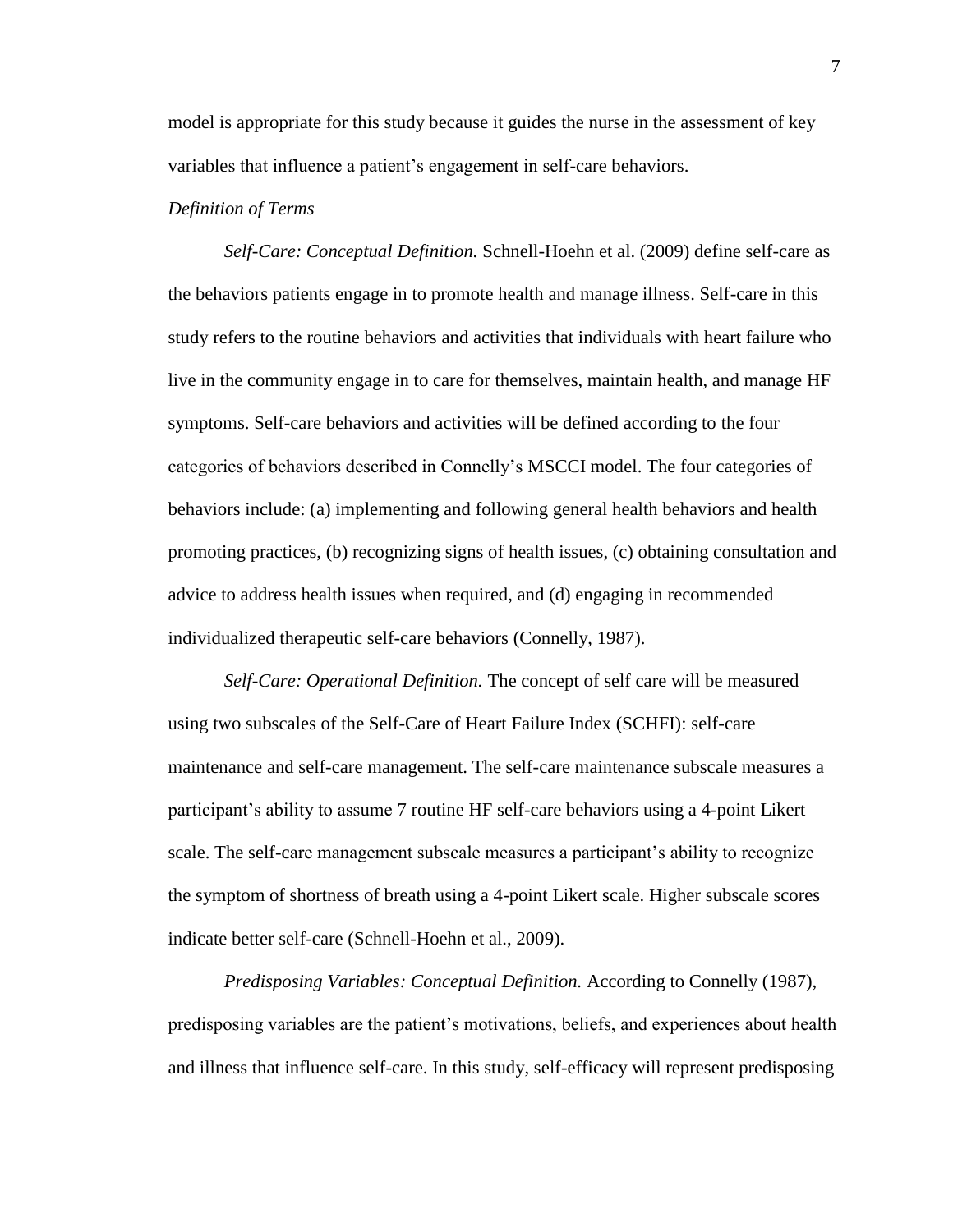variables. Self-efficacy is the confidence a patient has in his or her ability to take control of a situation and engage in self-care (Schnell-Hoehn et al., 2009).

*Predisposing Variables: Operational Definition.* The predisposing variable of self-efficacy will be measured using the Self-Care of Heart Failure Index (SCHFI) subscale of self-confidence which is measured with a 4-point Likert scale. Higher scores indicate more confidence in one's ability to perform self-care. Higher confidence equates to higher self-efficacy (Schnell-Hoehn et al., 2009).

*Enabling Variables: Conceptual Definition.* Enabling variables are life circumstances and patient characteristics which affect a patient's decision to engage in HF self-care (Schnell-Hoehn et al., 2009). According to Connelly (1987) enabling variables include: (a) demographic characteristics, (b) psychological status, (c) regimen characteristics, (d) psychological and financial costs, (e) competency, (f) cues to action, (g) social support, and (h) the characteristic of the health care system. For this study, the concept of enabling variables will include functional ability, psychological status, sociodemographic variables, and clinical variables.

*Enabling Variables: Operational Definition.* The concept of enabling variables will be measured using the Kansas City Cardiomyopathy Questionnaire (KCCQ), the General Well-Being Schedule, and a sociodemographic and clinical characteristics questionnaire. The KCCQ subscales of physical and social limitations are designed to measure functional ability of HF patients on a 5-point Likert scale. Higher scores indicate fewer limitations and better functional ability. The General Well-Being Schedule is designed to measure psychological status of community-dwelling patients. A total of six dimensions of well-being including anxiety, depression, self-control, positive well-being,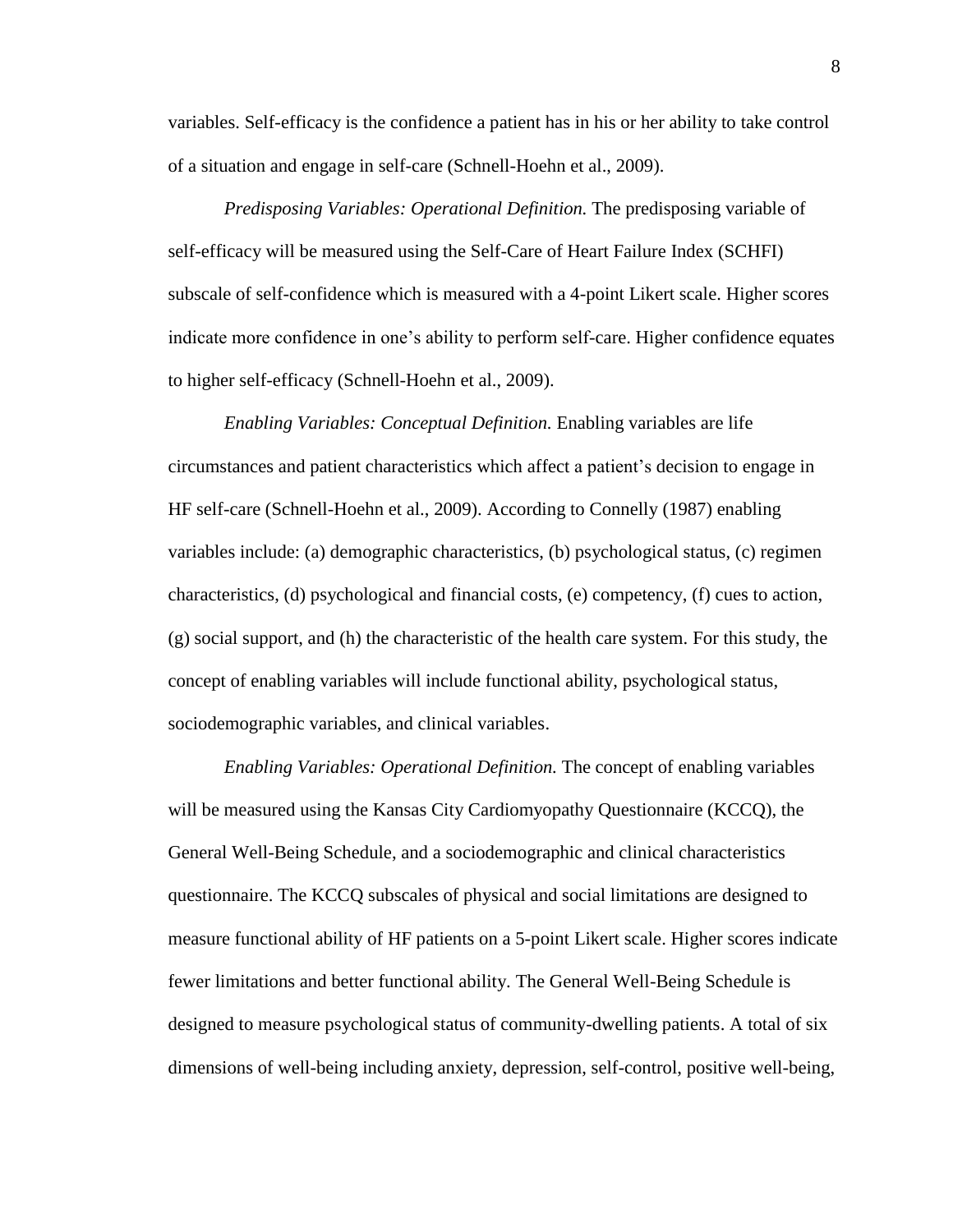vitality, and general health, are measured using this scale. A higher score indicates better well-being. Sociodemographic and clinical characteristics will be collected using a selfreported questionnaire (Schnell-Hoehn et al., 2009).

*Hospital Readmission: Conceptual Definition.* Hospital readmission is the return for admission to the hospital for exacerbation of HF symptoms during the time period for the study.

*Hospital Readmission: Operational Definition.* Hospital readmission is measured by the number of return hospital admissions for exacerbation of HF symptoms during the time period for the study. For this study readmission data will be obtained by review of the study participant's HF clinic medical record. Heart failure clinic staff maintains records of hospital admissions for their patients.

#### *Limitations*

This study is limited by methodology. The sample size is small and a convenience sample will be used. This will restrict the population to which findings can be generalized. Utilizing two locations for the study will reduce this limitation. Selfreporting of self-care behaviors by participants is also a limitation and can affect reliability of the data collected. To reduce this limitation, standardized education on the methods of measurement used in this study will be provided to a single data collector. *Assumptions*

The following assumptions are identified:

- 1. Self-care promotes health while managing illness.
- 2. Engagement in self-care behaviors is influenced by a person's beliefs, values, experiences, and motives to obtain positive outcomes.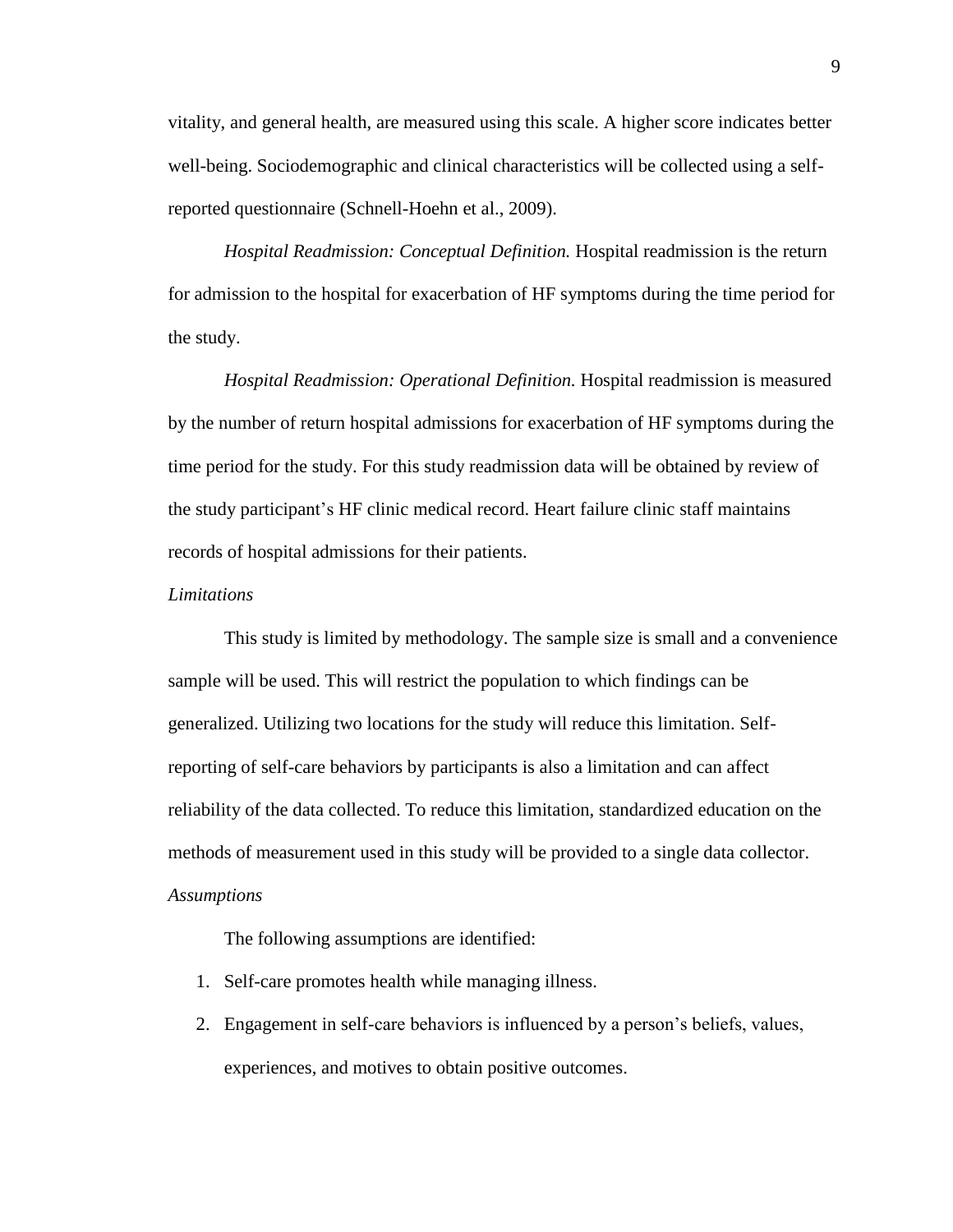- 3. Community members with HF must perform self-care behaviors to improve health and reduce hospitalization.
- 4. Heart failure education is essential to effective self-management.

#### *Summary*

Heart failure is major health concern in the United States. Poor control of HF symptoms is associated with hospital readmission, increased cost, and increased mortality. Self-care is required to effectively manage HF. An understanding of which HF self-care behaviors are therapeutic and what influences patients' engagement in self-care is needed for individualized interventions and education to improve HF patient outcomes. The purpose of this study is to examine self-care behaviors and the determinants of engaging in these behaviors in community-dwelling patients with HF. Connelly's model of self-care in chronic illness which allows the researcher to describe and relate factors that influence the performance of effective self-care behaviors will provide the framework for this study. This is a replication of a study conducted by Schnell-Hoehn et al. (2009).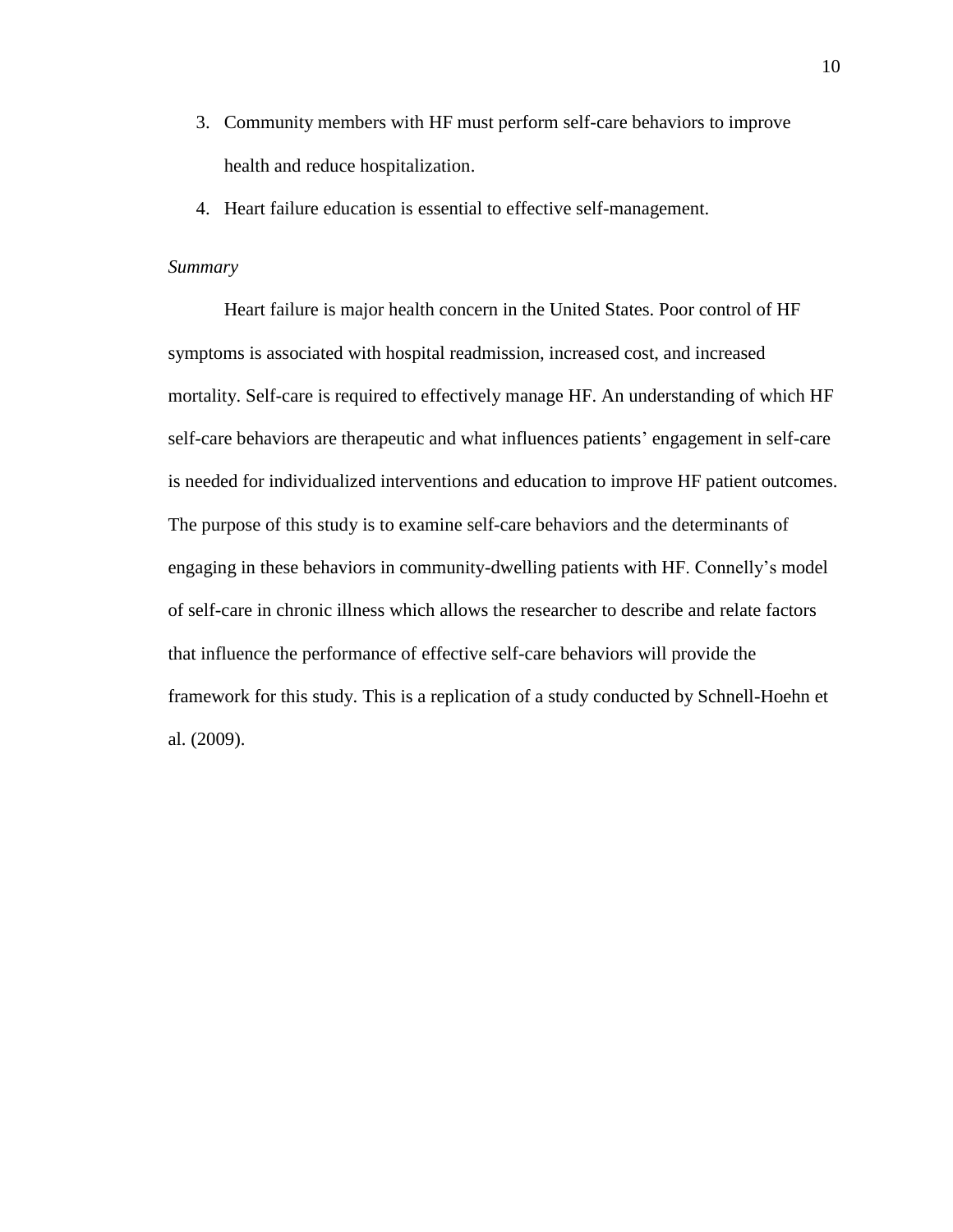## Chapter II

# *Literature Review*

# *Introduction*

Heart failure (HF) is a chronic, progressive illness that affects an estimated 5 million Americans (Kutzleb & Reiner, 2006). Common symptoms include shortness of breath and fatigue. As the disease progresses, patients living in the community must control exacerbation of symptoms to improve well-being and prevent hospitalization. Poor self-management results in reduced quality of life and increased financial burden. There is no cure for HF, and successful treatment must include mastery of self-care behaviors (Schnell-Hoehn et al., 2009). An understanding of which HF self-care behaviors are therapeutic and what influences engagement in self-care will allow for individualized interventions and education and improved HF patient outcomes. *Purpose*

The purpose of this cross-sectional study is to examine self-care behaviors and the determinants of engaging in these behaviors in community-dwelling HF patients. This is a replication of a study conducted by Schnell-Hoehn et al. (2009). Review of the literature for this study included research articles on (a) HF self-care education and skills development and (b) determinants of HF self-care.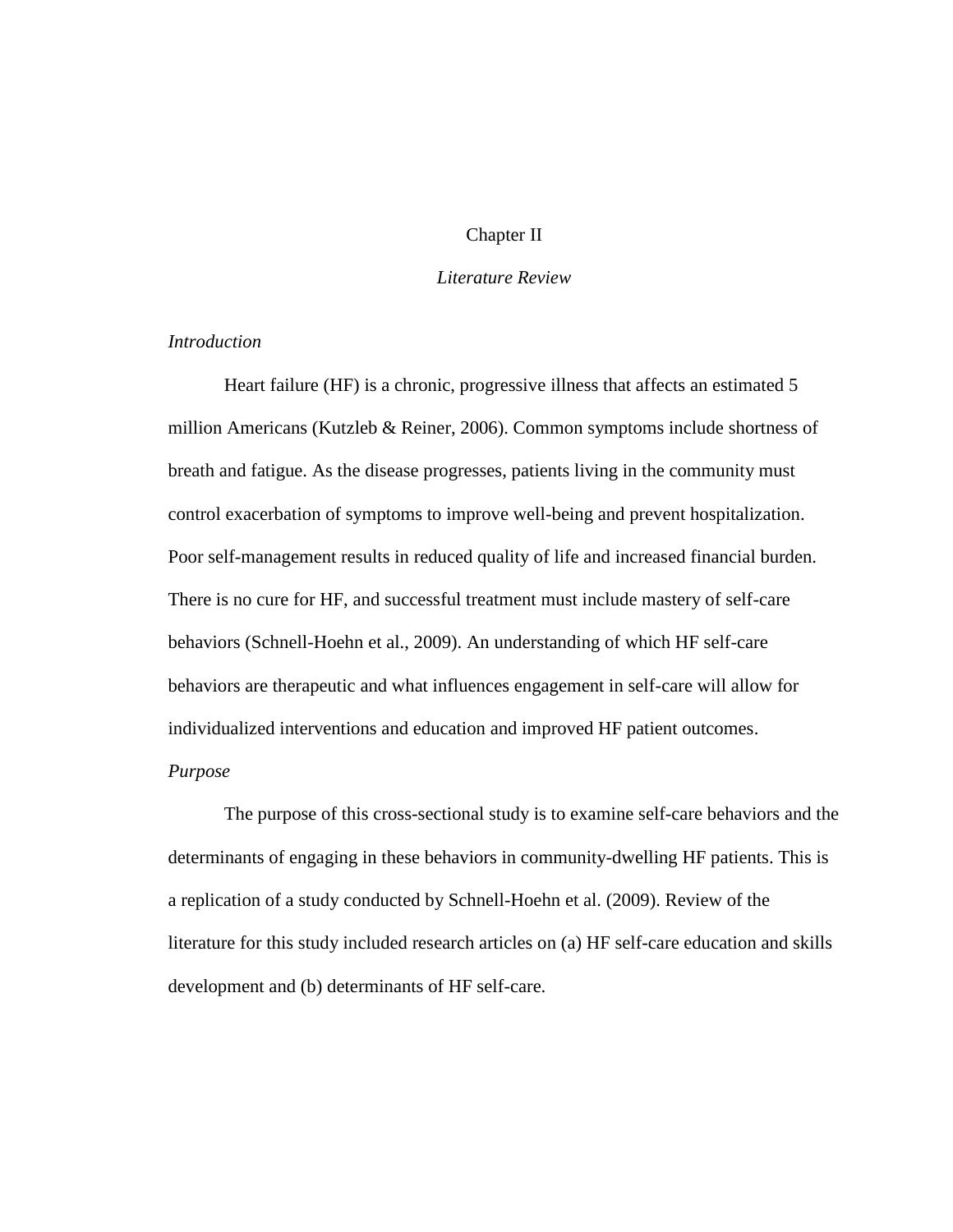## *Conceptual Framework*

The conceptual framework for this study is Connelly's model of self-care in chronic illness (Connelly, 1987). Heart failure is a chronic illness that requires adherence to a complex set of self-care behaviors. Self-care is the ability to perform behaviors that support health and well-being while managing illness. Life circumstances, past experience, and health beliefs are hypothesized to affect a person's ability to successfully adopt therapeutic self-care behaviors (Schnell-Hoehn et al., 2009).

The foundation of Connelly's model of self-care in chronic illness (MSCCI) is that self-care behaviors are performed in relation to a person's beliefs, values, and motives to achieve desired outcomes. The framework asserts that performance of selfcare behaviors are influenced by predisposing and enabling variables. Predisposing variables include health beliefs and past experiences; an example is self-efficacy. Enabling variables are life circumstances which affect the decision making for self-care. Functional ability is an example of an enabling variable (Connelly, 1987). MSCCI allows the researcher to describe and relate factors that influence the performance of effective self-care behaviors (Schnell-Hoehn et al., 2009). Connelly's model of self-care in chronic illness is an appropriate model for this study.

#### *Heart Failure Self-Care Education and Skills Development*

Education that improves comprehension and engagement in beneficial health behaviors is required to optimize HF patient outcomes. Educational programs are often evaluated based on the overall program and do not address the effects of individual topics on outcomes. Little is understood about the link between specific HF educational topics and HF outcomes. Boren, Wakefield, Gunlock, and Wakefield (2009) conducted a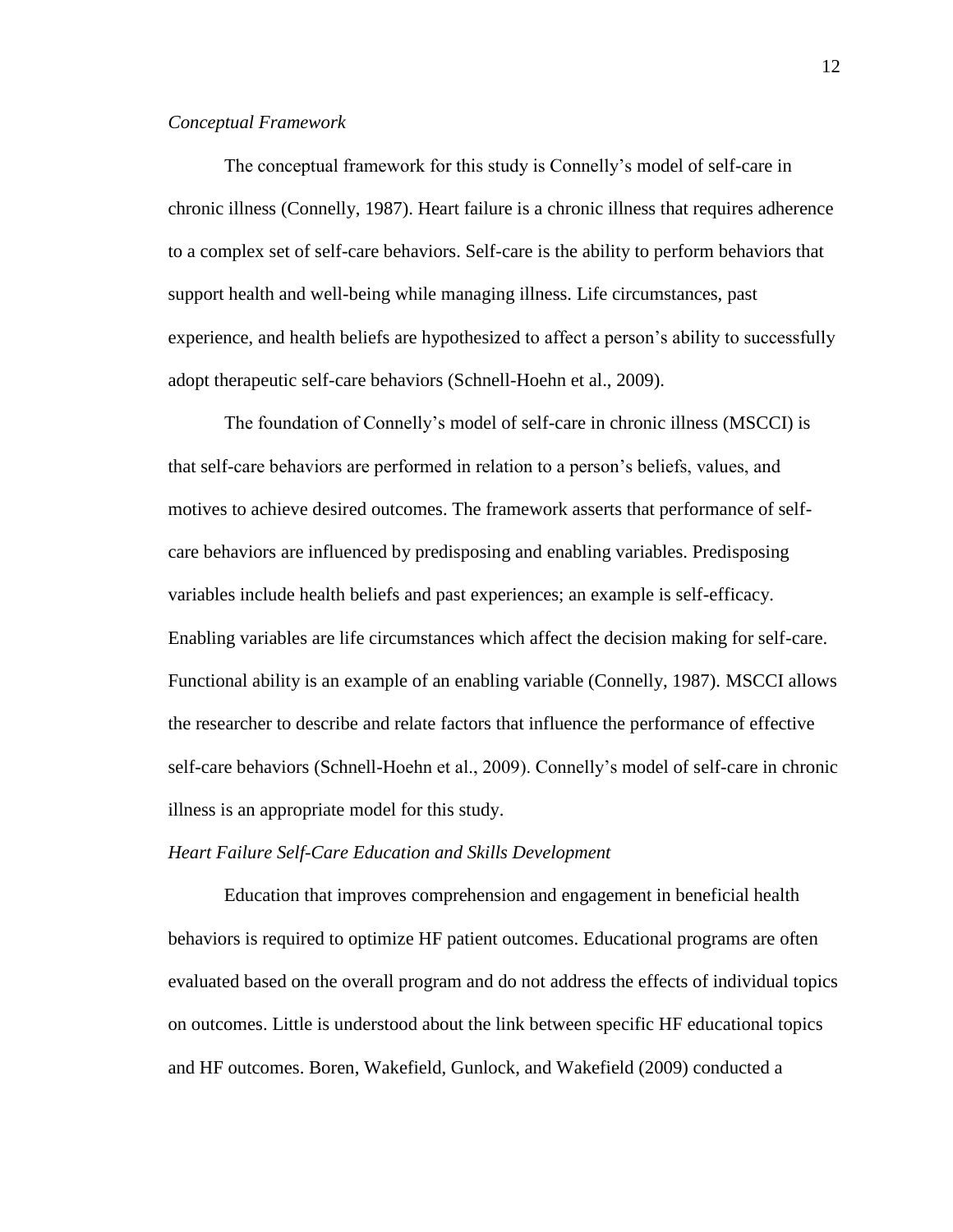systematic review to (a) identify HF related educational topics, (b) identify outcomes used to evaluate educational topics, and (c) identify which educational topics are associated with improved HF outcomes.

A sample of 35 HF studies published between 1995 and 2006 was selected from a search conducted using three databases: MEDLINE, CINAHL, and the Cochrane Register of Controlled Trials. Studies were conducted in nine countries and included a total of 7,413 subjects. Inclusion criteria were restricted to HF randomized control studies and studies evaluating HF self -management education programs with patient specific HF outcomes. The quality of studies meeting inclusion criteria were evaluated using the Jadad scale. Studies were excluded if they were not conducted in English, were not randomized, and did not contain a control group. Studies that did not identify the educational content or educational techniques in their programs or provided similar education in all sections of the study were also excluded. In addition, studies that measured only knowledge in study outcomes were excluded (Boren et al., 2009).

Data were extracted from selected studies by two of the researchers working independently from each other. Differences between their results were discussed and resolved through reference to the original studies. Abstracted data included HF subjects' characteristics, HF intervention characteristics, HF educational content, and HF outcome measures. Heart failure educational content topics were then categorized into one of four groups: (a) knowledge and management, (b) social interaction and support, (c) fluids management, and (d) diet and activity. Heart failure outcomes were also categorized into one of nine categories: (a) satisfaction, (b) learning, (c) behavior, (d) medications, (e)

13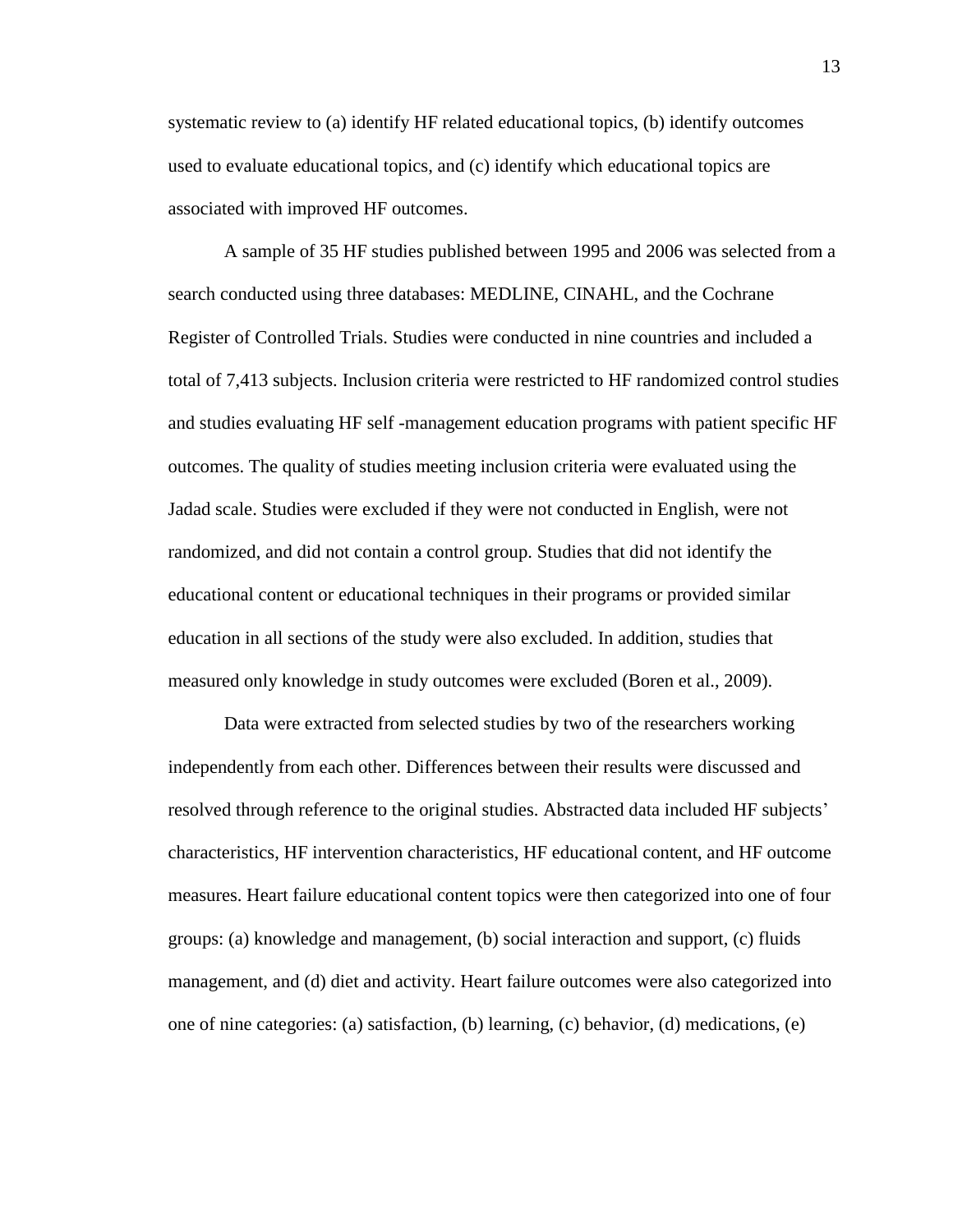clinical status, (f) social functioning, (g) mortality, (h) medical resource utilization, and (i) cost (Boren et al., 2009).

Findings from the systematic review of the 35 research studies identified that the majority of HF education was provided to subjects by nurses (26 studies). The main teaching technique utilized by providers was verbal with supplemental printed educational materials (34 studies) and the majority of education was provided after an episode of acute hospitalization (21 studies). From the studies, 20 educational topics were identified. The two most common educational topics identified were review of medications and side effects (27 studies) and symptom recognition and self-management (28 studies). The least frequently studied topics included one study of subject communication with physician and two studies each on stress, depression, and measurement of ankle circumference (Boren et al., 2009).

Boren et al. (2009) evaluated HF outcomes across the 35 studies. A total of 113 unique outcomes were identified. Of the 113 outcomes, 53% showed significant improvement in at least one of the studies. A significant improvement was noted in the outcome categories of learning, behaviors, and medication in the majority of studies. In contrast, mixed results were identified in the outcomes of satisfaction, clinical status, social functioning, mortality, medical resource utilization, and cost throughout the studies. Evaluation of the relationship between educational content topics and HF outcomes was also evaluated by Boren et al. (2009). Findings were not significant, but several relationships trended toward significance. Boren et al. (2009) also identified that education with content on a sodium restricted diet was associated with a decrease in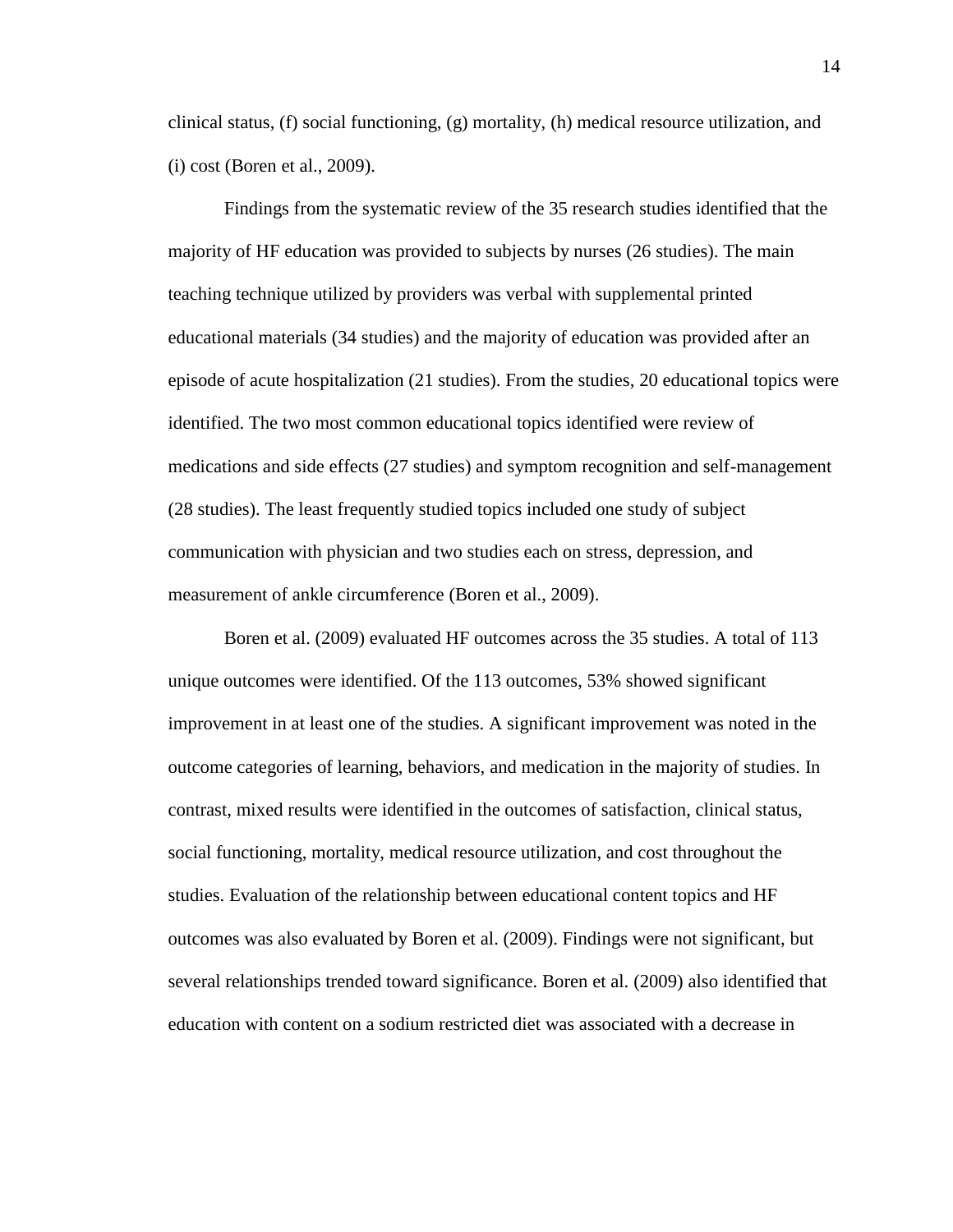mortality  $(p = .07)$  and education with content on appropriate follow-up with a health care provider was associated with decreased cost  $(p = .10)$ .

Boren et al. (2009) concluded that HF educational interventions should be based on established research evidence. The review supports the belief that education improves HF outcomes. In addition, several content topics may have a relationship to certain HF outcomes. From these conclusions Boren et al. (2009) assert that further research is needed to understand how the design and approach of HF education affects HF outcomes.

Heart failure patient education is essential to the effective self-management of the disease. Education on HF is primarily provided by nurses. Further investigation on the impact of a nurse-directed education approach with complementary medical management is needed. Kutzleb and Reiner (2006) evaluated the effects of a nurse-directed self-care management education program on the quality of life and functional capacity of patients with HF. Nurse-directed patient education concentrated on lifestyle modification, weight management, medication and diet compliance. Kutzleb and Reiner (2006) used two concepts to frame this study: quality of life and functional capacity. The concept of quality of life (QOL) was developed from the literature review. The concept of functional capacity was defined as the ability to perform routine activities of daily living.

A convenience sample of 23 HF patients, 13 from a community-based hospital medical clinic and 10 from an inner city medical center cardiology clinic, were recruited. Participants ranged in age from 18 to 75 years, were literate in English, and had a diagnosis of HF with evidence of systolic or diastolic dysfunction confirmed by echocardiogram. Only participants with HF as a primary diagnosis were included. Those

15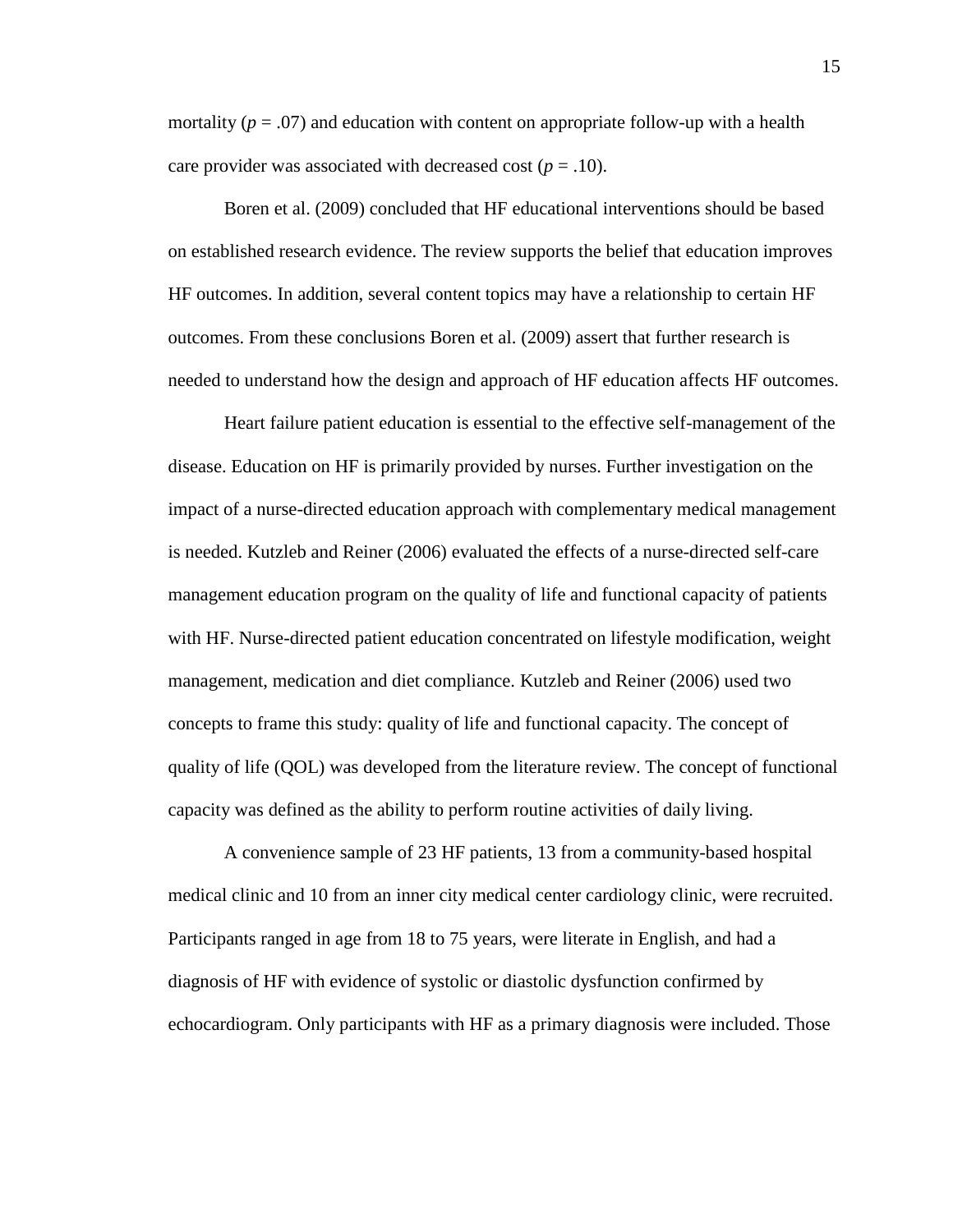with mental illness, cognitive impairment, or a terminal illness were excluded (Kutzleb  $\&$ Reiner, 2006).

Using a quantitative, quasi-experimental design, Kutzleb and Reiner (2006) divided participants into an experimental or control group. Community-based participants in the experimental group received nurse-directed education in addition to regular care from a physician. The inner city based participants received regular care from a cardiologist and served as the control group. Demographic and clinical data of participants was collected using an interview process. The New York Heart Association (NYHA) functional classification was used to categorize patients according to the severity of their symptoms. Reliability and validity of the tool were not disclosed. Participants' quality of life was assessed using the QOL Index-Cardiac IV developed by Ferrans and Powers. The tool measures participant's satisfaction with different facets of life and their importance. Components assessed include total QOL, health and functioning, psychological/spiritual, social and economic, and family satisfaction. A total score of 30 was possible. A higher score was associated with higher QOL. The tool is considered to be reliable with a Cronbach's alpha of .84 to .98 across 26 studies. Validity was not disclosed. A six-minute walk test was used to measure functional capacity at baseline, three months, and nine months. Patients walked as fast and far as they could in the allotted six minutes. Kutzleb and Reiner (2006) attempted to control variation in the walk test by standardizing the administration of the test.

Kutzleb and Reiner (2006) identified that participants who received nursedirected education had a significant improvement in total QOL ( $F = 13.569$ ,  $p = .000$ ), health and function ( $F = 3.995$ ,  $p = .003$ ), social and economic ( $F = 14.109$ ,  $p = .000$ ),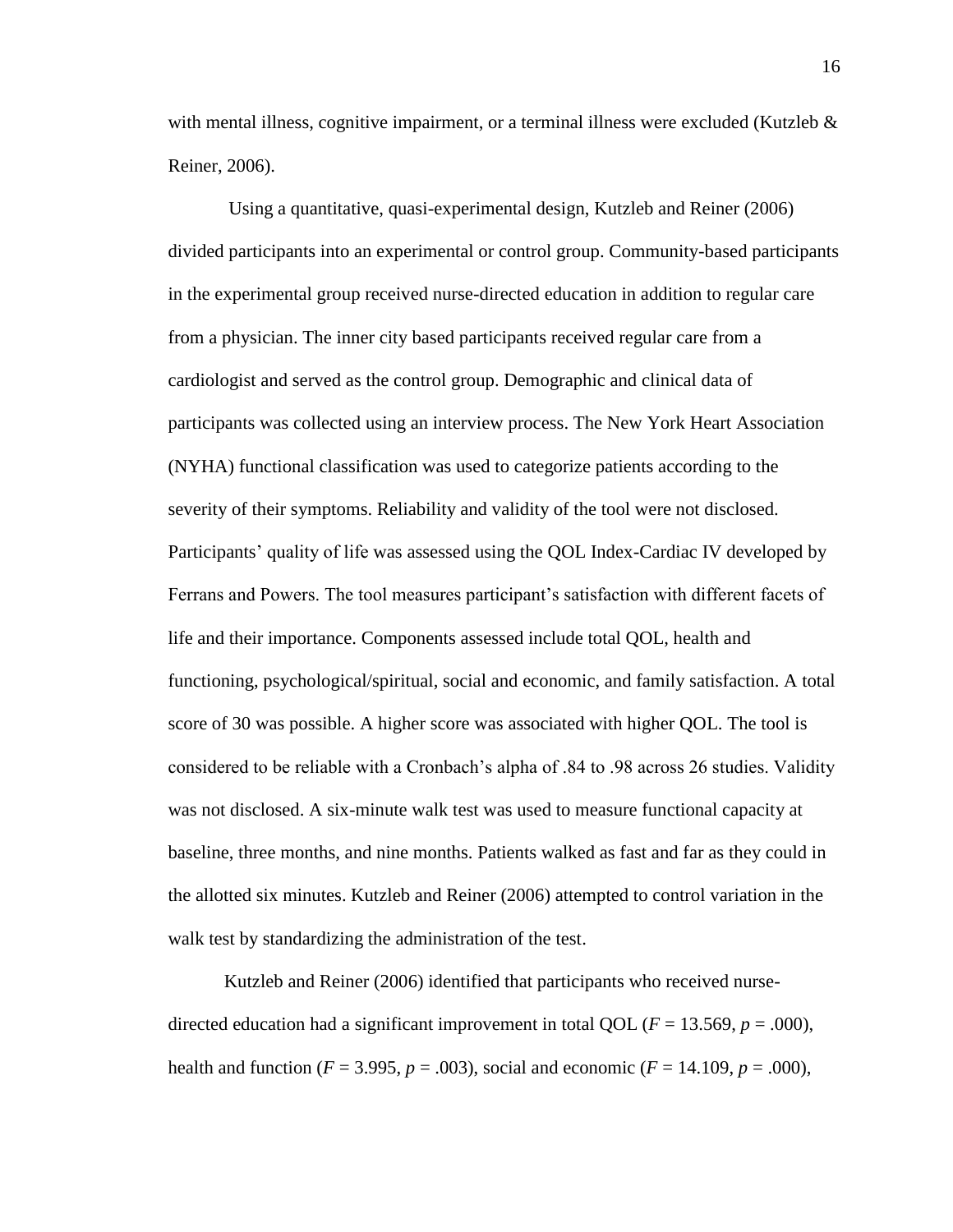psychological and spiritual ( $F = 13.212$ ,  $p = .000$ ), and family satisfaction ( $F = 2.384$ ,  $p =$ .048) when compared to participants with physician-directed education. In addition, at nine months, significant improvements in baseline QOL were demonstrated for the nursedirected education group. This was especially evident in the area of health and function satisfaction, which improved 62% with nurse-directed education compared to only 25% with physician-directed education. No significant difference in functional capacity was noted between the experimental and control group ( $F = 0.228$ ,  $p = .949$ ). Both groups were found to have improved functional capacity at nine months; however, the nursedirected education group had significantly greater improvement, with an increase of 73%, while the physician-directed group only had a 9% improvement.

Kutzleb and Reiner (2006) concluded that nurse-directed patient education for HF symptom management has a significant positive effect on QOL and functional capacity. In addition, a positive correlation between QOL and functional capacity was identified. Participants in the nurse-directed education group were able to successfully engage in lifestyle modification, weight management, and medication and diet compliance. Kutzleb and Reiner (2006) also concluded that further research is needed to study the effects of interventions that address depression and lower QOL to determine how facets of QOL such as health and functioning affect mortality or hospital readmission of individuals with HF.

Current HF education focuses on improving patient knowledge. To improve HF outcomes, patients with HF require not only knowledge, but also skills to perform both self-care maintenance and self-care management. Little is understood about how to improve the self-care skills of HF patients. Dickson and Riegel (2009) assessed (a) the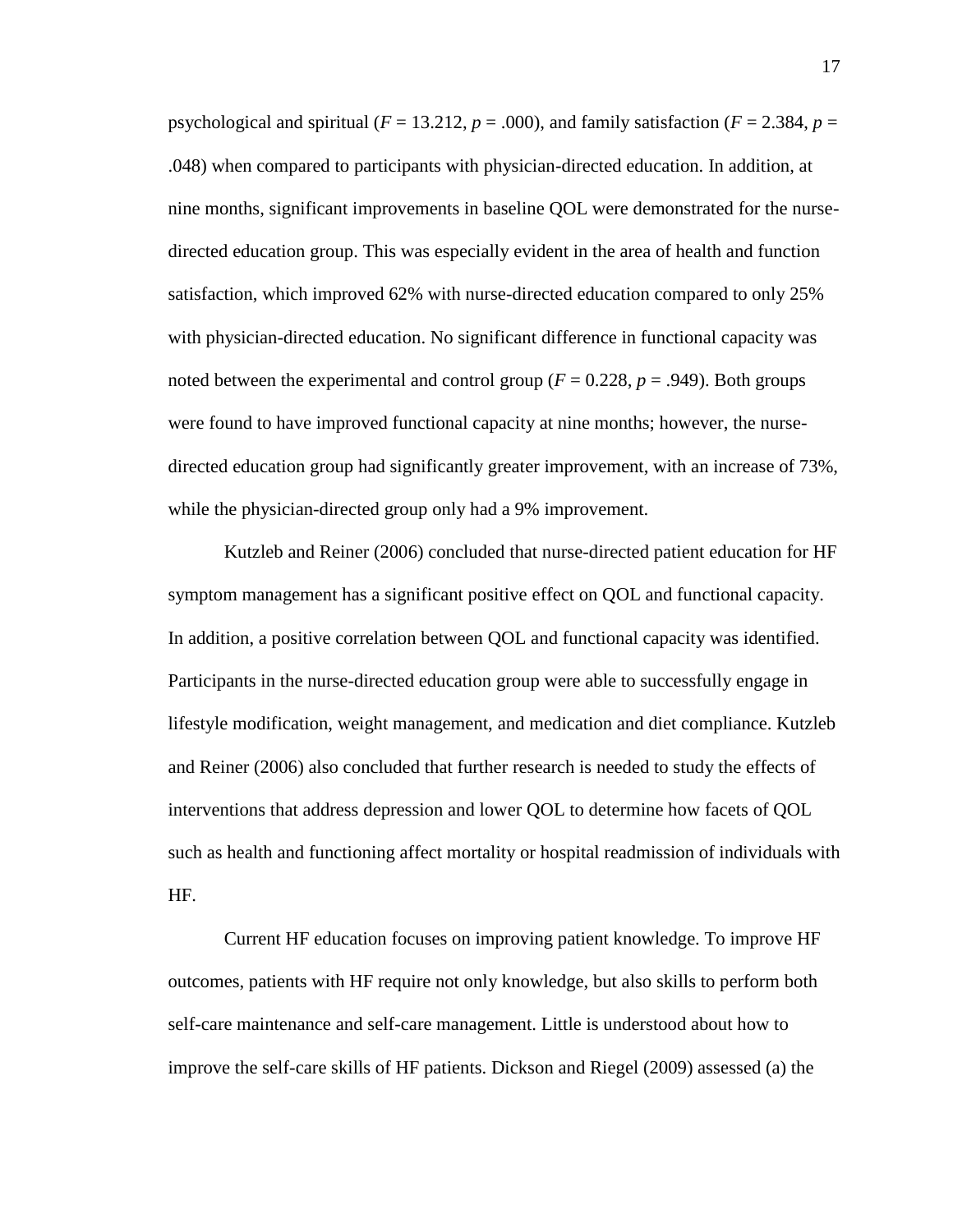skills patients with HF perceived they need to successfully engage in self-care and (b) how patients developed self-care skills. The researchers utilized two conceptual models to frame this study: (a) the model of naturalistic decision making and (b) the model of chronic illness self-management behavior proposed by Hill-Briggs.

A sample of 85 participants was obtained from three previous studies conducted on HF self-care. Eligible participants were diagnosed with symptomatic HF for at least 3 years, spoke English, and were literate. Those with neurological deficits or those unable to perform tests were excluded. Participants were considered unable to perform tests if they were diagnosed with dementia, unable to speak or read English, had a reading level of less than 5<sup>th</sup> grade, or were visually or hearing impaired. Participants ranged in age from 25 to 85 years. The majority of participants were white (63.5%), male (58.9%), had systolic HF (78.6%), had HF for an average of 6 years, and had a class III on the NYHA functional scale (52.9%). The most common cause of HF was idiopathic and ischemic cardiomyopathy. The mean ejection fraction of participants was  $32.55\% \pm 18.07\%$ (Dickson & Riegel, 2009).

Qualitative descriptive meta-analysis techniques were used to reanalyze themes from three previous HF studies. Within-study and across-study analyses were completed and results were translated to allow for a more extensive understanding of HF self-care skill development. The benefit to using a qualitative descriptive meta-analysis is that it synthesizes data and allows the researcher to draw from a more comprehensive data set to answer new questions (Dickson & Riegel, 2009).

Results of the meta-analysis identified that participants perceived needing both tactical and situational skills to perform effective HF self-care. Tactical skills, or self-care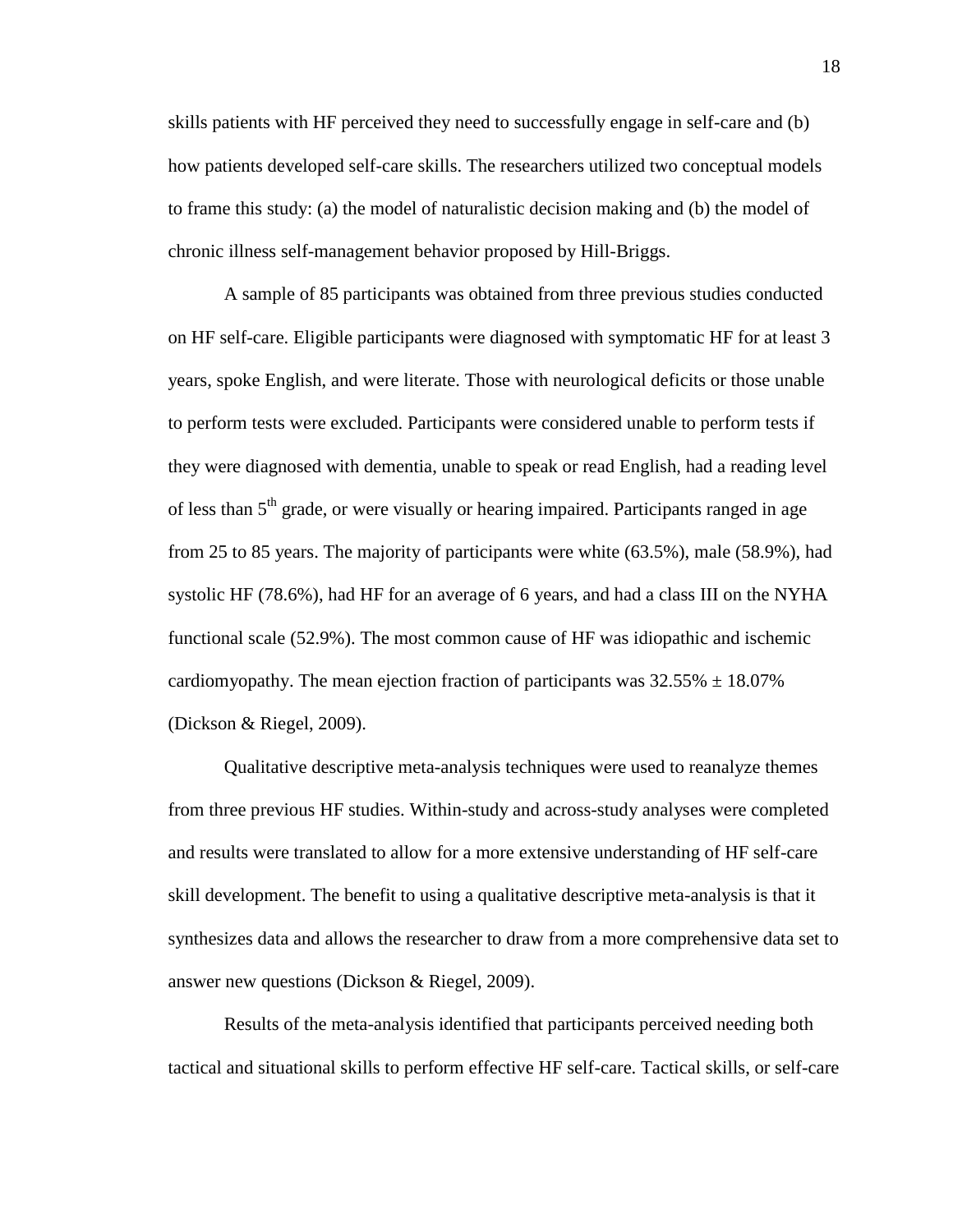maintenance skills, are the "how to" in completing self-care. Several tactical skills were identified including, but not limited to, (a) obtaining a reliable body weight, (b) how to assess edema, and (c) how to assess fatigue and shortness of breath. Results showed that the most challenging skills for participants were planning skills related to dietary restrictions, diuretic titration, and exercise. The most common skill possessed by the majority of the participants was taking medications (Dickson & Riegel, 2009).

Situational skills or self-care management skills are the "what to do when" for completing self-care. Several situational skills were identified including, but not limited to, (a) how to differentiate HF symptoms from other conditions, (b) how to determine when to take additional diuretics, and (c) how to determine if treatment was effective. Participants with poor situational skills were at high risk for failure in self-care. Those with good situational skills were able to link symptoms to the cause and then develop a well thought out plan to address self-care needs. Participants with both good tactical skills and good situational skills had higher levels of confidence and were able to handle difficult HF situations (Dickson & Riegel, 2009).

Researchers found that participants developed the skills needed to perform selfcare through trusted resources, support, and experience. Resources for skill development included family, friends, and neighbors. The majority of participants did not see health care providers as a resource to help them build their self-care skills. Tangible and emotional support of family and friends was considered the most important component to successful self-care skill development. Building on resources and support, participants were, over time, able to use their experience and develop the skills required for self-care (Dickson & Riegel, 2009).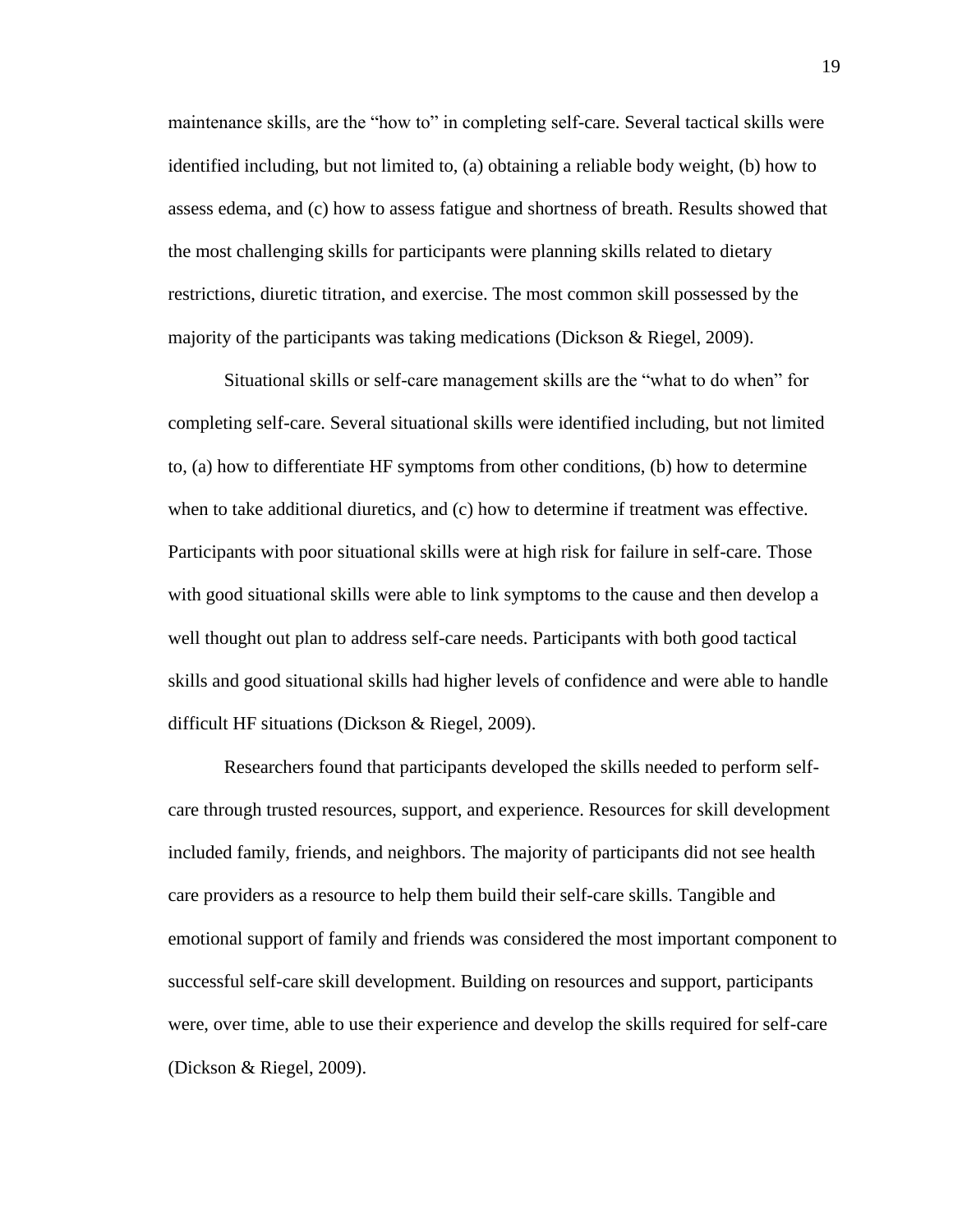Dickson and Riegel (2009) concluded that effective self-care requires specialized skills in both self-care maintenance behaviors and self-care management of symptoms. While traditional education provides knowledge of HF, education on skill development is lacking. Dickson and Riegel (2009) believe that further research should focus on developing coaching interventions that address tactical and situational skills.

To control symptoms and prevent hospitalization, patients with HF must perform self-care. However, only a small number of patients with HF master the behaviors required for effective self-care. Riegel et al. (2007) investigated how expertise in HF selfcare develops. The purpose of this mixed-method study was to describe and understand why some patients perform self-care effectively while others do not. A conceptual selfcare decision making model developed by Riegel and colleagues was used as the framework for this study.

A purposeful sample of 29 participants diagnosed with chronic, symptomatic HF was recruited from an urban HF clinic in the northeastern United States. Clinic staff selected only individuals who were identified as outliers as participants; those with extremely good or extremely poor self-care. All participants were required to have a diagnosis of HF confirmed by echocardiogram and their physician. They were also required to speak English. Exclusion criteria included cognitive impairment, uncorrected hearing deficits, and complicating serious comorbidities. The majority of participants were Caucasian, male, married, elderly, retired, had a high school education or higher, and had HF for an average of six years (Riegel et al., 2007).

Several tools were utilized by Riegel et al. (2007) to collect data on factors that influence effective HF self-care. A sociodemographic survey was completed by each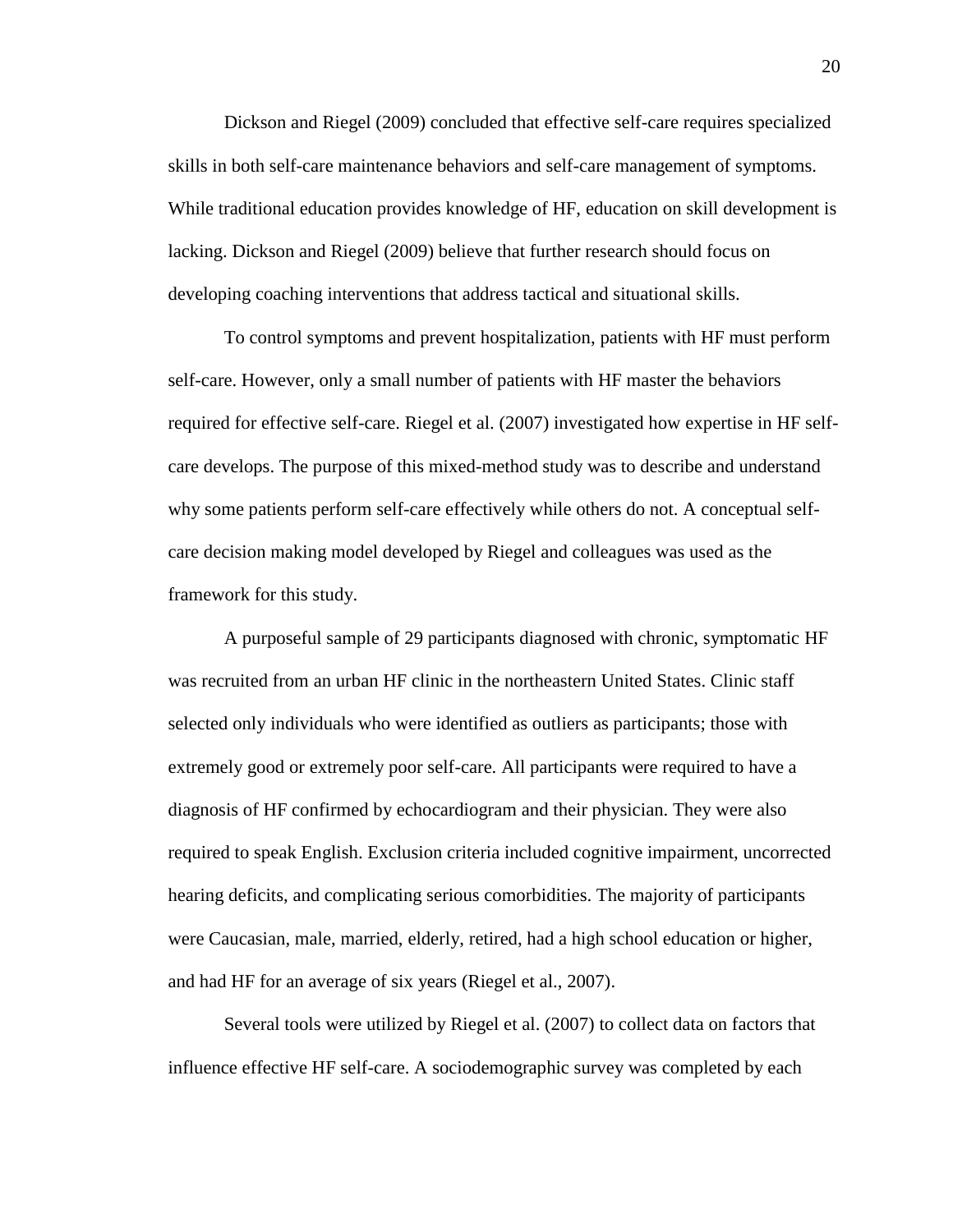participant. Comorbidities were categorized using the Charlson Comorbidity Index. Validity was demonstrated by the instrument's authors. Physical limitations and symptoms were assessed using the NYHA functional class. The tool is widely used in National Institute of Health studies and has demonstrated reliability. The Self-Care Heart Failure Index (SCHFI) was used to quantify HF self-care by means of three subscales: self-care maintenance, self-care management, and confidence. Each subscale was measured using a 4-point Likert scale with higher scores indicating better self-care. The self-care maintenance subscale assessed participant's compliance with HF treatment and self-care behaviors. The self-care management subscale assessed participant's ability to identify symptoms, initiate treatment, and evaluate treatment effectiveness. The confidence subscale assessed participant's belief that they could effectively engage in self-care. The tool was reliable with a coefficient alpha of .77. Validity was supported through factor analysis (Riegel et al., 2007).

Riegel et al. (2007) used two instruments to assess the cognitive status of participants. The two brief neurobehavioral tests included the Probed Memory Recall Test and the Digit Symbol Substitution Test. The Probed Memory Recall Test measured short-term memory and the ability to learn. Participants were shown four word pairs and after a period of time asked to recall them. A reduction in recall correlates to a reduction in anterograde memory. Reliability of the tool was not disclosed. Prior testing has shown the tool to have good construct and discriminant validity. The Digit Symbol Substitution Test was used to measure attention and cognitive processing. Participants were required to recall and draw symbols corresponding to numbers. Reliability was not disclosed. The tool has been shown to have discriminant reliability (Riegel et al., 2007).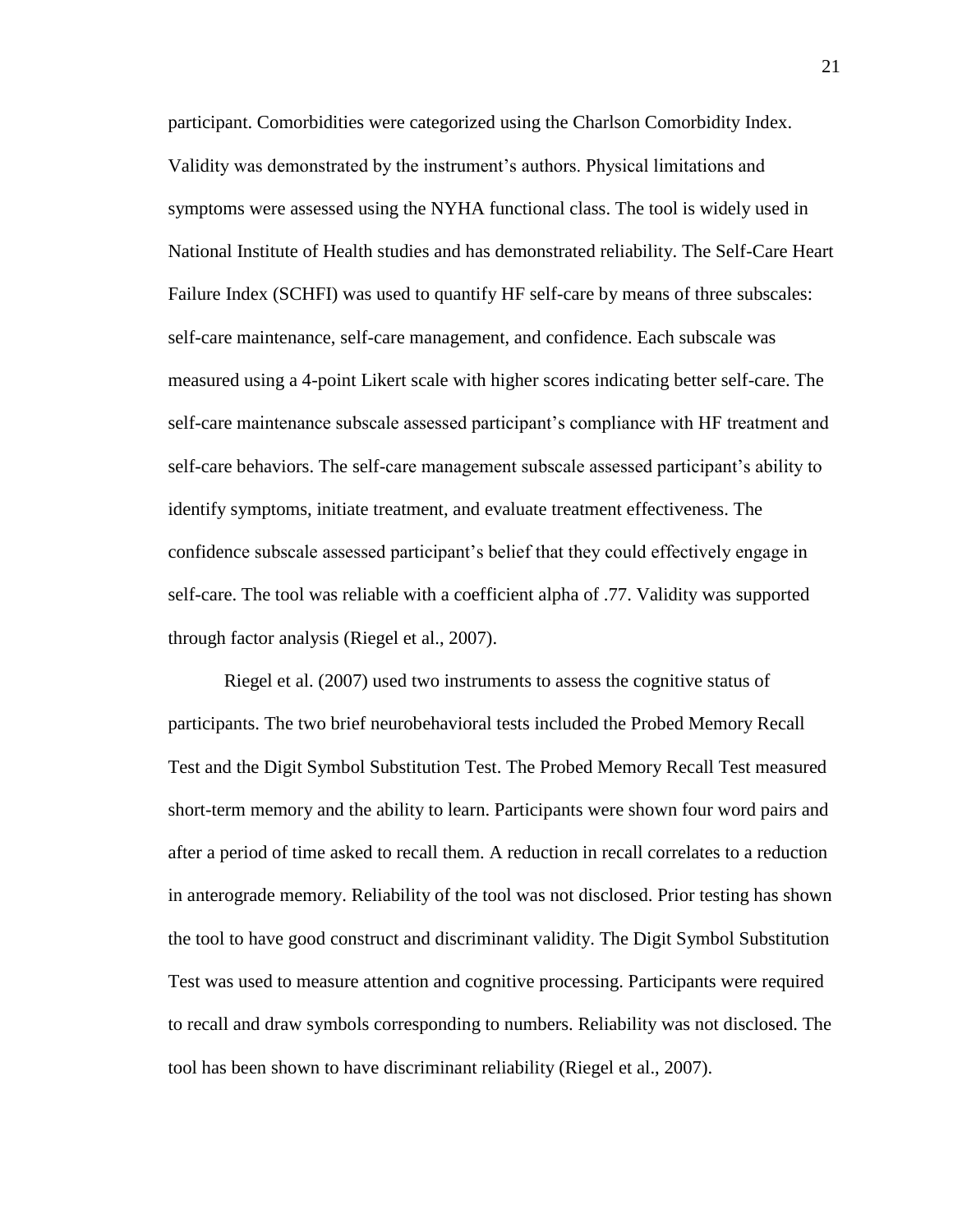Riegel et al. (2007) used scales to measure the affects of excessive day-time sleepiness, social support, and depression on HF self-care. The Epworth Sleepiness Scale was used to measure extreme day-time sleepiness on a 4-point Likert scale. A score of greater than 11 correlated with excessive sleepiness. The test was reliable with a testretest reliability of .82 and inter-rater reliability alpha coefficient of .88. The McMaster Family Assessment Device was used to measure family functioning related to problem solving, communication, roles, affective responsiveness, affective involvement, behavior control, and general functioning. Each item of the 60-item scale was measured on a 4 point Likert scale. Families were categorized into high or low functioning groups based on total scores. Reliability was good with a test-retest reliability of .71 and an internal consistency of .96. The Patient Health Questionnaire (PHQ-9) was used to assess depression of participants using a 4-point Likert Scale. The tool was reliable and valid with 88% sensitivity and 88% specificity for detecting major depression (Riegel et al., 2007).

Of the 29 participants, Riegel et al. (2007) found that ten were poor in self-care, 16 were good in self-care, and only three were experts in self-care. Results identified that the experts in self-care were women, home makers, and lived alone. They had been diagnosed with HF within the last 3 to 6 years and had a NYHA class of III or IV. Experts had a higher degree of knowledge and skill in HF self-care maintenance and management. Compared to participants with good or poor self-care, experts were older, had less formal education, and a higher Charlson Comorbidity Index. In addition, experts had a lower body mass index and lower day sleepiness in comparison to participants with good or poor self-care. Researchers also found that self-care maintenance and self-care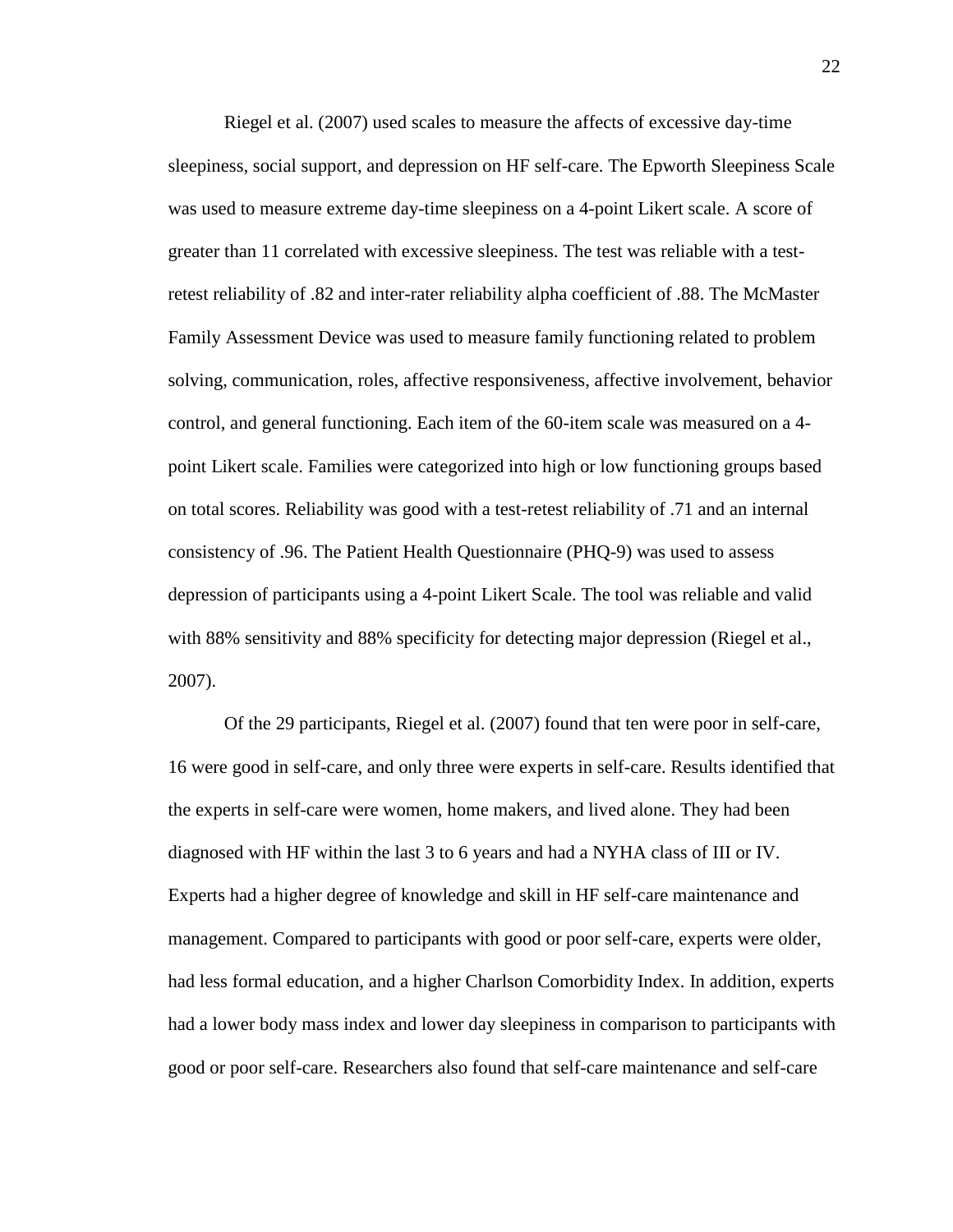management on the SCHFI increased as expertise increased. However, no correlations were identified between SCHFI confidence and expertise. SCHFI confidence was found to be higher in those participants who were judged to be good in self-care. Participants with poor self-care were found to have misconceptions and limited knowledge of HF self-care. They also had had higher levels of impaired memory, attention, and cognitive processing. In addition, participants with poor self-care had higher levels of excessive day sleepiness, depression and impaired family functioning.

Riegel et al. (2007) concluded that effective decision making is critical to developing expertise in HF self-care behaviors. Key components of decision making include knowledge, experience, skill, and values which are used to link HF clinical information to self-care decisions. Experts in self-care behaviors sought knowledge of self-care, had prior experience in self-care, had a well developed HF action plan, and strong family support which improved the effectiveness of self-care behaviors. Riegel et al. (2007) believe that further research needs to focus on the factors that develop expertise in HF self-care. Research should include testing interventions that identify and treat excessive sleepiness, depression, and cognitive impairment and interventions that engage families in HF self-care.

#### *Determinants of Heart Failure Self-Care*

Over the past decade, the number of women with HF has steadily increased. Little is known about the self-care practices of women with diastolic heart failure (DHF). Gary (2006) conducted a study to describe HF self-care behaviors and the demographic and clinical characteristics that influence self-care in elderly women with DHF. The theoretical framework utilized for this study was Riegel's self-care model. The theory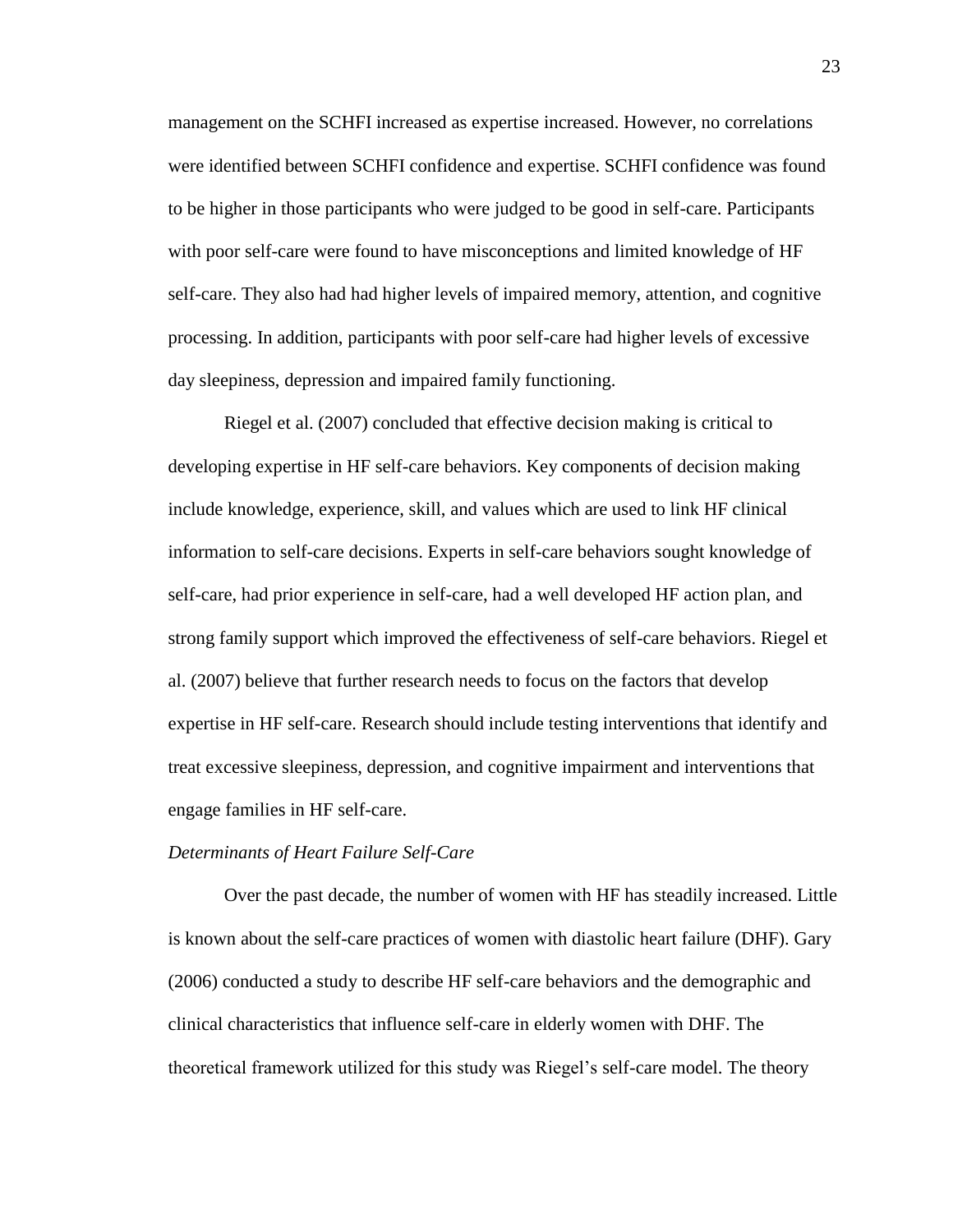proposes that self-care occurs through a naturalistic decision making process to maintain wellness through behaviors of self-care maintenance and self-care management of symptoms.

Gary (2006) obtained a convenience sample of 32 women, age 50 or greater, with a diagnosis of DHF or diastolic dysfunction from a large academic center in central North Carolina. Inclusion criteria required a left ventricular ejection fraction of 45% or greater documented within the last year by echocardiogram, catheterization, ventriculography, or radionuclide ventriculography. Participants were also required to be following the pharmacological therapy recommended by the American College of Cardiology and American Heart Association Guidelines for HF. Only women with a Mini-Mental Status Examination score of 25 were considered for the study. Participants who had a myocardial infarction in the last six months, had chronic chest pain, had uncontrolled hypertension, or had renal insufficiency were excluded from the study. In addition, HF patients who were hospitalized were also excluded.

Participants selected for the study had an average age of 68 years, an average education level of 11.9 years, an and had been diagnosed with HF for on average seven years, had an LVEF of 55.5 %, and had an average body mass index of 33.5. The majority of participants was Caucasian (59%), widowed (41%), lived alone (41%), had an income below poverty (59%), and had a NYHA functional class of Class III (59%). The majority of participants also had three or more comorbidites. The top three comorbidities identified included hypertension (88%), arthritis (69%), and depression (47%). Frequent medications taken by participants included diuretics (81%), angiotensinconverting enzyme inhibitors (53%), and beta-blockers (47%) (Gary, 2006).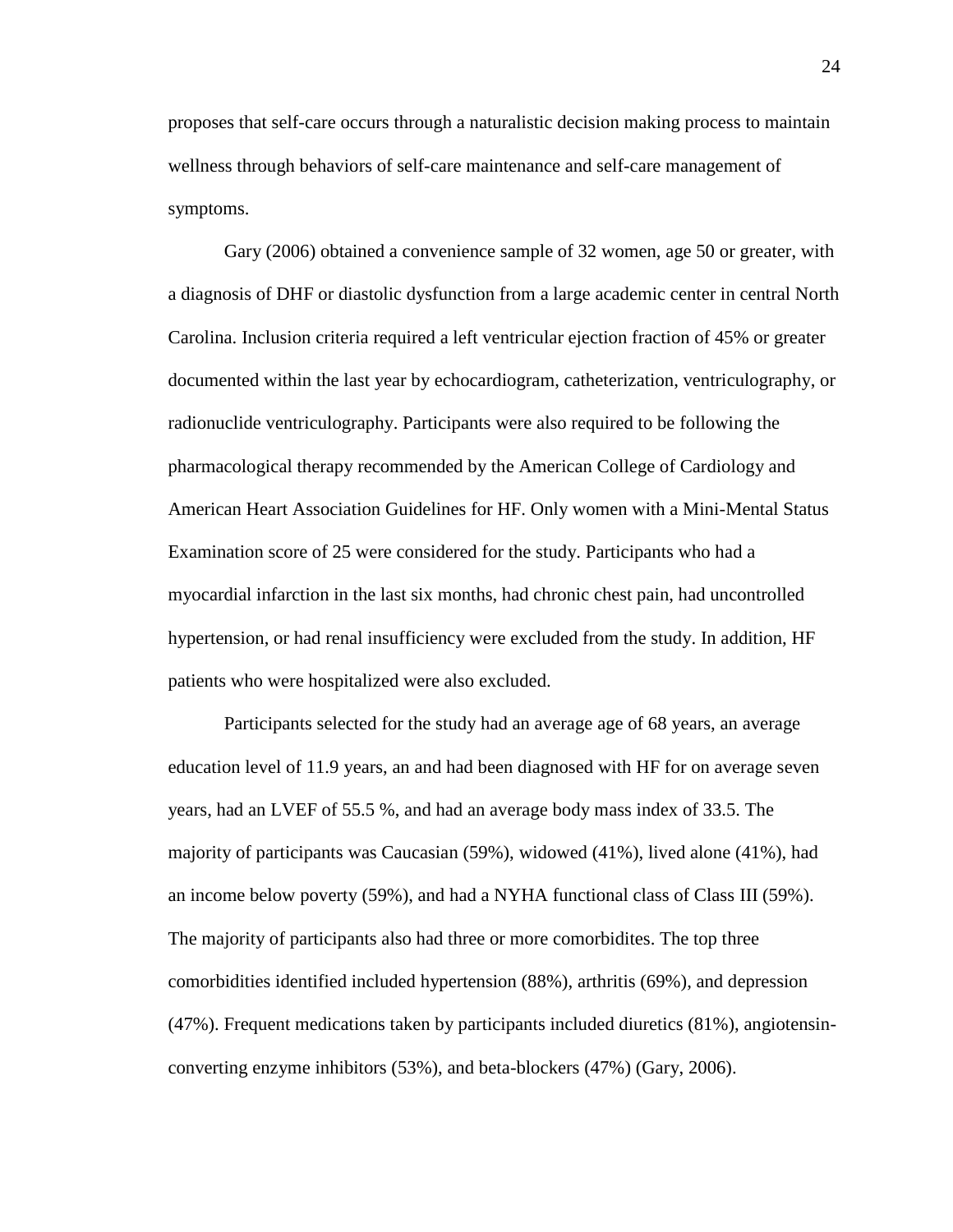Clinical and demographic data were collected from the participant's medical record using a structured data sheet. A semi-structured interview guide was created from a detailed literature review on HF self-care. Two experts in HF management then reviewed the guide and revisions were made so that there was a 90% agreement on each item (Gary, 2006).

From the results of the interviews common themes of the self-care practices of women with DHF emerged. Gary (2006) identified that 19% of participants weighed themselves daily, even though 44% recognized the importance of this self-care maintenance behavior. Only 33% of the participants reduced their sodium intake. Participants were not able to interpret sodium food labels (87%) and 44% did not comprehend that sodium and salt were synonymous. In addition, a participant's cultural dietary practices and limited financial resources strongly influenced dietary decisions. It was also identified that most participants took their medication as prescribed (72%); however, those who did not cited interference with plans as a barrier to compliance. The most common medication taken by participants was Lasix. The majority of participants had difficulty understanding their medications side effects or how to evaluate the effectiveness of medication based on HF symptoms. The most recognized symptoms that limited physical activity included shortness of breath and fatigue. In order to reduce exhaustion, participants stated that they had to plan in advance for outside activities. Most sought medical attention only for acute HF episodes. Few were able to identify the significance of symptoms, such as edema, which gradually increase over time. In addition, most participants confused other comorbid conditions with HF symptoms and did not seek care. Several thought that they would improve without any interventions.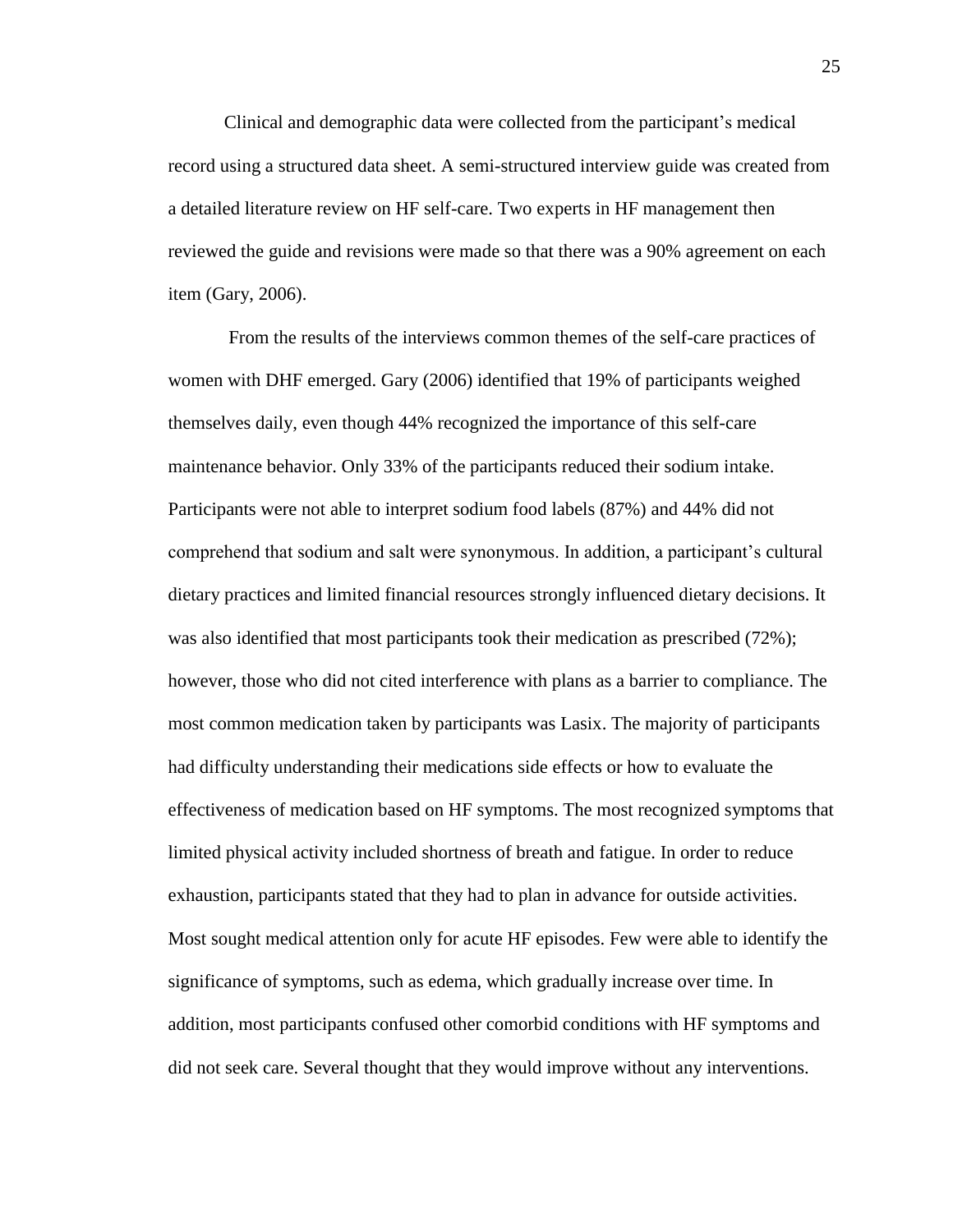Participants identified the ability to afford care and the ability to access transportation as barriers to seeking care. Quality of life was negatively affected by progressive dyspnea and fatigue. Quality of life also decreased due to HF symptoms because participants were unable to spend as much time with family or friends. Of the total study participants, 87% indicated that they had a support system (Gary, 2006).

From the findings, Gary (2006) concluded that women with DHF had difficulty in complying with HF self-care behaviors. A lower socioeconomic status was found to increase the risk for poor self-care and poor clinical outcomes. Decisions to engage in self-care were greatly influenced by the need to maintain role responsibilities, family obligations, and social outings. Quality of life was negatively affected by exertional intolerance; the researchers asserted that exercise is essential to successful control of HF symptoms. Women were found to delay seeking medical treatment due to errors in decision making and lack of experience. For this population, education is needed on physical activity and social support. Depression screenings are also needed for this population. Gary (2006) concluded that further research is needed to determine the effects of socioeconomic status on engagement in HF self-care behaviors.

Little is known about the self-care behaviors of patients with HF who are of low socioeconomic status, indigent, or underinsured. Macabasco-O'Connell et al. (2008) conducted a study to understand the effects of socioeconomic status on HF self-care behaviors. The purposes of this descriptive, cross-sectional study were to (a) identify demographic and clinical characteristics of indigent patients with HF, (b) identify the HF self-care behaviors they perform, and (c) investigate barriers to performing self-care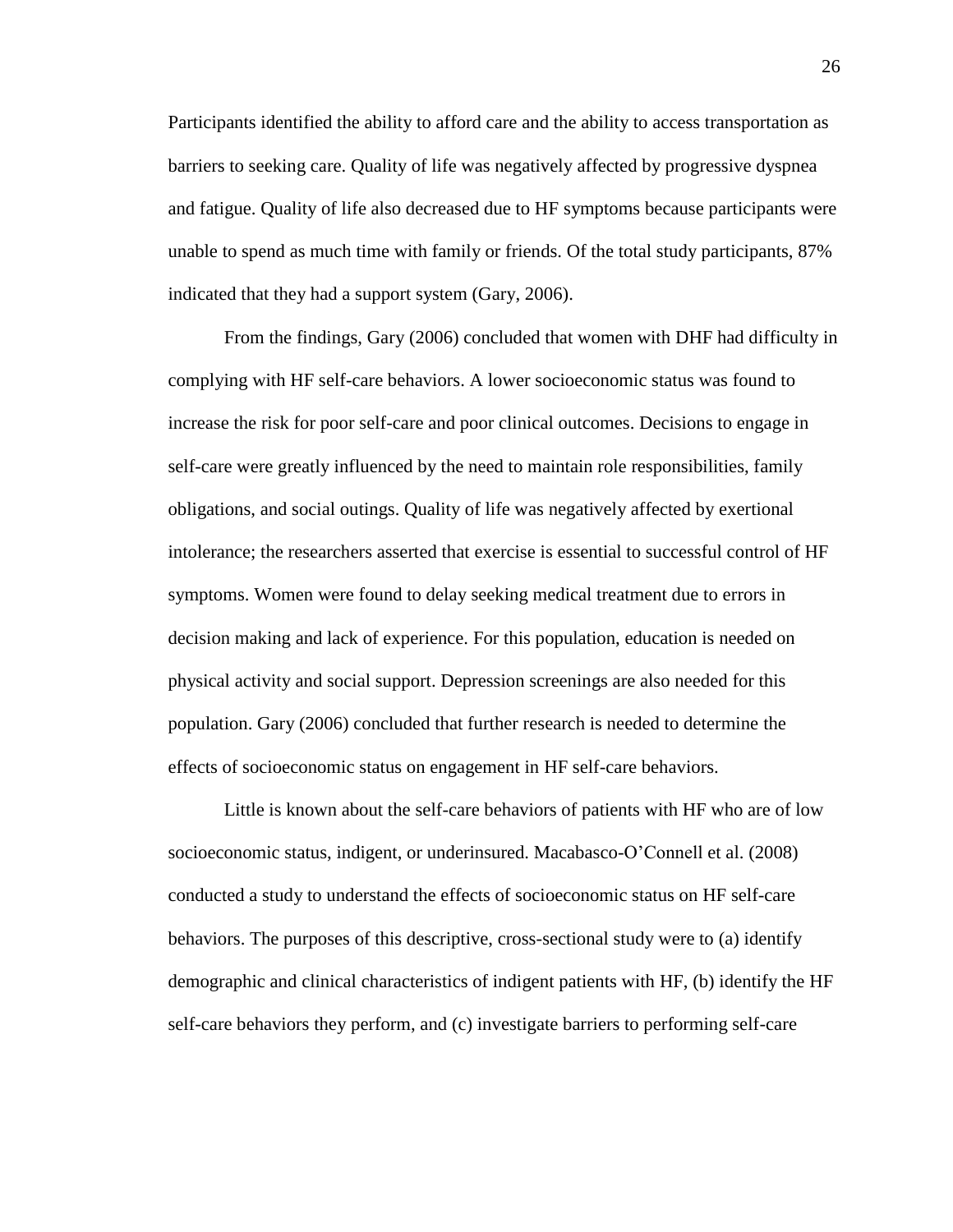behaviors. The concept of self-care as defined by Riegel, Carlson, and Glaser was utilized to frame this study.

Macabasco-O'Connell et al. (2008) obtained a convenience sample of 65 participants from 3 cardiology clinics and 1 community hospital. All were located in central California and primarily served patients who were indigent. Only participants with a primary or secondary diagnosis of HF or a diagnosis of cardiomyopathy within the last two years were included in the study. Those discharged to a long-term care facility and those with survival expectancy of less than three months were excluded.

Data were collected during a 6-month period using a semi-structured interview process. Demographic and clinical data including the Charlson Comorbidity Index and the NYHA Functional Classification were obtained. During the interview, a modified SCHFI containing 18 items was administered to evaluate self-care maintenance and selfcare management of HF symptoms. Adequate discriminant and concurrent validity have been reported for previous revisions. The self-care maintenance subscale measures seven routine self-care behaviors of HF patients using a 4-point Likert scale. Higher scores indicate better self-care. Behaviors included monitoring daily weight, following a lowsodium diet, engaging in exercise, weight management, medication compliance, obtaining routine immunizations, and physician follow-up. Reliability for this subscale was questionable with an alpha coefficient of .60. To measure self-care management, the symptom of shortness of breath (SOB) was assessed using 12 questions which were evaluated on a 4-point Likert scale. Higher scores indicated better self-care. Questions assessed the participant's ability to evaluate the symptom of SOB, recognize the significance of SOB, implement a strategy to treat SOB, and evaluate the effectiveness of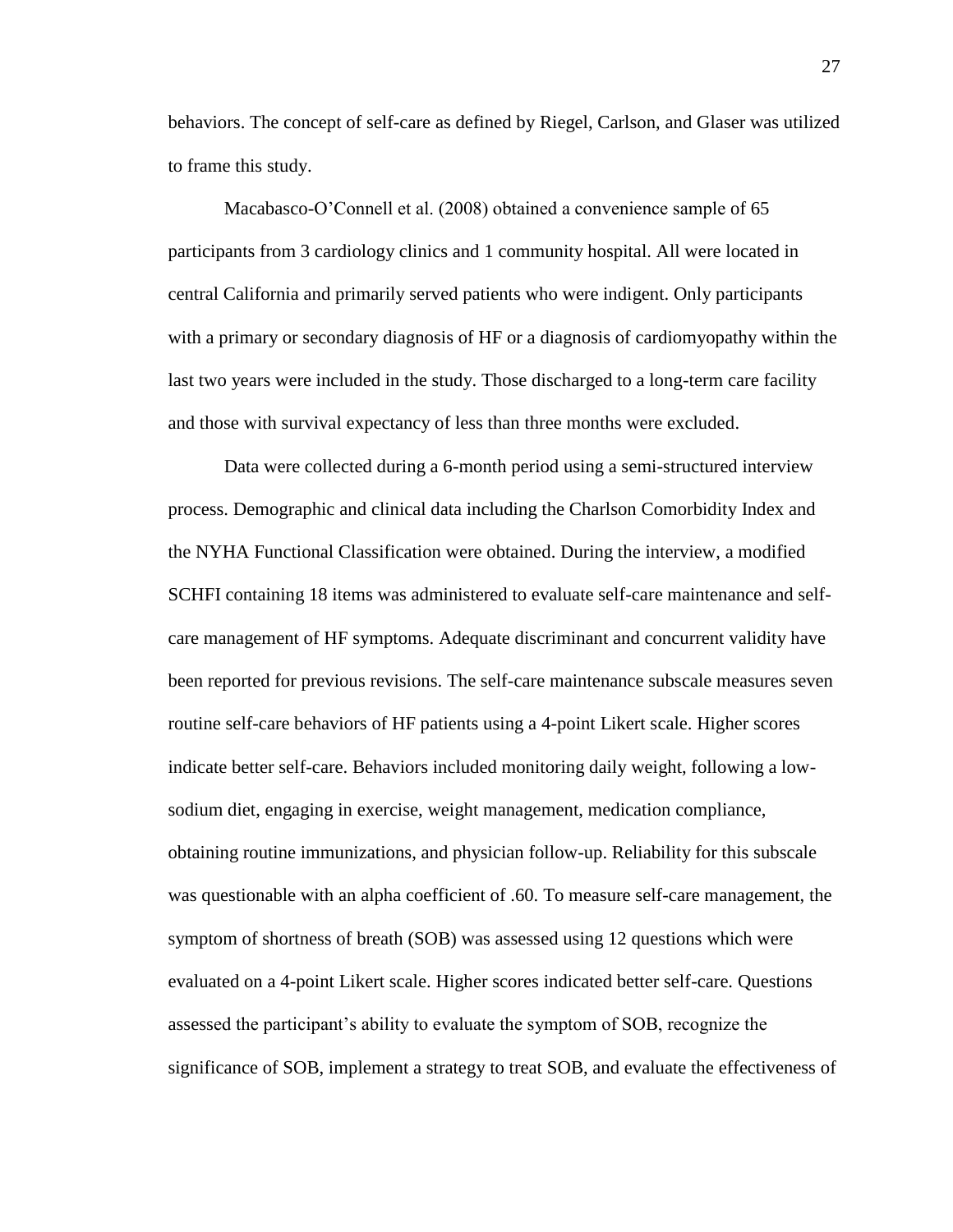that treatment. The subscale was reliable with an alpha coefficient of .80. A total score of 14 or more on the modified SCHFI was considered "good self-care". The interview process also contained open-ended questions to obtain qualitative data on barriers to selfcare (Macabasco-O'Connell et al., 2008).

Results of the modified SCHFI demonstrated that participants had total self-care behavior score ranging from 5.29 to 19 (mean score 12.8). Fifty-four percent of participants had a score below 14 indicating poor self-care behavior. When each of the seven routine HF self-care behaviors were examined, Macabasco-O'Connell et al. (2008) found that 43% of the participants weighed themselves daily, 75% followed a low sodium diet, 51% exercised daily, 99% took their medication as prescribed, 48% maintained an ideal weight, 85% followed up with their doctor, and 57% were vaccinated. Of the 12 self-care management questions answered by participants, 71% of participants reported difficulty breathing in the last three months; however, only 28% recognized the significance of SOB. In addition, just 28% of participants implemented strategies to control SOB. Strategies implemented to control SOB included reduction in salt intake (22%), reduction in fluid intake (24%), and taking additional diuretics (20%). Of strategies implemented, only 20% of participants felt the strategies were effective (Macabasco-O'Connell et al., 2008).

Several challenges and barriers to self-care were reported by participants. Concerns reported by Macabasco-O'Connell et al. (2008) included lack of HF education (23%) and lack of understanding about breathing symptoms (23%). Barriers reported included symptoms of HF (23%), financial concerns (12%), and inability to care for self (9%). Participants also reported behaviors that improved outcomes. Positive behaviors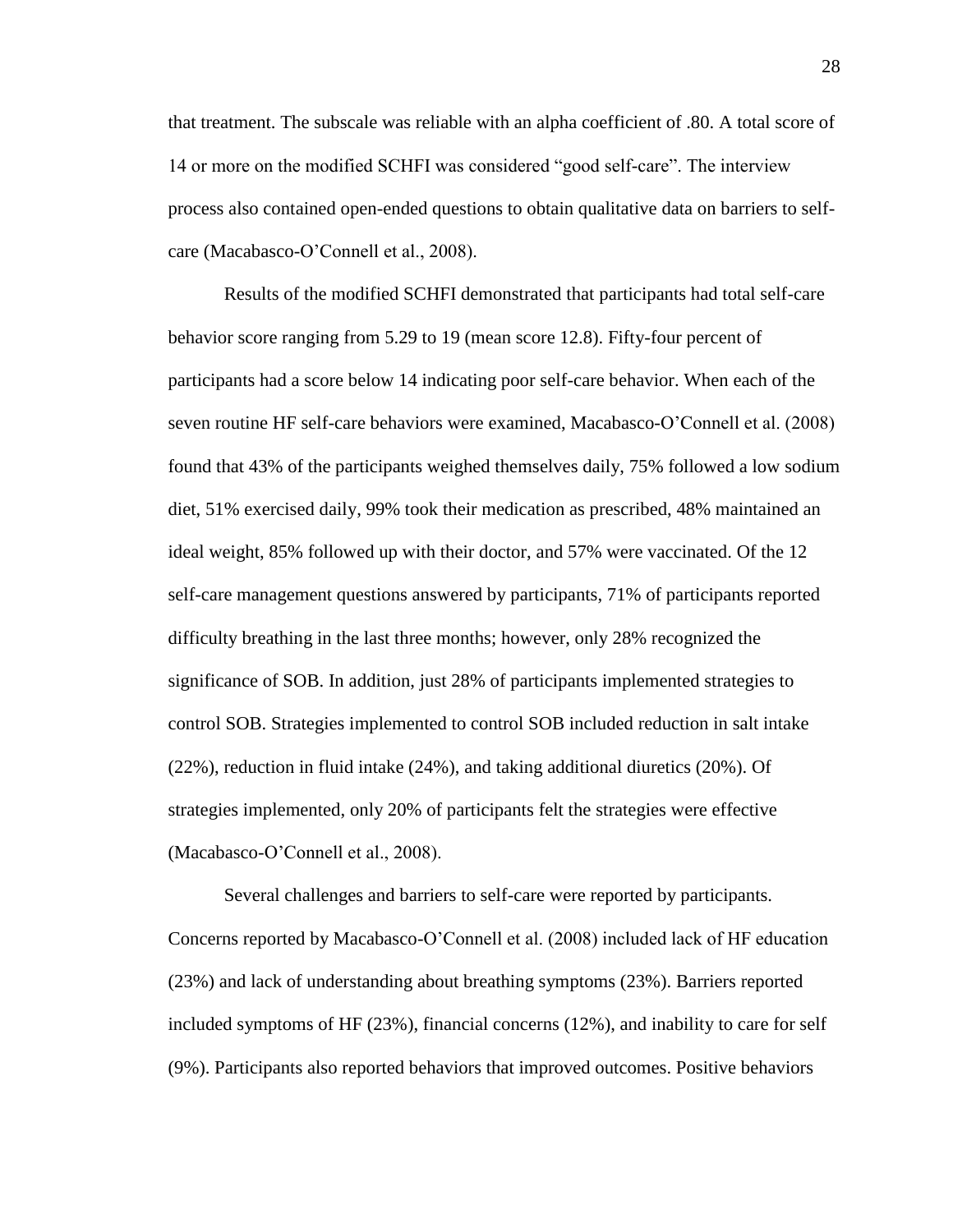included taking medications (18%), talking to their physician (15%), and obtaining information on HF (15%).

Macabasco-O'Connell et al. (2008) concluded that HF patients who are of lower socioeconomic status, indigent, or uninsured have difficulty engaging in self-care behaviors. They identified that this population faced additional challenges including extreme life and financial stressors, limited knowledge and insufficient support, as wells as having multiple comorbid conditions. In addition, symptom recognition and knowledge of treatment options were major barriers to HF self-care in this population. Macabasco-O'Connell et al. (2008) also concluded that nurses provide the majority of HF education on self-care behaviors. As a result Macabasco-O'Connell et al. (2008) believe that further research is needed to understand the effects of ethnicity and socioeconomic status on engagement in self-care behaviors to develop nursing interventions that improve compliance and outcomes.

Heart failure patients in communities must perform self-care behaviors to promote health and manage their illness. Schnell-Hoehn et al. (2009) examined why some community members with HF performed self-care behaviors while others did not. The purpose of this cross-sectional study was to identify self-care behaviors and the determinants of engaging in these behaviors in community-dwelling HF patients. The conceptual framework for this study was Connelly's model of self-care in chronic illness.

A convenience sample of 65 HF patients, treated in an outpatient clinic with an undisclosed location, was obtained. Inclusion criteria for this study were established which required participants to be at least 18 years old, speak English, and have an established HF diagnosis for at least 6 months. The majority of subjects were men (77%),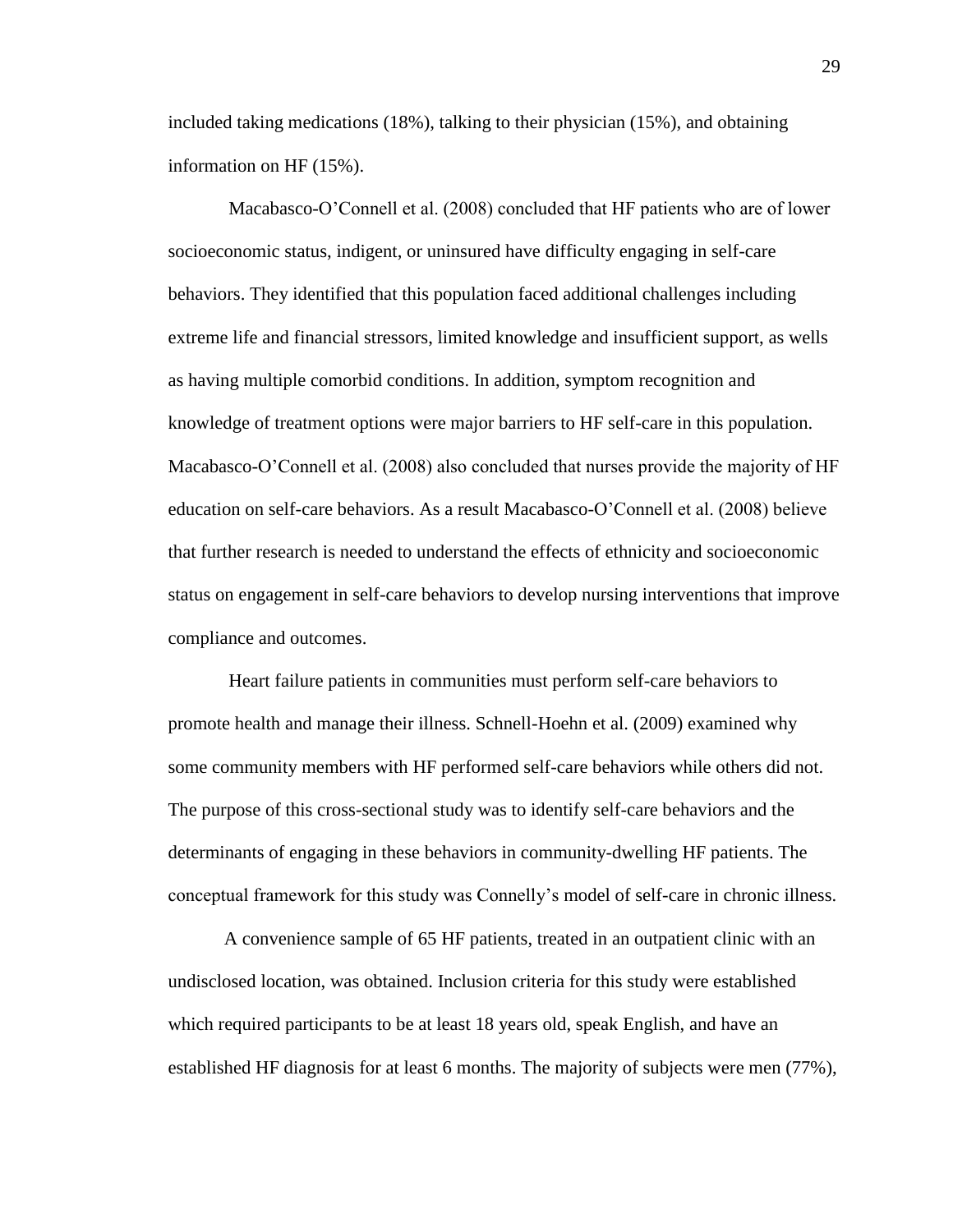married (71%), and unemployed/retired (45%). In addition, the majority of subjects had completed less than a high school education (43%), had an ejection fraction of 21%-40% (55%), and had a Class III functional status (44%) (Schnell-Hoehn et al., 2009).

Data were collected over a 5-month period using several measurement tools. The SCHFI was used to measure self-care behaviors and self-efficacy by means of three subscales; self-care maintenance, self-confidence, and self-care management. Validity was supported by factor analysis and subscale to subscale correlation; however, the statistics involved were not disclosed so validity is questionable. Reliability of this tool is acceptable with a coefficient alpha of .76 (Schnell-Hoehn et al., 2009). Functional ability was measured using the Kansas City Cardiomyopathy Questionnaire- physical and social limitations subscales. Validity was supported by evaluation against the New York Heart Association Functional Class Tool ( $p < .0001$ ). The tool was reliable with a coefficient alpha of .90 (Schnell-Hoehn et al., 2009). The General Well-Being Schedule was used to measure psychological status. The tool was moderately valid with a Spearman correlation coefficient ranging from 0.66 to 0.70 and reliable with a coefficient alpha of > .90 (Schnell-Hoehn et al., 2009). Sociodemographic and clinical variables were measured with a questionnaire. The Charlson Co-Morbidity Index (chart version) was used to measure comorbidity. Validity and reliability were not disclosed.

From the results Schnell-Hoehn et al. (2009) found that the most frequently identified self-care behaviors were taking medication as prescribed (95%), seeking physician guidance (80%), and following sodium restriction (70%). There were no significant relationships between HF symptom status and self-care strategies except that symptomatic participants were more likely to obtain flu shots ( $p = .018$ ). Participants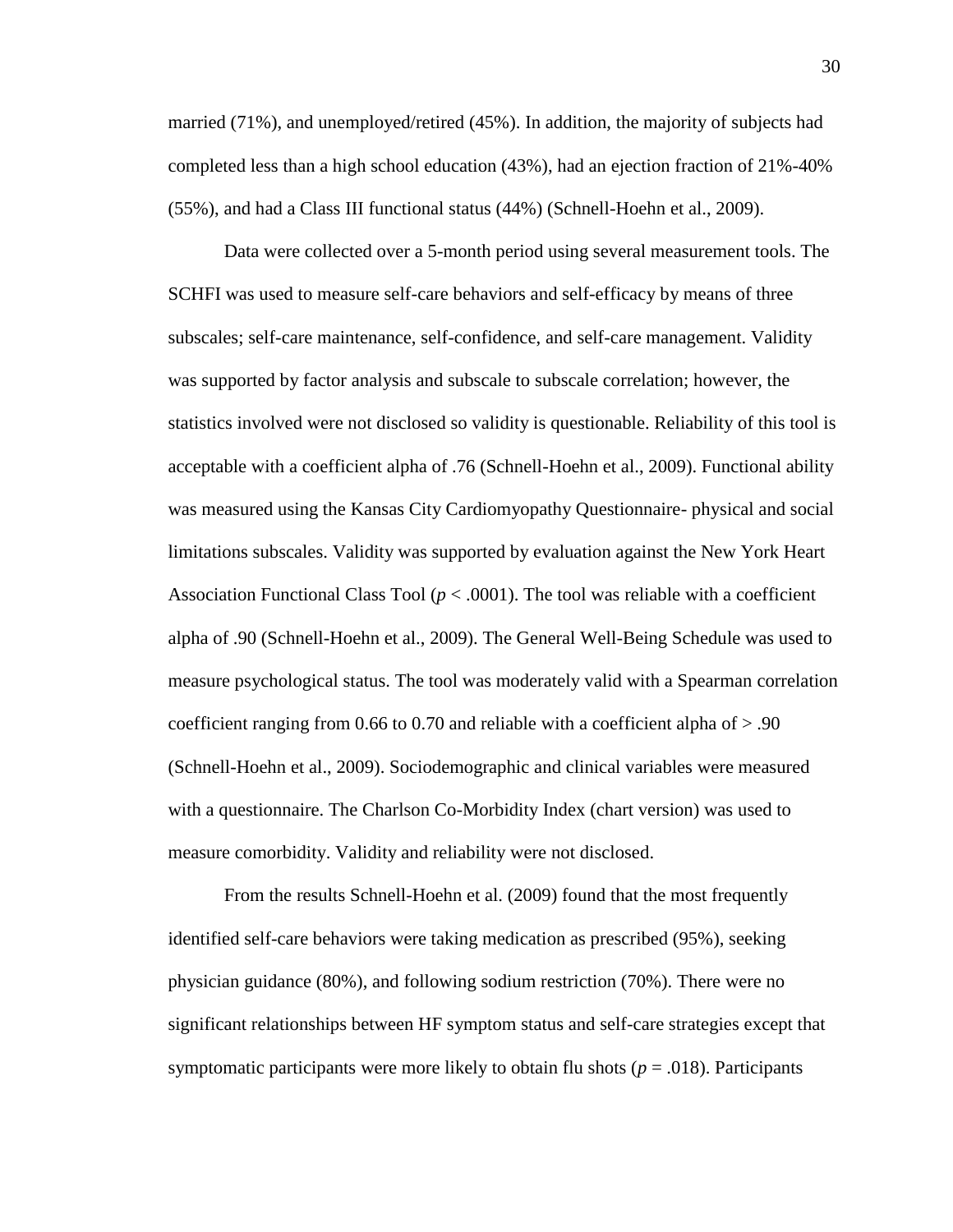with higher psychological status and self-efficacy had greater ability to assume self-care behaviors. In addition, Europeans had significantly greater ability to assume self-care behaviors compared to individuals of Aboriginal descent (*p* = .0481). Heart failure participants without hospitalization were significantly more confident in their self-care abilities than hospitalized participants ( $p = .019$ ). A significant positive relationship exists between self-efficacy and self-maintenance  $(p = .002)$  and self-efficacy and summative **SCHFI**  $(p = .19)$ .

Over half of the participants, had mild physical limitations (57%) or social limitations (55%). In addition, 48% experienced positive well being, and 35% experienced severe psychological distress with significant anxiety and distress. A significant positive relationship between psychological status and the self-care maintenance item of adopting self care behaviors was identified  $(p = .03)$ . The majority of participants had two or more comorbidities (61%). The most common were myocardial infarction and diabetes. Participants with three to four comorbidities had the greatest ability to assume self-care behaviors. In addition, Schnell-Hoehn et al. (2009) identified a significant relationship between comorbidity and self-care maintenance ( $p =$ .0231).

Schnell-Hoehn et al. (2009) concluded that psychological distress negatively affects self-care behaviors of HF patients. Psychological screening and interventions that encourage and support positive self-efficacy are required to improve the success of engagement in HF self-care behaviors. Schnell-Hoehn et al. (2009) also concluded that education consistent with cultural beliefs is necessary for HF patients to make appropriate self-care decisions. To successfully address the effects of cultural beliefs and practices on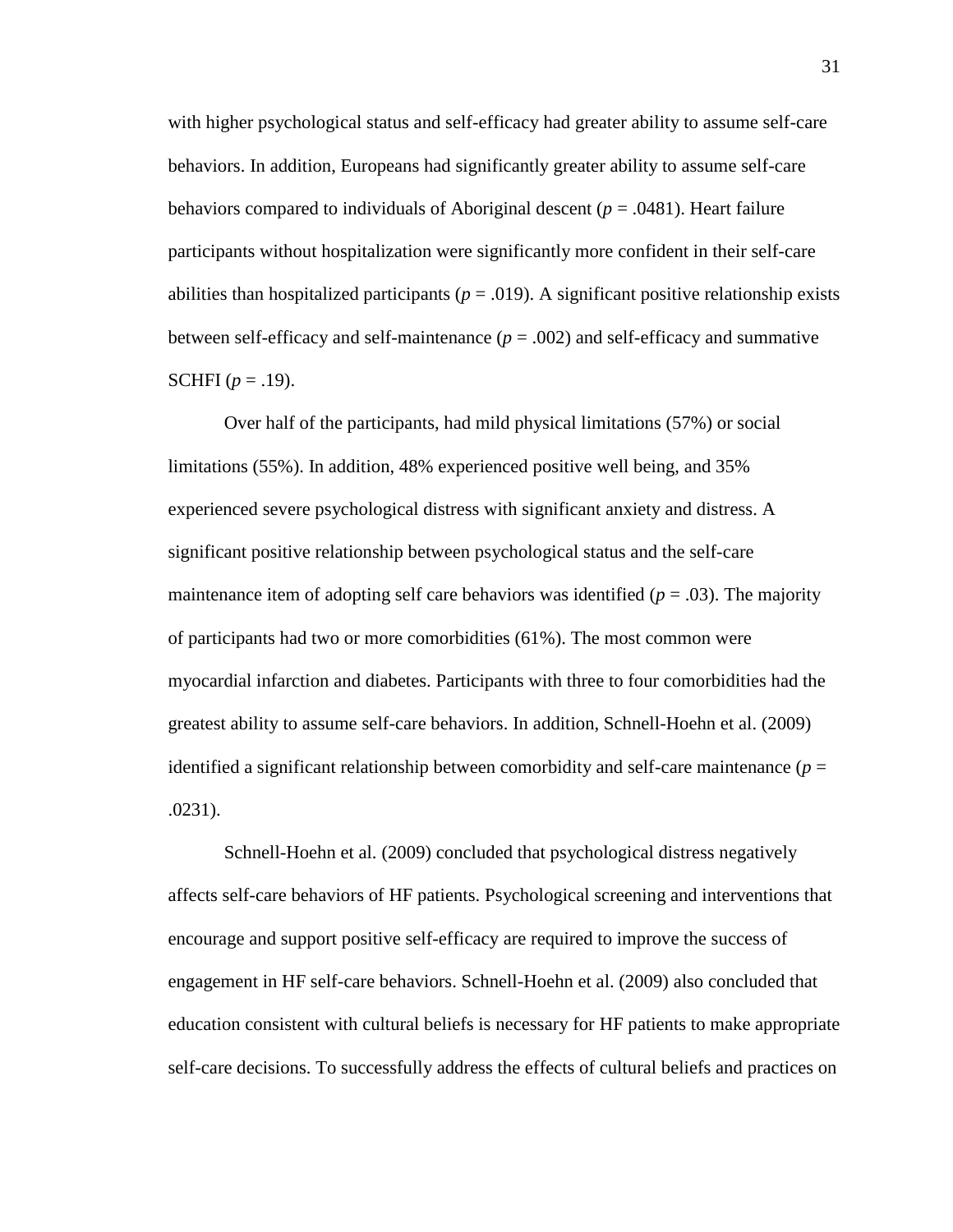HF self-care behaviors, nurse education on culture is essential. Additional research is also needed on the effects of aboriginal culture on HF self-care behaviors.

Self-care behaviors have a positive effect on HF outcomes. Heart failure outcomes are known to be better in women than men, yet little is known about the effect self-care has on this phenomenon. Riegel et al. (2010) studied the HF self-care behaviors of men and women. The purpose of this cross-sectional, comparative, mixed method study was to identify gender specific HF self-care behaviors and to identify gender specific barriers and facilitators to self-care.

A sample of 27 participants was recruited from four outpatient sites in Melbourne, Australia. A purposeful sample was used to attempt to obtain equal number of men and women; however, of the 40 participants enrolled, only 27 completed the entire study. The remaining participants included 8 women and 19 men. Criteria for inclusion were a diagnosis of chronic HF for at least 6 months, a NYHA functional class of II or III, and a Mini Mental State Exam score of greater than 24. Criteria for exclusion were a recent diagnosis of HF, inability to speak English, and living in an extended care facility (Riegel et al., 2010).

Riegel et al. (2010) collected both qualitative and quantitative data on gender specific self-care for comparison. Qualitative data were collected using a semi-structured interview process. Interview questions included topics of preventing and managing symptoms, barriers and facilitators to self-care, advantages and disadvantages to selfcare, and motivation to complete self-care. Quantitative data were collected to measure self-care maintenance, management, confidence, support, and mood. The SCHFI was employed to measure self-care of HF on three subscales of self-care management, self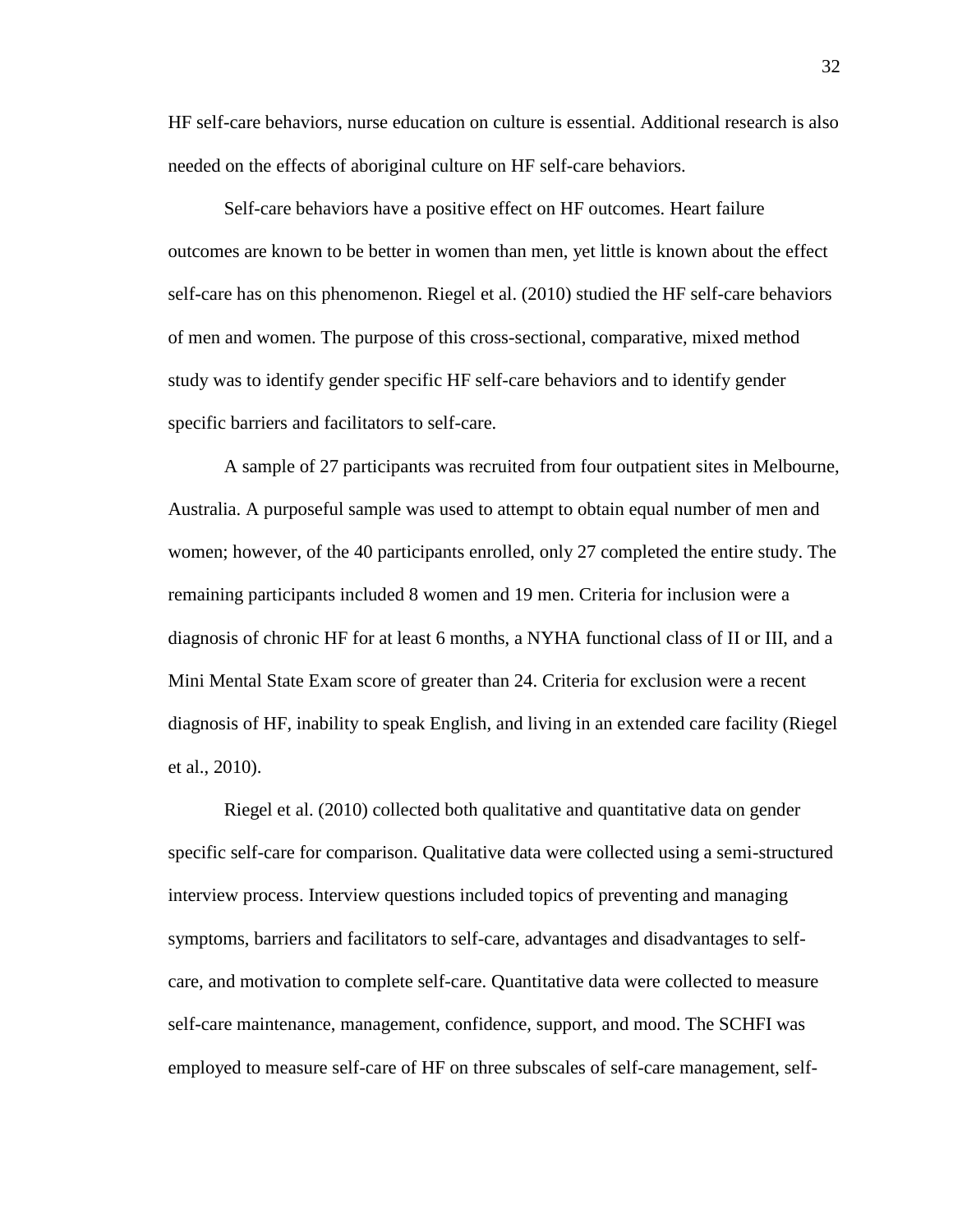care maintenance, and self-care confidence. Construct validity has previously been demonstrated. Although the SCHFI is widely used, reported internal consistency reliability ranging between .55 and .70 for two of the three subscales raises questions about the reliability of the instrument. The Multidimensional Scale of Perceived Social Support (MSPSS) was used to measure participants' perceived support from their family, friends, or significant other on a 7-point Likert scale. The tool was reliable with a Cronbach's alpha coefficient of .88. Validity was not disclosed. Mood was assessed using the 9-item PHQ-9 to measure depression, and the 6-item Brief Symptom Inventory (BSI) anxiety subscale was used to measure anxiety. The PHQ-9 was had a sensitivity of 88% and a specificity of 88%. The BSI is reported to be reliable and valid (Riegel et al., 2010).

Qualitative themes of self-care from the interview were compared to quantitative results of self-care behaviors on the SCHFI to assess concordance. From the narrative, no specific differences in self-care maintenance between genders were noted. However, differences in self-care management were recognized. Men were found to have better decision making abilities related to HF symptom recognition and treatment initiation. The disparity appeared to be related to differences in self-care confidence, social support, and mood. From the quantitative data, women reported higher self-care management; however, no significant difference in self-care management was noted between genders. When comparing qualitative and quantitative data on self-care maintenance, 75% agreement was noted. When comparing qualitative and quantitative data on self-care management, 73% agreement was noted. Results of self-care confidence from the narrative identified that men were more confident in their ability to interpret and respond to HF symptoms. Quantitative data supported the narrative as men reported statistically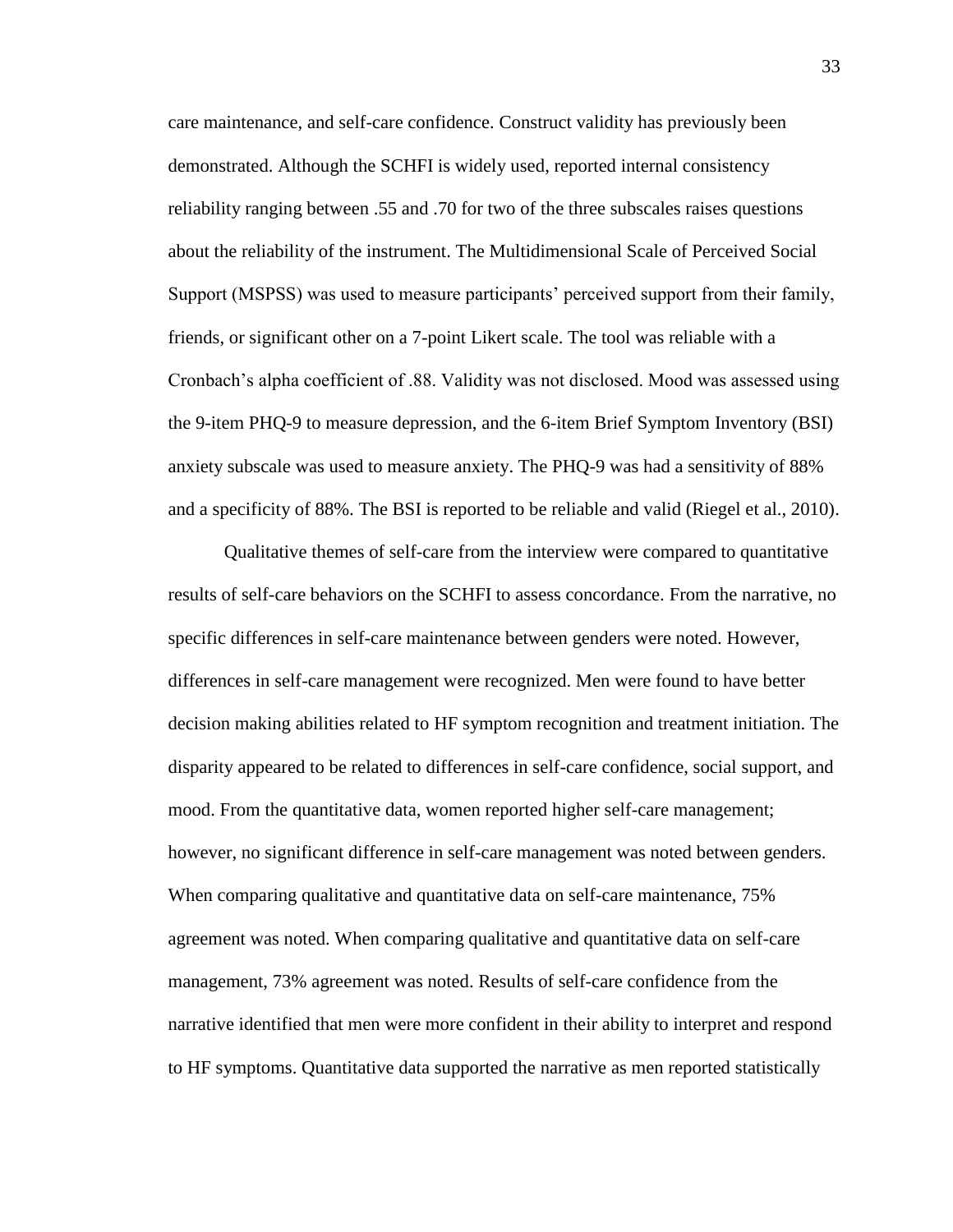significant higher self-care confidence compared to women. Seventy-nine percent agreement was noted between qualitative and quantitative data on self-care confidence (Riegel et al., 2010).

Qualitative themes of support from the interview were compared to quantitative results of social support as reported on the MSPSS to assess concordance. From the narrative, women reported better emotional support than men. In contrast, men reported more tangible support than women. Men stated that strong tangible support from their spouse or family facilitated their engagement in self-care. However, men often did not respond to their symptoms in a timely manner to avoid upsetting or creating conflict with their spouse or family members. Quantitative data supported the narrative as men reported significantly higher levels of social support from significant others and family members on the MSPSS. No significant difference in support was noted was noted from friends based on gender. Ninety-three percent agreement was noted between qualitative and quantitative data on social support (Riegel et al., 2010).

Qualitative themes of mood from the interview were compared to quantitative results of mood as reported on the PHQ-9 and the BSI to assess concordance. Riegel et al. (2010) identified differences in mood between men and women which affected self-care behaviors. From the narrative, women reported periods of sadness that interfered with activities of daily living. Increased sadness experienced by women was also found to impede their HF symptom recognition. In comparison, men reported feeling anxious and fearful. Anxiety and fear had a positive effect on HF self-care in men. Men who reported being fearful or anxious interpreted and addressed HF symptoms more vigilantly. Only young men in the sample reported feelings of anger. Anger was found to have a negative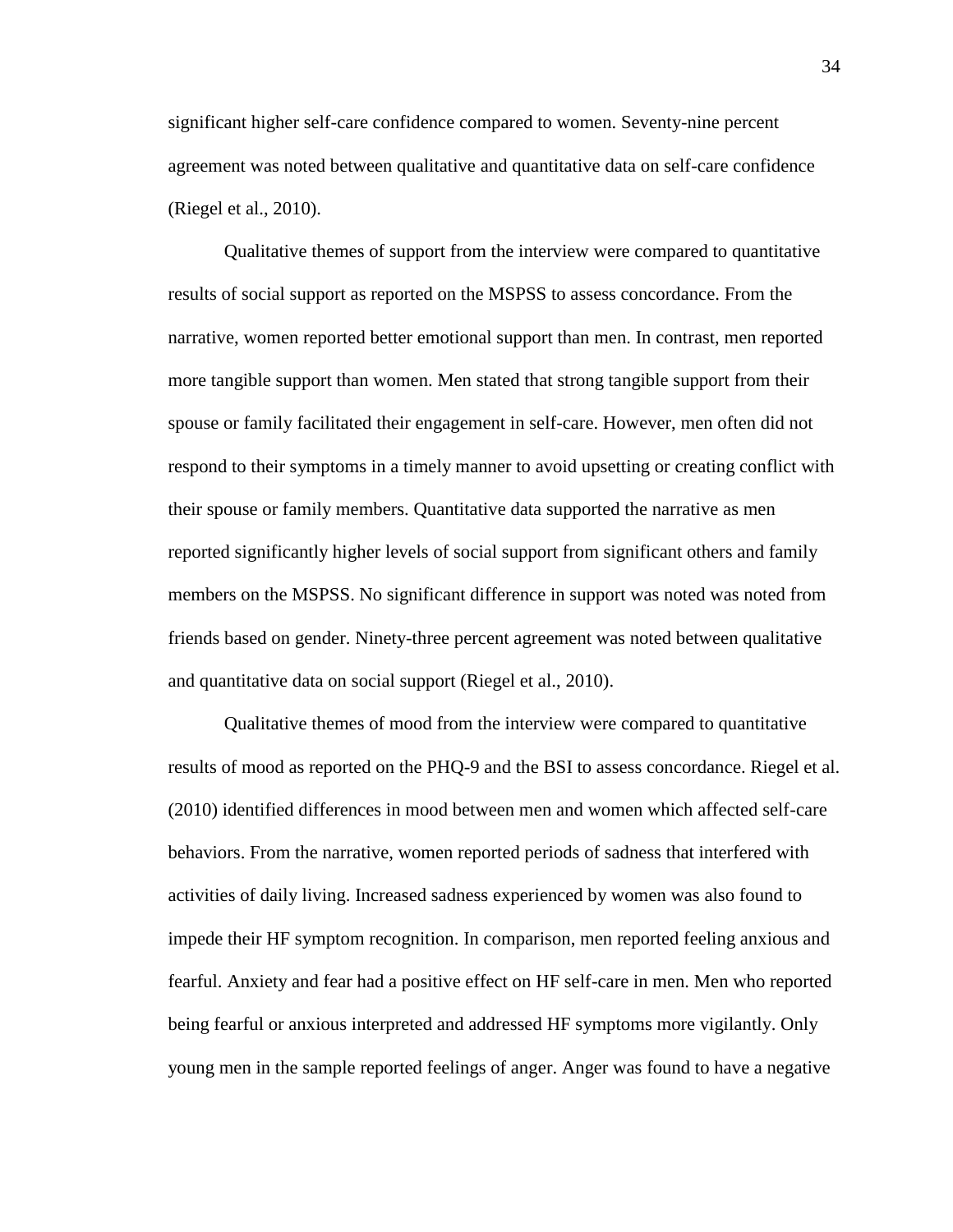effect on HF self-care. Young men who reported being angry had poor self-care management and did not respond timely to HF symptoms. They also had poor self-care maintenance and did not comply with self-care behaviors in spite of understanding the importance of following self-care behaviors. Quantitative data from the BSI supported the narrative theme of male anxiety. Although men were noted to have higher anxiety than women on the BSI, this difference was not significant. Quantitative data from the PHQ-9 did not support the narrative theme of depression. Men tended to be more depressed than women however the difference was not significant. Only 53% concordance was noted between qualitative and quantitative data on mood (Riegel et al., 2010).

Riegel et al. (2010) concluded that there are insignificant differences in the HF self-care behaviors of men and women. Gender differences in self-care did not contribute to the gender differences in HF outcomes. Conversely, Riegel et al. (2010) concluded that there are significant differences in HF decision making related to gender. Decisions to interpret and respond to symptoms were affected by gender differences in self-care confidence, social support, and mood. From these conclusions, Riegel et al. (2010) believe that further research needs to evaluate the effects of interventions that strengthen self-confidence and enhance support to improve the effectiveness of self-care behaviors.

An important self-care behavior for the successful management of HF is following a low sodium diet. Lack of education regarding sodium dietary restrictions and personal health beliefs prevent diet adherence. Sheahan and Fields (2008) conducted a study to examine how knowledge, experience, and decision-making by elderly women with HF or hypertension influenced their engagement in a sodium-restricted diet (SRD).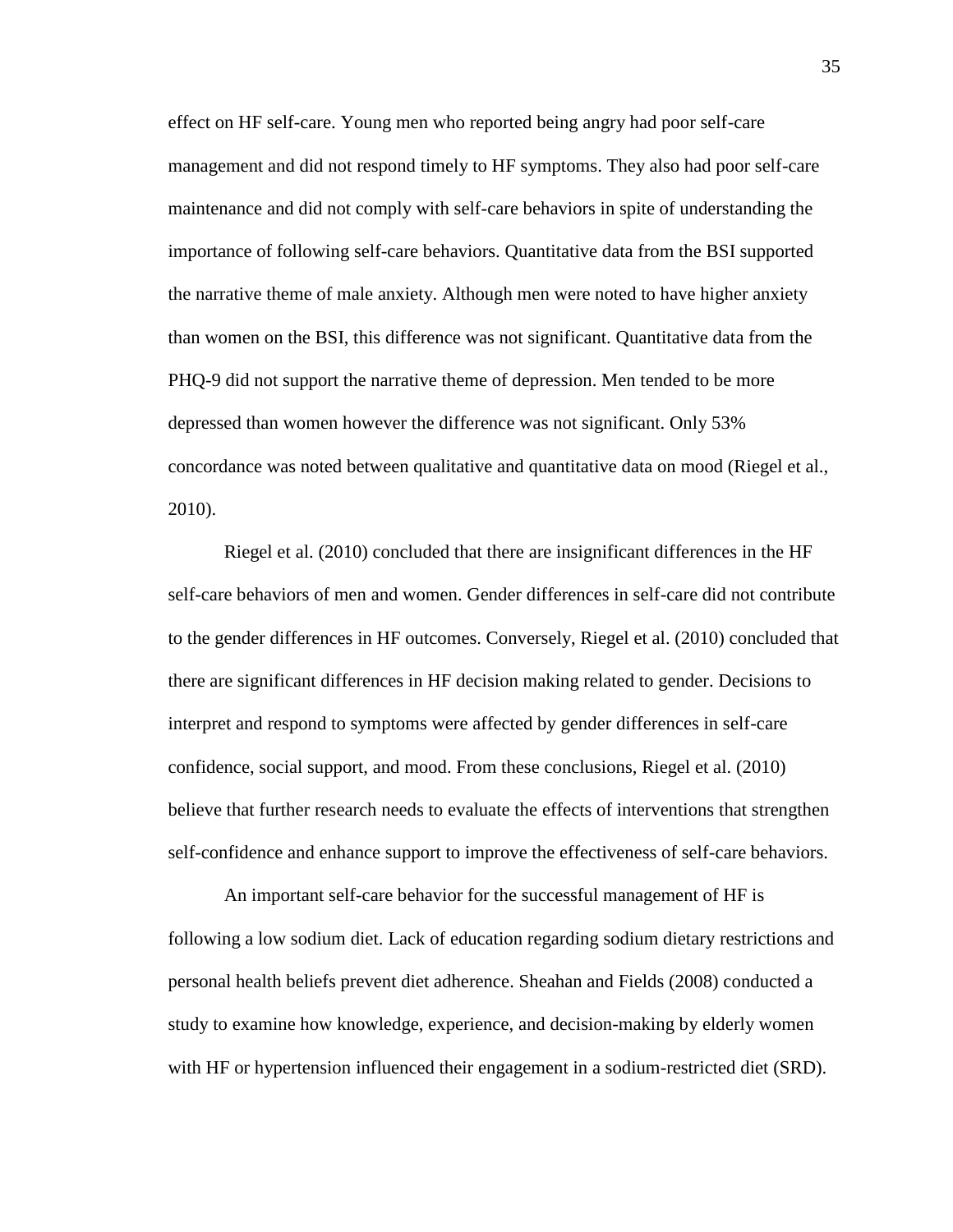A second purpose was to examine how contextual factors and the healthcare system aid or impede diet adherence.

A purposive sample of 33 women from three different congregate living facilities (CLF) in a mid-sized city, located in the "coronary valley", was recruited. Facilities included two government-subsidized and one private CLF. Those living in the government-subsidized facilities had an income of \$31,650 or less; residents of the private facility came from middle or high socioeconomic backgrounds. The majority of residents in the private CLF were Caucasian (98%). The two government-subsidized CLF were composed of 60% and 35% African Americans, respectively. Eligible participants had self-reported hypertension (HTN) or HF, were female, a resident of a CLF, age 65 or greater, fluent in English, , self-sufficient, and had no marked cognitive impairment as measured by the Folstein Mini-Mental Status Examination. All participants had voluntarily adopted a low sodium diet or were told by their health care provider they should follow a low sodium diet (Sheahan & Fields, 2008).

 Sheahan and Fields (2008) developed a semi-structured group interview process to understand participants' daily life related to the management of a sodium restricted diet. Qualitative information was collected from focus groups at each one of the CLF using an interview guide composed of 11 questions. The group interview was an open interpersonal exchange of the personal thoughts and experiences of the participants.

Demographic and clinical findings from Sheahan and Fields (2008) were that all 33 participants were single, 60% were widowed, and 33% were African American. The mean age of women participating was 77 years. Women living in subsidized CLF had a mean education level of 11.8 years and non-professional employment before retirement.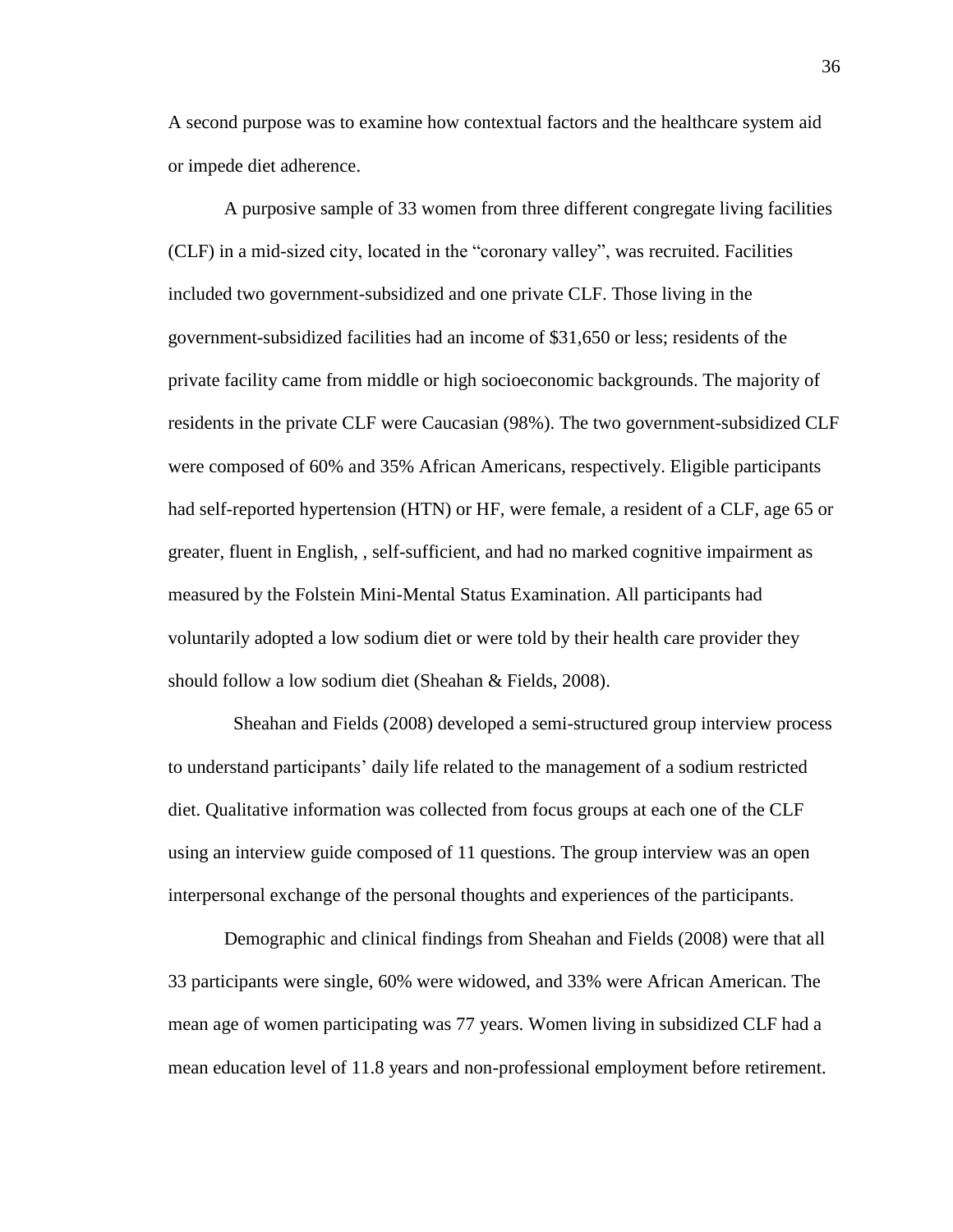Women living in the private CLF had a mean education level of 14 years and professional or managerial work history. Most participants reported having HTN for an average of 16 years. Participants with HF had been diagnosed for an average of 6.5 years. Those with HTN took an average of 1.6 medications for their illness; those with HF took an average of one medication for their illness. A sodium-restricted diet was advised by a healthcare provider to 58% of women. However, only 24% of the women received formal education on SRD. Hospitalization increased the probability of receiving nutritional counseling.

Through the group interview process, Sheahan and Fields (2008) identified several themes. Lack of socialization at meal times was noted to reduce adherence to an SRD. Participants acknowledged that "eating alone" reduced their motivation to prepare nutritious meals. Another theme noted was participants' lack of general and nutritional knowledge for adherence to an SRD. Participants did not understand how to interpret dietary sodium information or available sodium alternatives. In addition, all groups reported limited health care provider education and counseling on the self-care behaviors needed to follow an SRD. Sheahan and Fields (2008) identified that the greatest motivator to engaging in an SRD was a participant's concern for their family. Culture, ethnicity, and education also had an effect on engagement in an SRD; however, it did not have an effect on family or friends encouragement of adherence to an SRD.

From their findings, Sheahan and Fields (2008) concluded that for HTN and HF to be successfully managed by patients, health care providers need to provide patient education not only in the hospital, but also at every primary health care visit. Such consistent education would promote adherence to an SRD. In addition, health care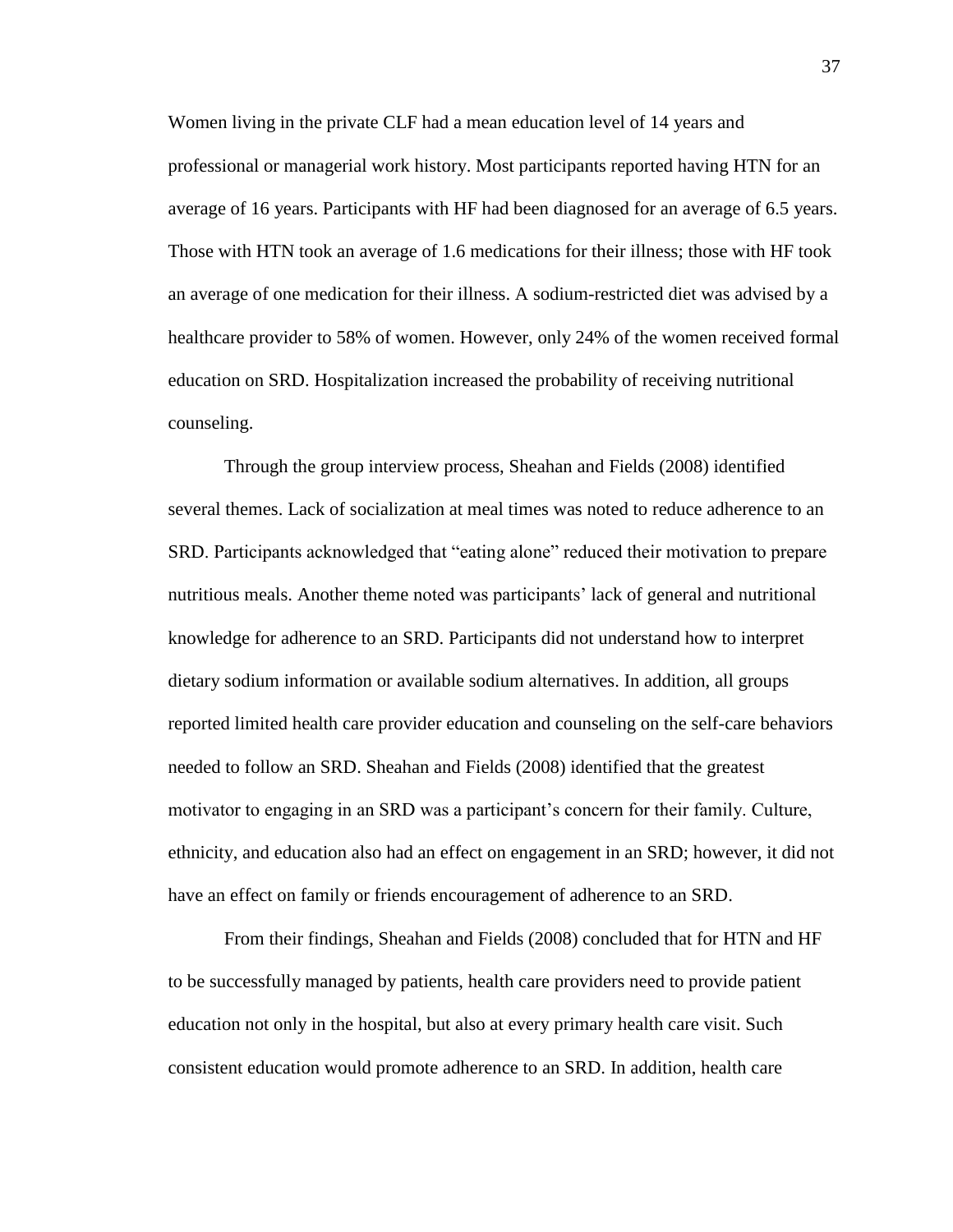providers must support policy change to encourage government or commercial reimbursement of SRD patient education. The authors believe reimbursement will increase patient access to education on SRD which will improve adherence and reduce hospital admission. Sheahan and Fields (2008) recommend that further research examine other ethnic groups' dietary behaviors in order to develop culturally-specific SRD education.

Heart failure (HF) patients who are educated on symptom and self-care management have improved health outcomes and quality of life. More information is needed to better understand the symptoms experienced by HF patients and how symptoms are managed to improve interventions. Oguz and Enç (2008) conducted a cross sectional descriptive study to identify the symptoms experienced by HF patients and the self-care management strategies used to control them. A conceptual or theoretical framework was not discussed by the researchers (Oguz & Enç, 2008).

A convenience sample of 64 chronic HF patients from a cardiology polyclinic associated with the Istanbul University Faculty of Medicine was recruited. Only patients who were age 20 to 79, conscious, and literate were included in the sample. In addition, subjects were required to have a NYHA functional capacity of II or III for at least 6 months prior to the study. Subjects ranged in age from 37 to 79 years with a mean body mass index (BMI) of  $25.93 \pm 4.07$ . The majority of subjects were men (57.8%), married (78/1%), lived with their family (84.4%), had a middle school education (34.4%), were retired, were economically stable (62.5%) and had been diagnosed with HF for more than 2 years (68.8%). Of the 64 subjects, 50% were class II and 50% were class III on the NYHA functional classification system (Oguz & Enç, 2008).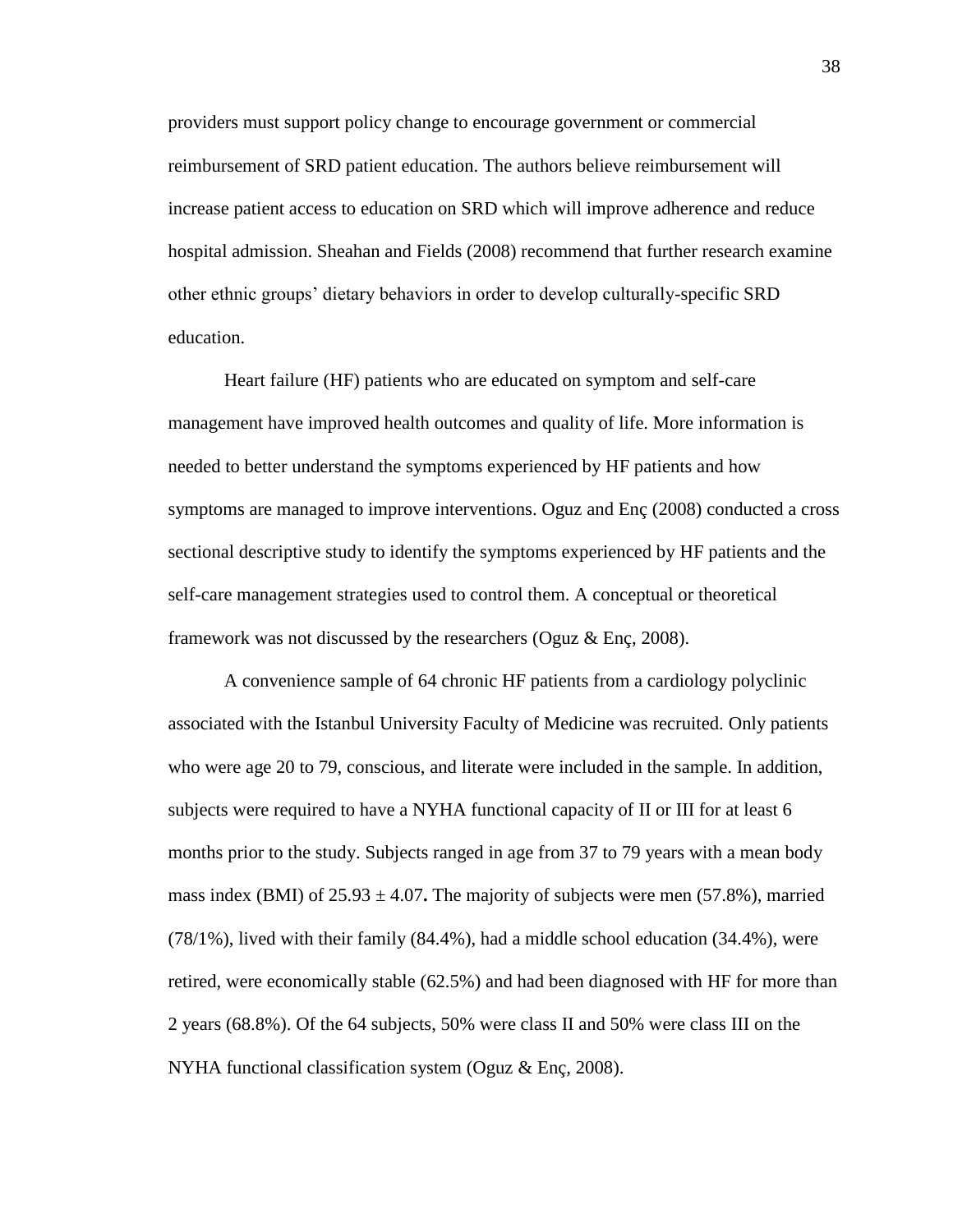A questionnaire was developed by the researchers to collect socio-demographic and clinical information. Heart failure symptoms and self-care management strategies were also obtained using open-ended questions on the questionnaire. Data on the questionnaire were collected during a face-to-face interview (Oguz & Enç, 2008).

Results of the study recognized fatigue (67.2%), dyspnea (60.9%), palpitations (59.4%), edema (43.8%), nocturia (35.9%), nausea (26.6%), and cough (25%) as the most common symptoms experienced by the subjects. Self-care behaviors engaged in by subjects included resting, taking medication, using diuretics, consulting a physician, and drinking herbal tea (Oguz & Enç, 2008).

Significant differences in experienced changes and self-care management of symptoms between men and women were noted. Men were significantly more restricted in their daily activities by experienced changes in fatigue than women  $(X^2 = 4.240, p =$ .039). No significant difference was noted between men and women in experienced changes because of symptoms of palpitations, edema, nausea and cough. A significant difference in men and women in the self-care management of dyspnea was noted  $(X^2 =$ 8.198,  $p = .004$ ). Men managed dyspnea by resting while women managed dyspnea with medications and oxygen. A significant difference in men and women in self-care management of palpitations was also demonstrated ( $X^2 = 8.622$ ,  $p = .003$ ). Men managed palpitations by resting while women managed palpitations by taking medications. In addition, a significant difference in men and women in self-care management of edema was identified ( $X^2 = 7.370$ ,  $p = .025$ ). Men managed edema by taking diuretics while women managed edema by resting. There was no significant difference in the self-care management of nausea, fatigue, or cough between the sexes. However, women took more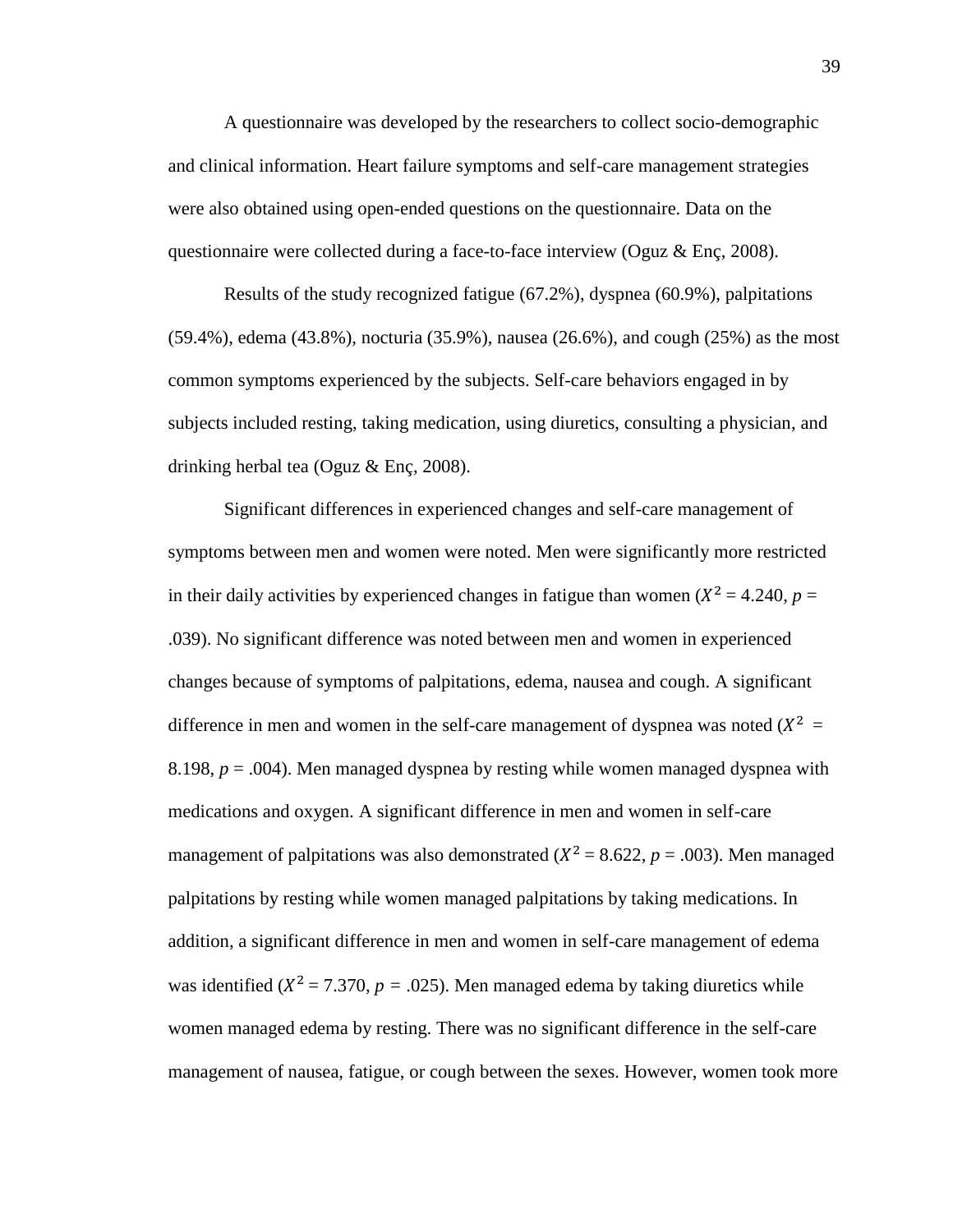medications to treat fatigue and nausea then men. The majority of both sexes performed the self-care strategy of body weight management and weighed themselves once a week (57.8%) (Oguz & Enç, 2008).

Oguz and Enç (2008) concluded that HF patients need the support of health care professionals to engage in the life-style changes associated with self-care management. In order to develop effective self-care management strategies clinicians must understand the symptoms and self-care practices of HF patients while taking into account differences among individuals and the sexes. Oguz and Enç (2008) believe additional research is needed to determine life-style factors that contribute to heart disease so that interventions that focus on prevention can be developed.

A delay in identification of HF symptoms decreases the effectiveness of self-care and increases the need for hospital readmission. Little is understood about the effects of contextual factors on symptom identification. Jurgens, Hoke, Byrnes, and Riegel (2009) examined how contextual factors, such as social situations, physical or emotional factors, and functional performance affect one's ability to recognize the quality and meaning of HF symptoms and then engage in self-care or seek medical attention. The purpose of this mixed-methods study was to identify contextual factors and their relationship to symptom recognition and response in older adults hospitalized with HF. Jurgens et al. (2009) used the self-regulation model of illness as a guide for this study.

Participants ( $N = 77$ ) were recruited over 19 months by means of a convenience sample obtained from older adults admitted to emergency rooms or tertiary care hospitals in New York and Philadelphia. All participants were recruited within three days of admission to ensure accurate recall of their illness experience. Inclusion criteria required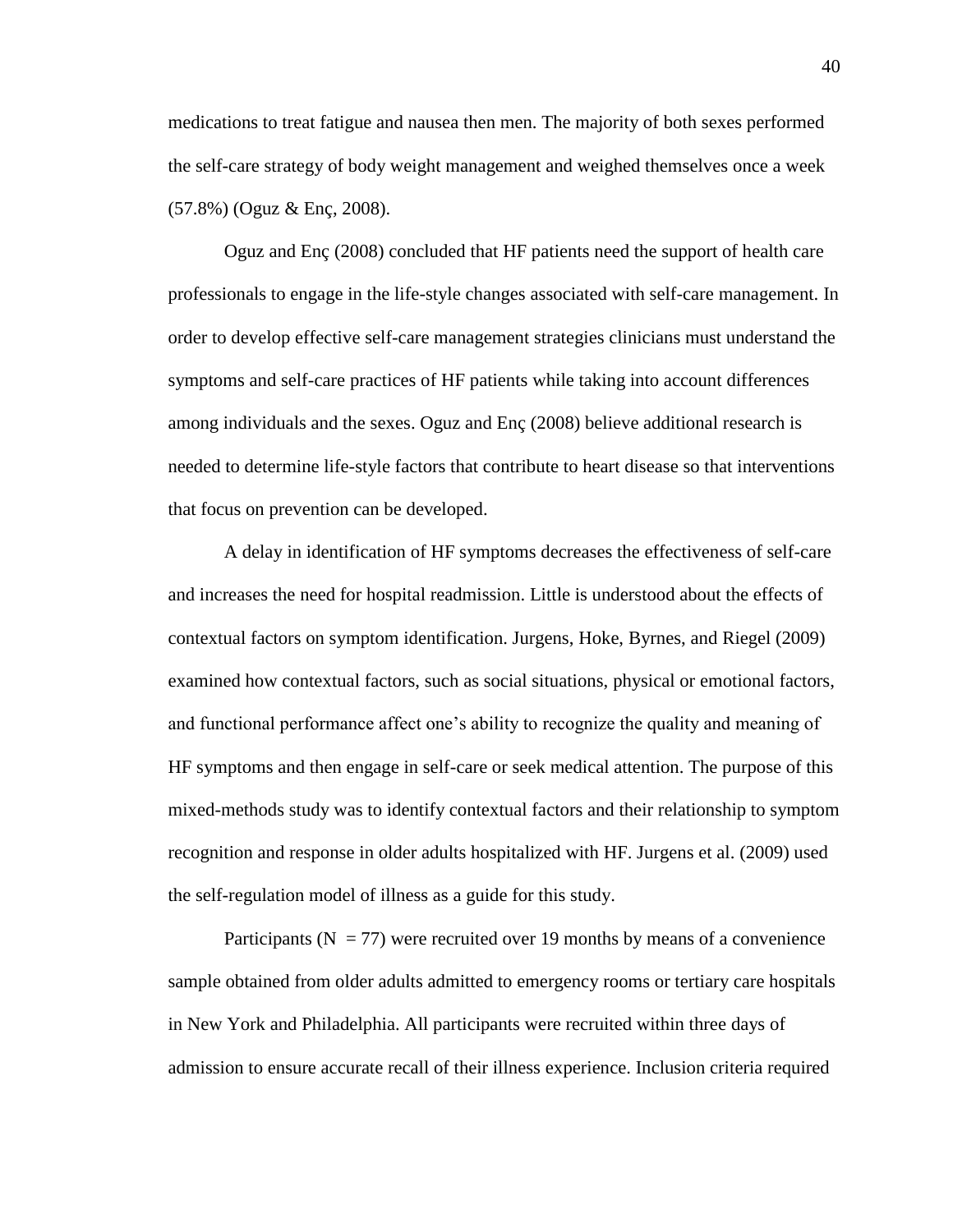a diagnosis of HF that was confirmed by Framingham criteria. In addition, eligible participants were 65 years of age or older, medically stable, fluent in English, cognitively intact, living independently, and able to engage in self-care behaviors. The majority of participants were non-Hispanic White (85.7%), married (48.1%), with a high school diploma (44.2%), an annual income of \$10,000-\$24,000 (31.2%), low functional ability (50.6%), and low to moderate comorbidities (89.6%). Comorbid conditions experienced by participants included coronary artery disease, hypertension, and diabetes (Jurgens et al., 2009).

Jurgens et al. (2009) measured different contextual factors that were hypothesized by the self-regulation model of illness to be related to the recognition of and response to HF symptoms. The Heart Failure Somatic Perception Scale was used to assess participants' perceived physical symptom distress related to their current hospitalization for HF. Content validity was reported for the original tool. The tool, as modified for this study, was reliable with a Cronbach's alpha of .80. The effects of cognitive, emotional, and social contextual factors on participants' response to HF symptoms were evaluated using the Modified Response to Symptoms Questionnaire. Validity was evaluated by the original developers of the tool. Reliability for this study was acceptable with a theta of .72. The NYHA Functional Class and the Specific Activity Scale were used to measure functional status of HF patients at hospital admission and prior to exacerbation of symptoms. The NYHA Functional Class Scale is widely used to describe the functional ability of individuals with HF. Reliability and validity was not reported for the Specific Activity Scale. The Charlson Comorbidity Index was used to measure symptom distress related to comorbid illness. Validity of this index has been previously documented.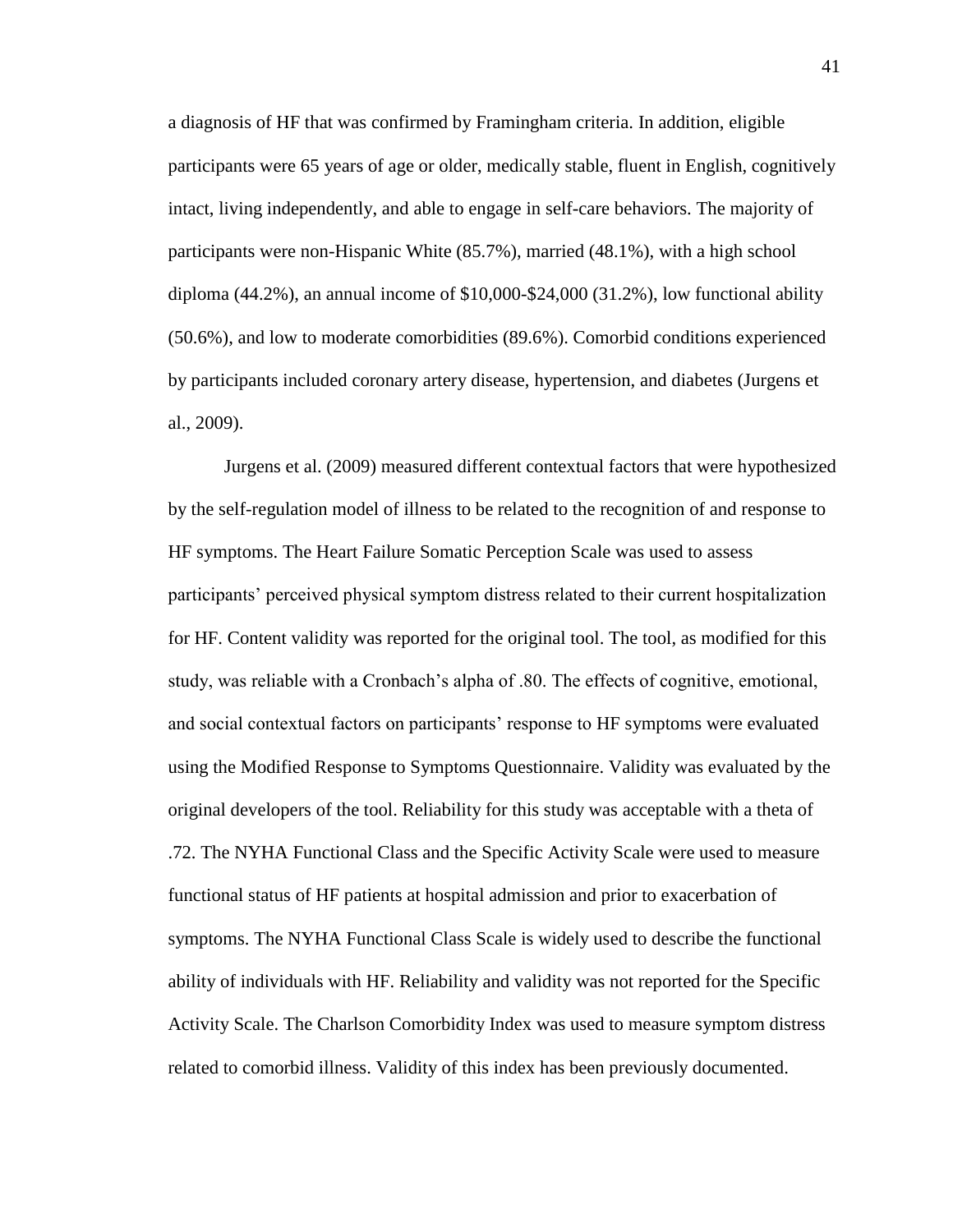Researchers also utilized an interview to collect sociodemographic and clinical data. Further information about contextual factors was obtained from open-ended questions.

Jurgens et al. (2009) found that physical symptoms did not have an effect on response to symptoms. Participants reported dyspnea (88%), dyspnea on exertion (77%), fatigue (68%), and edema (43%) as the most frequently experienced symptoms prior to hospitalization. The majority of participants reported dyspnea for at least three days prior and dyspnea on exertion five days prior to seeking medical assistance. The duration of dyspnea was significantly correlated with mean perceived symptom  $(r = .20, p = .013)$ . Age, gender, and Charlson Comorbidity did not significantly impact symptom distress (Jurgens et al., 2009).

Analysis of items measuring cognitive factors revealed that cognitive factors did not have an effect on response to symptoms. Jurgens et al. (2009) found that 56% of participants did not know the signs of HF or their importance, and 54% believed they could not control their symptoms. The seriousness of some symptoms was understood; however 80% waited to seek treatment and 50.6% were reluctant to ask for help. Correlation between dyspnea duration and perceived seriousness was not significant (*r* = -.23, *p* = .06). Interview findings supported cognitive quantitative data (Jurgens et al., 2009).

Emotional factors also did not appear to have an effect on response to symptoms until symptoms were omni-present. The duration of early HF symptoms was not significantly related to anxiety or fear. However, dyspnea was significantly related to anxiety once dyspnea became more pervasive. An inverse relationship was found between dyspnea duration and anxiety  $(r = -0.31, p = 0.012)$ , as well as the relationship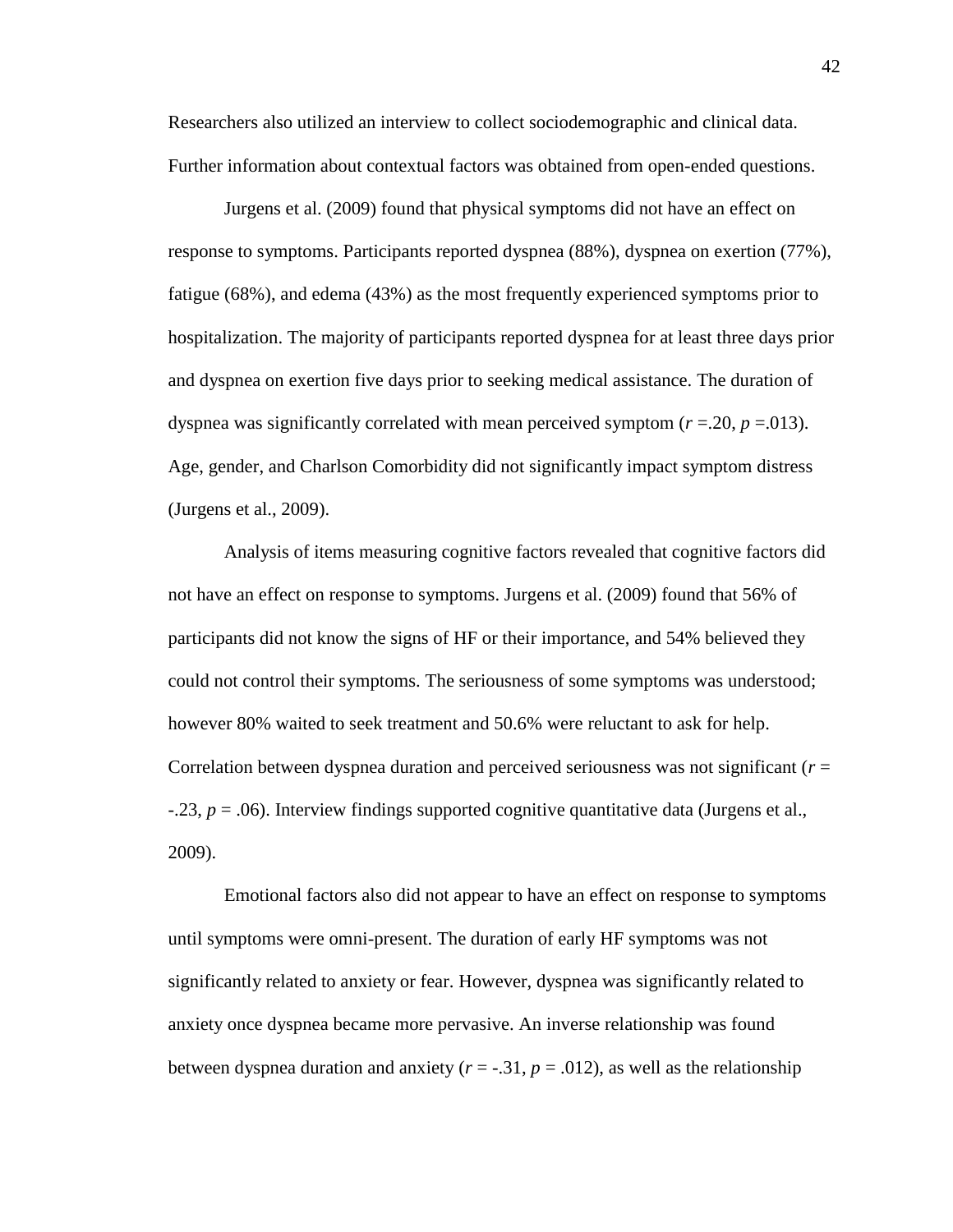between duration of weight gain and fear produced ( $r = -.63$ ,  $p = .001$ ). Symptoms did not produce fear in 76.7% of participants. Interview findings supported emotional quantitative data (Jurgens et al., 2009).

A quantitative analysis of items measuring social response to symptoms revealed that social factors did not have an effect on response to symptoms. Participants denied feeling embarrassed to seek medical attention (84%) and denied allowing social plans to affect their decision. However, qualitative data identified that participants delayed care because they did not want to inconvenience or upset family and friends. In addition, social factors, such as financial concerns, were cited as the reason for care delay (Jurgens et al., 2009).

From the findings, Jurgens et al. (2009) determined that participants did not recognize early symptoms of decompensating HF, thereby reducing response time to engage in self-care or seek treatment. Participants also did not experience an emotional response to early HF symptoms. Because symptoms were not considered serious, available time to respond was reduced. Jurgens et al. (2009) concluded that, to improve HF self-care, programs are needed to educate patients on how to evaluate HF symptoms. Further research needs to focus on the strategies that can be used by HF patients to improve recognition of symptoms.

Heart failure self-care is a complex, time consuming process that requires commitment from individuals to consistently engage in self-care behaviors to be compliant. Social support has been associated with improved treatment compliance in the chronically ill. More information is needed on the influences of social support on HF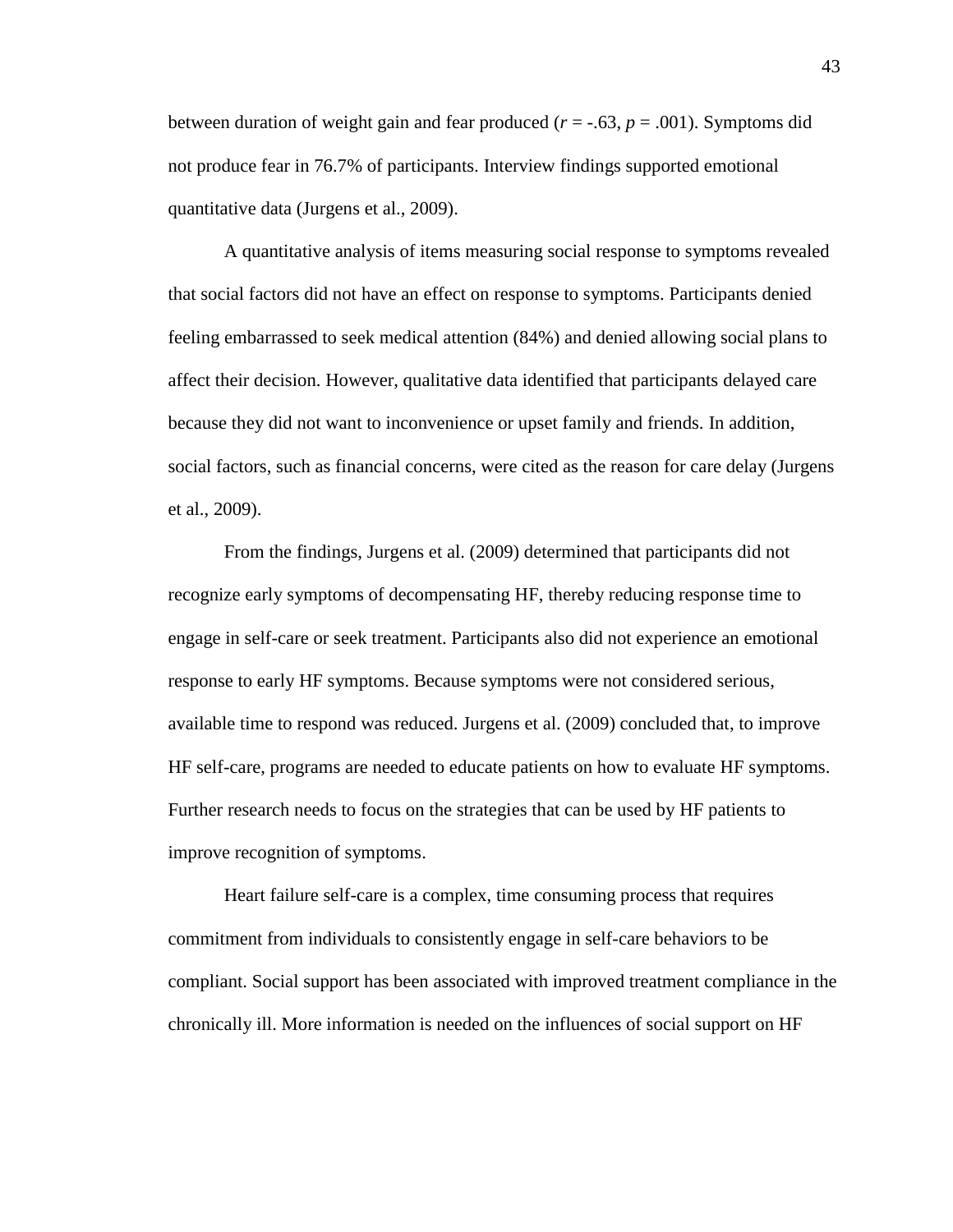self-care. Sayers et al. (2008) examined the effects of social and functional support on adherence to self-care behaviors of HF patients.

Sayers et al. (2008) recruited 74 subjects with confirmed HF from 2 cardiology clinics. Of the 74 subjects, 68 were enrolled from a Philadelphia Veterans Affairs Medical Center and 6 were enrolled from a university-based cardiology practice. Criteria for inclusion were documented structural heart disease and historical or active HF symptoms identified by any of the following: impaired left ventricle ejection fraction by echocardiogram, diastolic dysfunction substantiated by diminished compliance of the left ventricle by echocardiogram, or documentation of heart disease responsible for chronic HF. Criteria for exclusion were cognitive impairment and vision or hearing impairment. Subjects were considered to be cognitively impaired if they scored a 16 or greater on the Blessed Test of Orientation, Memory, and Concentration (Sayers et al., 2008).

Several instruments were utilized by Sayers et al. (2008) to collect data about social support and self-care of subjects. Social support was measured by means of the Medical Care Questionnaire (MCQ) and the Multidimensional Scale of Perceived Social Support (MSPSS). The MCQ was used to determine the extent that family and friends were involved in the subject's medical and self-care decisions. Involvement in care was defined by whether family or friends scheduled appointments, attended appointments, obtained prescriptions, prompted medication administration, or participated in medical decisions. Subjects received a score of 0 to 5, with higher scores indicating more involvement of family and friends in care. In addition, percentages of involvement of spouses/partners, children, and other family or friends was determined for each of the five areas. Test-retest reliability was acceptable for this study  $(r = .63, p = .0001)$ . The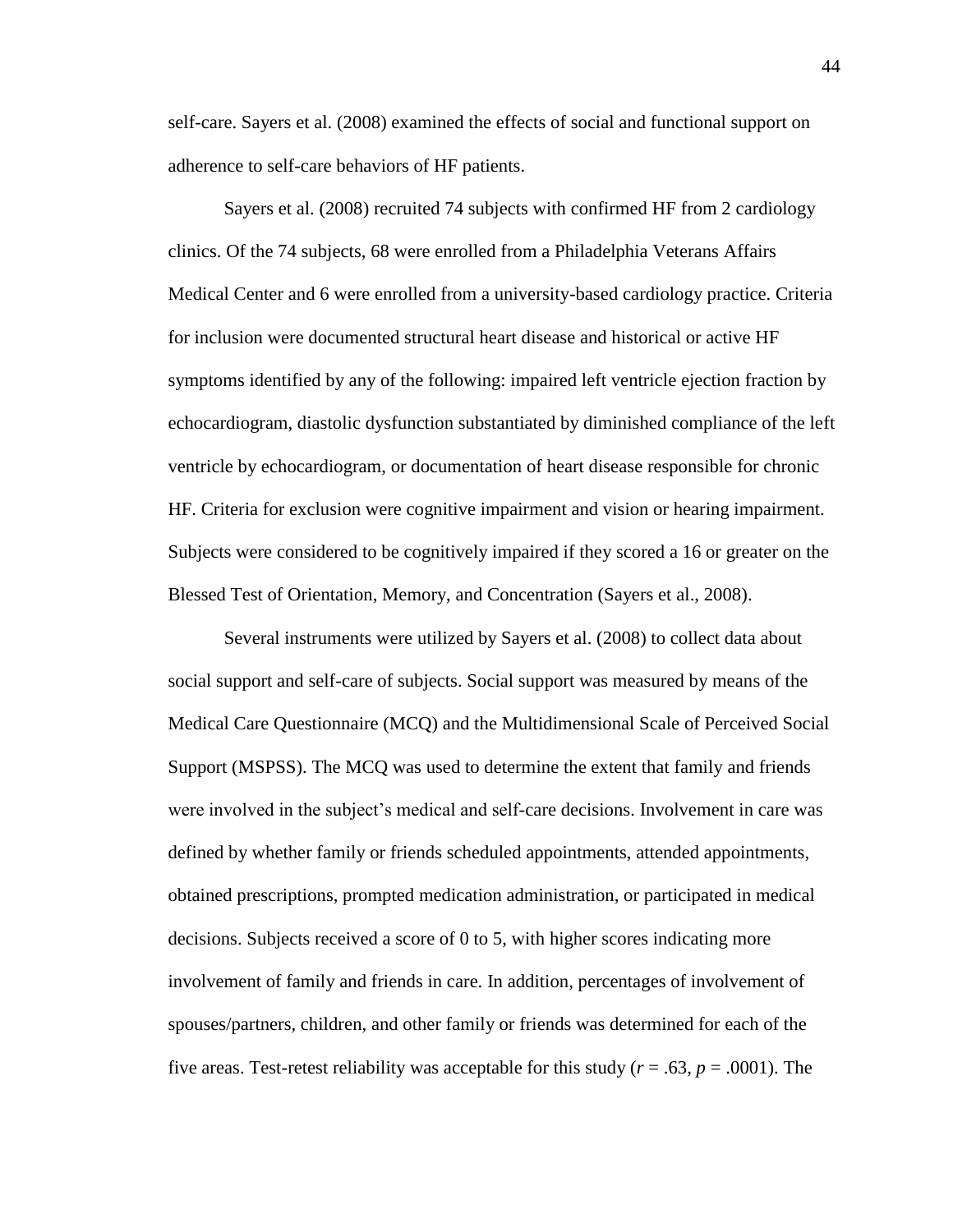MSPSS was used to separate the sources of social support into subscales of family, friends, and significant other. The tool also measured emotional and instrumental support through two subscales created from items in the MSPSS. Test-retest reliability and internal consistency reliability were both reported to be adequate in this study (Sayers et al., 2008).

Sayers et al. (2008) used three instruments to measure self-care behaviors of subjects. The instruments included the SCHFI, the Morisky Medication Nonadherence measure, and the Eating Behavior Questionnaire (EBQ). The SCHFI was used to capture five components of self-care on three subscales of self-care maintenance, self-care management, and confidence. The self-care maintenance subscale assessed subjects' adherence to HF self-care behaviors. The self-care management subscale assessed subjects' ability to recognize HF symptoms, initiate treatment, and evaluate the effectiveness of treatment. The self-care confidence subscale measured subjects' confidence to engage in self-care. Scores for each subscale ranged from 0 to 100 with higher scores indicating better self-care. The SCHFI has been shown in the literature to have good reliability and validity. The Medication Nonadherence instrument was used to measure the self-care behavior of taking HF medication. The four item self-reported measure evaluates medication adherence, and includes forgetfulness, carelessness, improved subjective health, and worsened subjective health. The tool has been found in the literature to be reliable and valid. For this study, test-retest reliability was measured (*r* = .53, *p* < .00001). The HF self-care behavior of adherence to a sodium restricted diet was measured using the EBQ. The brief self-reported questionnaire measures 22 items on a 5-point scale. A higher score indicated greater adherence to a low sodium diet. Internal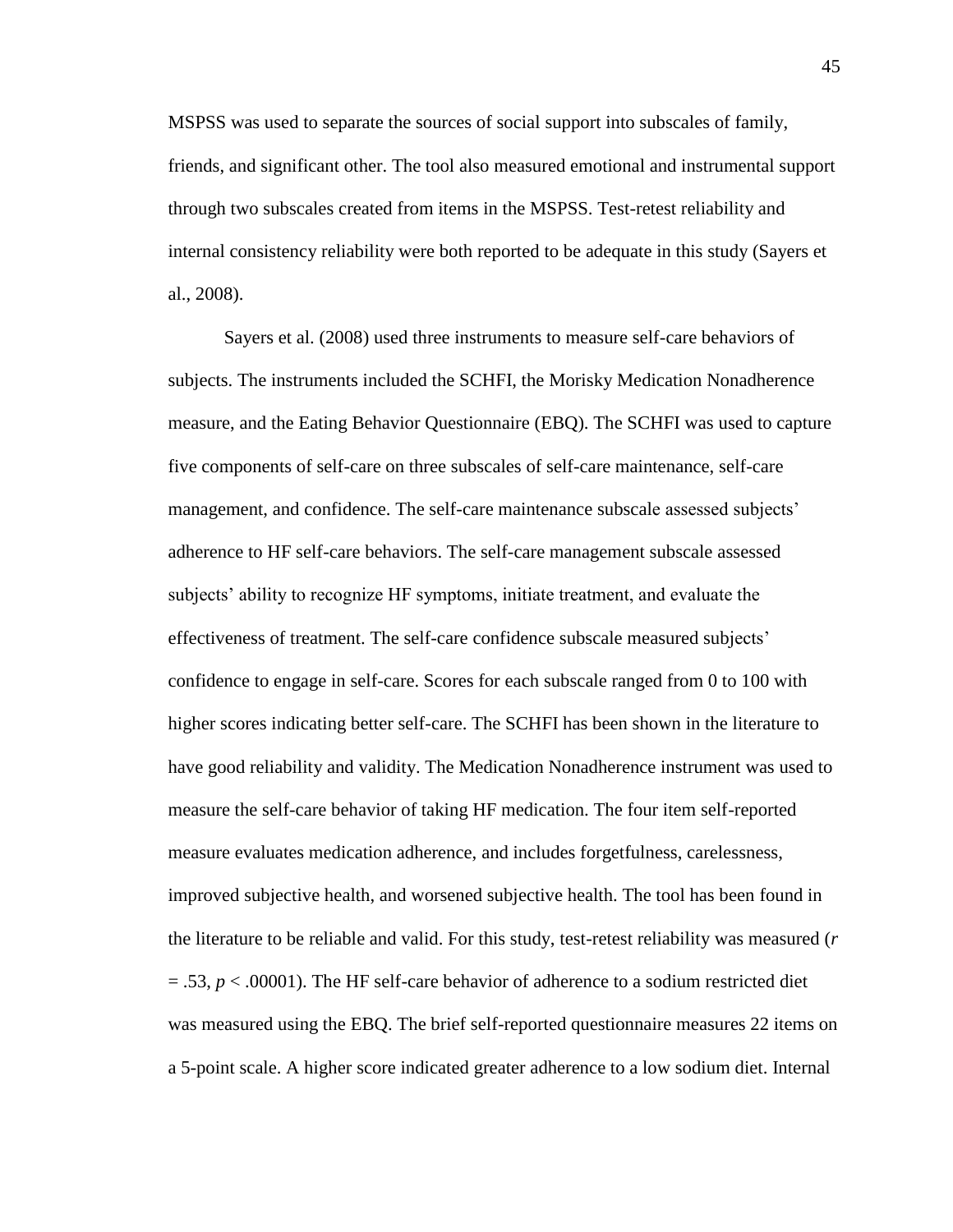consistency reliability was considered acceptable by the authors ( $\alpha$  = .69) (Sayers et al., 2008).

Sayers et al. (2008) tested five hypotheses regarding support and HF self-care. The researchers hypothesized that the structural support (availability of support) of subjects who were married and subjects who lived with others would be greater than all other groups. Findings from the study partially supported this hypothesis. Results demonstrated systematic differences in total MCQ scores and marital status and living situation ( $F = 7.15$ ,  $p < .01$ ). Married subjects had significantly greater involvement by others in their medical care when compared to subjects who were single but not living alone and subjects who were living alone  $(p < .05)$ . No significant difference was noted in total involvement by others in medical care related to the demographic variables of age, gender, race, income, and education  $(p > .05)$  (Sayers et al., 2008).

Sayers et al. (2008) second hypothesis that spouses would be more involved in the care of subjects was also partially supported by the MCQ results. Spouses/partners were noted to be significantly more supportive than other relatives or friends in their involvement to remind HF subjects about taking medications ( $X^2 = 14.2$ ,  $p < .001$ ), to give input about medical decisions  $(X^2 = 14.5, p < .001)$ , and to attend appointments with subjects  $(X^2 = 13.2, p < .001)$ . No significant difference in support was noted between spouses/partners, other relatives, and friends in their involvement to schedule appointments ( $X^2 = 3.8$ ,  $p > .05$ ) and obtain prescriptions for subjects ( $X^2 = 2.0$ ,  $p > .05$ ) (Sayers et al., 2008).

The third hypothesis proposed by Sayers et al. (2008) was partially supported using results from the MSSPS. The researchers theorized that married subjects and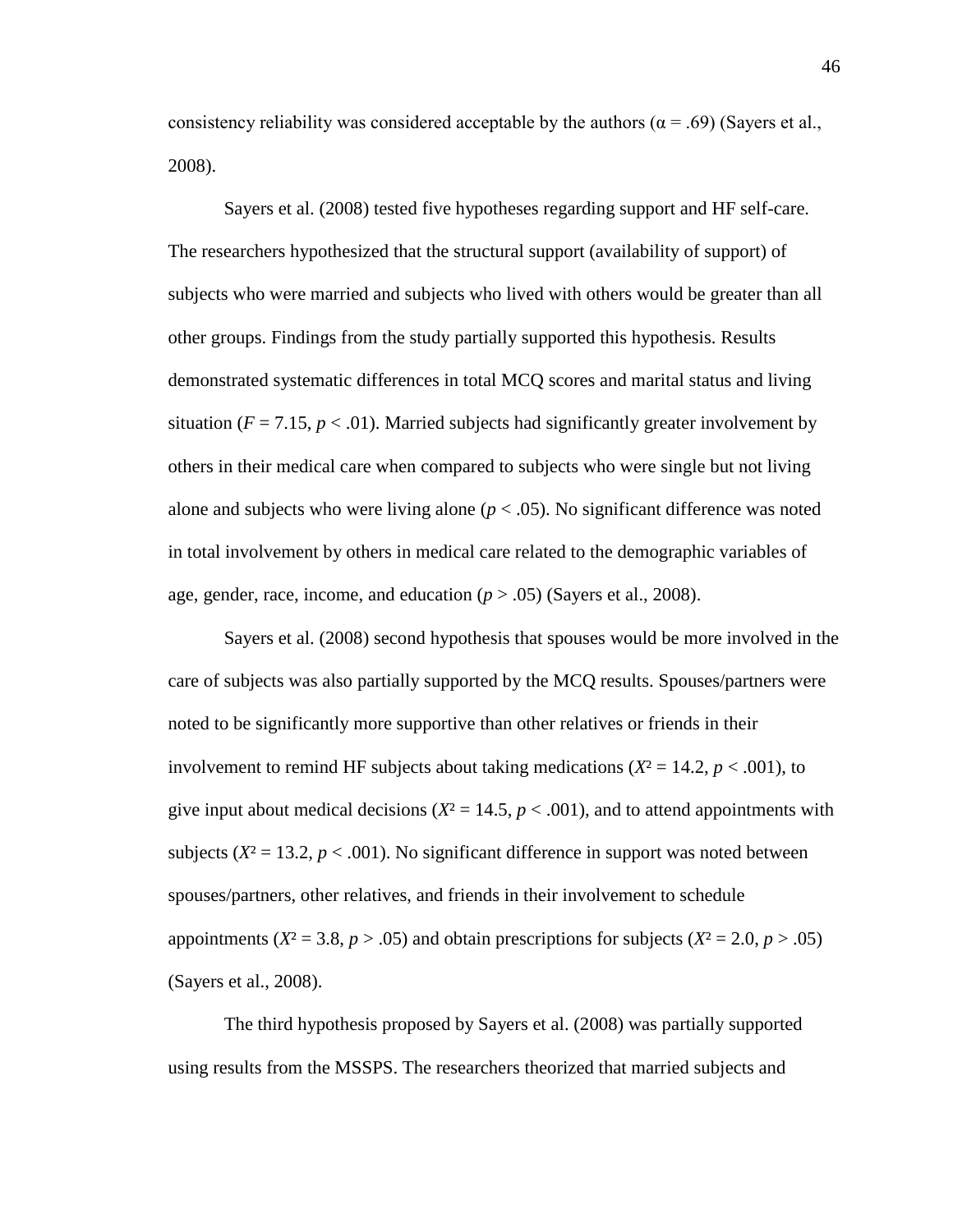subjects living with others would perceive higher levels of functional support (degree of perceived support) than subjects who lived alone. Sayers et al. (2008) found that significant others ( $F = 4.28$ ,  $p < .0001$ ), and interaction between living situation and race  $(F = 5.96, p < .01)$  had a significant effect on functional support of subjects. Subjects who were white, single, and living with others had significantly lower levels of perceived support from significant others when compared to all other groups ( $p < .05$ ). Only the covariant of age correlated to perceived significant other support ( $r = 0.31$ ,  $p < .01$ ). In addition, subjects who where white, single, and living with others had significantly lower levels of perceived emotional support from significant others when compared to all other groups ( $p < .05$ ). Only the covariant of age was noted to correlate with perceived emotional support from others ( $r = 0.33$ ,  $p < .001$ ). Instrumental support was also significant on the MSPPS ( $F = 2.17$ ,  $p < .05$ ). Only the covariant of age was noted to correlate with perceived significant other support, perceived emotional support from others, and with instrumental support from others (Sayers et al., 2008).

To test the fourth hypothesis that higher levels of support would correlate with higher levels of self-care, Sayers et al. (2008) evaluated support with dependent variables of SCHFI subscales, EBQ, and the Morisky Measure of Medication Nonadherence. Findings from the study partially supported the hypothesis. A significant association between social support and self-care confidence was found using the MSPSS. Social support from friends was positively correlated to the self-care confidence of subjects (*p* < .05). In addition, social support from significant others was negatively correlated to the self-confidence of subjects ( $p < .05$ ). Furthermore, Sayers et al. (2008) did not find a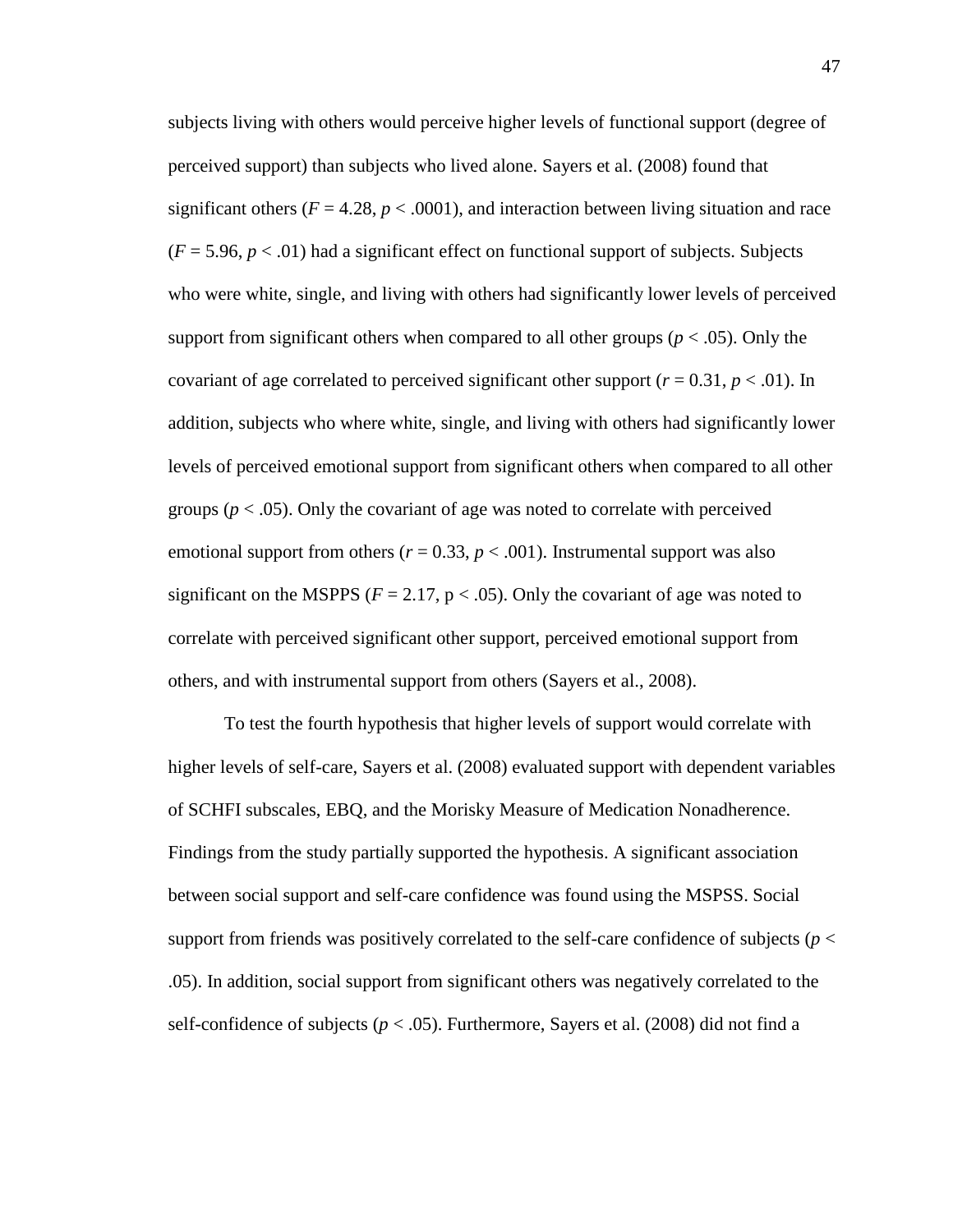correlation between involvement by others in medical and self-care decisions and any of the indicators of self-care using the MCQ  $(p > .05)$ .

Sayers et al. (2008) also evaluated support from the MSPPS subscales of emotional and instrumental support with dependent variables of SCHFI subscales, EBQ, and the Morisky measure of Medication Nonadherence to test the fifth and final hypothesis that emotional and instrumental support were significantly correlated to selfcare. As with the other four hypotheses, this hypothesis was partially supported in the findings. Emotional support had a significant effect on the self-care measures of medication ( $p < .05$ ) and dietary adherence ( $p < .05$ ). However, instrumental support did not significantly affect adherence of any self-care measures  $(p > .05)$  (Sayers et al., 2008).

Sayers et al. (2008) made several conclusions from the findings. The researchers determined that social support correlated to better HF self-care. Social support had an impact on self-care through practical assistance. HF patients who are married have greater availability and involvement by others in their care. In addition, HF patients who are older have greater perceived support by others. Social support also has an impact on self-care through the influence of family members. Support of significant others is inversely related to self-care confidence of HF patients (Sayers et al., 2008).

Sayers et al. (2008) made several recommendations for further research. The researchers believe that further studies need to examine whether findings from the current study will emerge in new studies with larger samples. They also believe that larger sample sizes are needed to explore differences in social support and self-care among men and women. In addition, further research needs to examine how families can effectively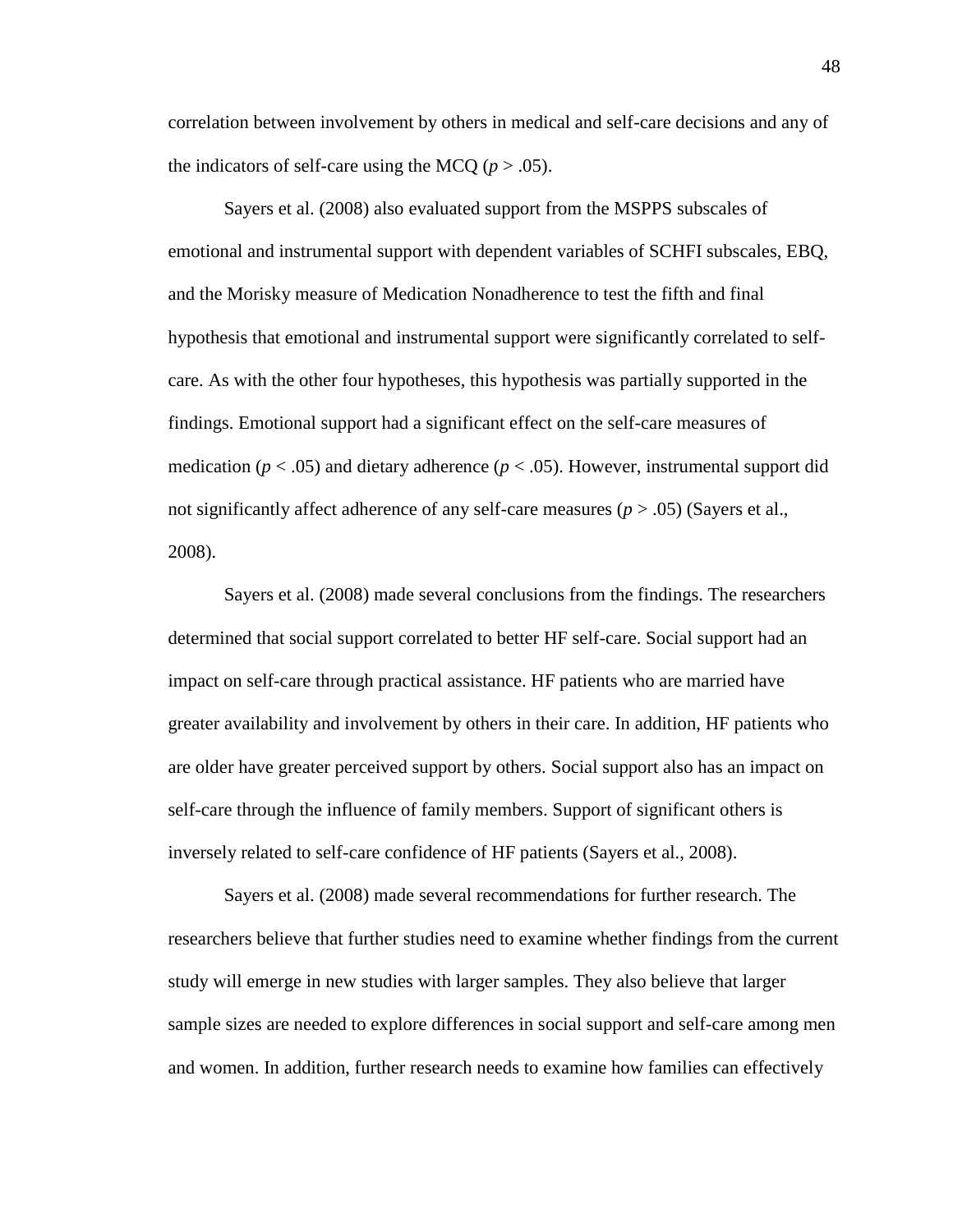support HF self-care and examine the role emotional support plays in promoting engagement in HF self-care (Sayers et al., 2008).

#### *Summary*

The literature review represents several published research studies on HF self-care behaviors and the determinants of engagement in HF self-care. The review presents study results on the need for consistent research-based HF education and interventions to improve HF outcomes, the importance of self-care skills education and decision making in HF expertise, the benefits of social and health care provider support on engagement in self-care, the significance of early HF symptom recognition on the self-care decisions of HF patients, and the affects of the variables of gender and socioeconomic status on determinants of self-care. The following is a summary of the literature review.

From the review of the literature, several studies identified the need for consistent research-based HF education and interventions to improve HF outcomes. Boren et al. (2009) evaluated which HF educational topics are associated with improved HF outcomes. Topics included education on the self-care behaviors of knowledge and selfmanagement, fluid management, and diet and activity. Several relationships between selfcare behaviors and HF outcomes trended toward significance and the researchers concluded that HF education improves HF outcomes. In addition, they concluded that HF educational interventions should be based on proven research evidence. Sheahan and Fields (2008) found that consistent HF education provided to HF patients not only during hospitalization, but during primary health care visits as well, also improves HF outcomes. Consistent education increased adherence to the self-care behavior of a sodium restricted diet.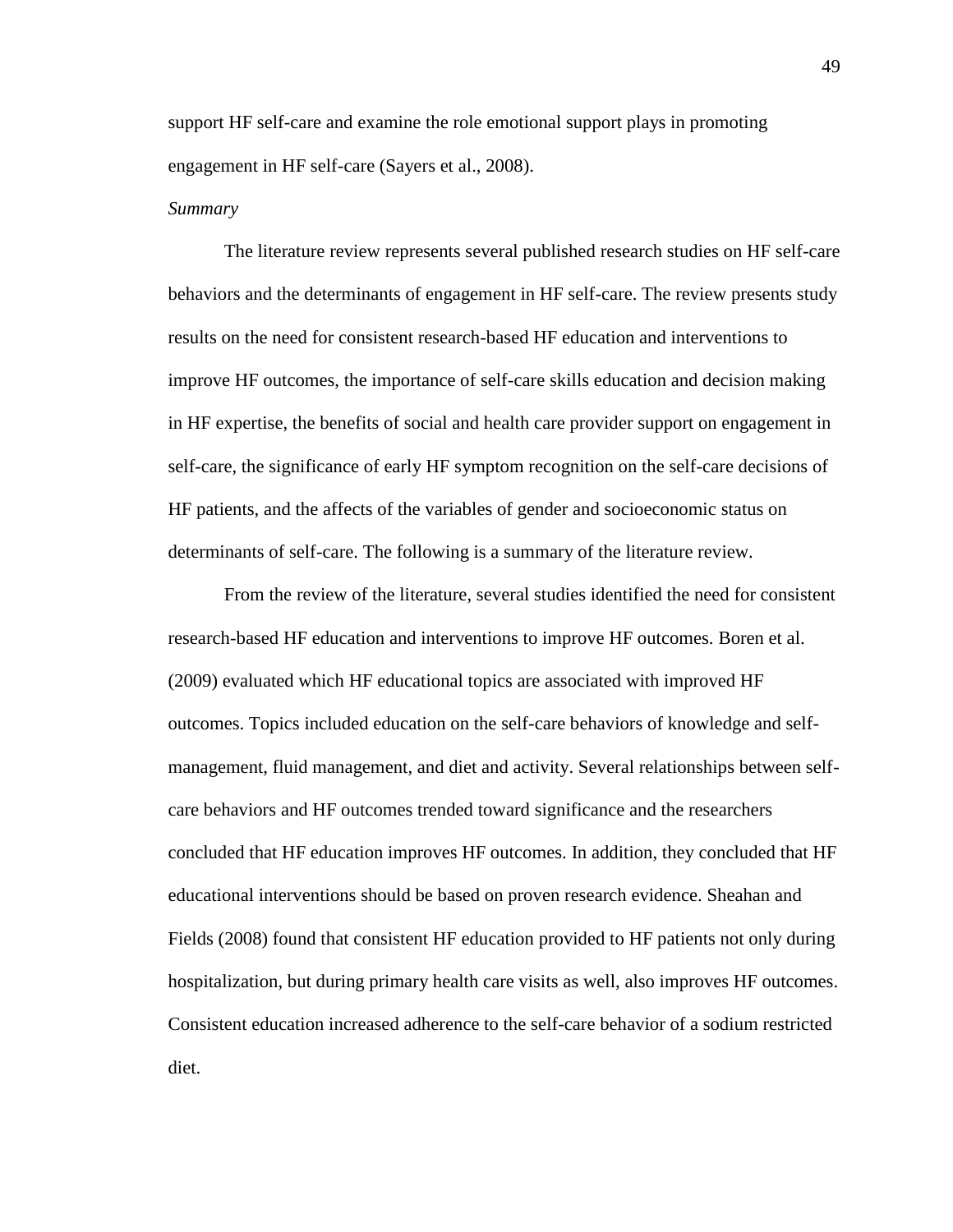The literature review also identified several studies that recognized the importance of self-care skills education and decision making in the development of HF expertise. Dickson and Riegel (2009) found that traditional HF education provided by health care professionals does not support HF self-care skills development. Dickson and Riegel (2009) concluded that, for HF patients to gain expertise in HF, self-care education related to tactical and situational skills is required to improve effectiveness and adherence to HF self-care. Riegel et al. (2007) concluded that effective decision making is also critical to developing expertise in HF self-care skills. Riegel et al. (2007) found that experts in HF self-care behaviors sought knowledge of self-care, had prior experience in self-care, had well developed HF action plans, and had strong family support.

The positive benefits of social support on engagement in self-care behaviors were identified by researchers in many of the studies reviewed. Gary (2006) concluded that the decision to engage in HF self-care behaviors was greatly influenced by the need to maintain role responsibilities, family obligations, and social outings. Gary (2006) also concluded that this may be why the only self-care behavior that HF patients consistently performed was taking medication, which does not require complex decisions and strong support. Sayers et al. (2008) concluded that social support correlated to better HF selfcare. HF patients who were married had greater availability and involvement by others in their care. The researchers also found that the support of significant others is inversely related to HF self-confidence. Schnell-Hoehn et al. (2009) found that HF patients with higher psychological status and self-efficacy had greater ability to assume self-care behaviors. Schnell-Hoehn et al. (2009) concluded that psychological distress negatively affects self-care behaviors in HF.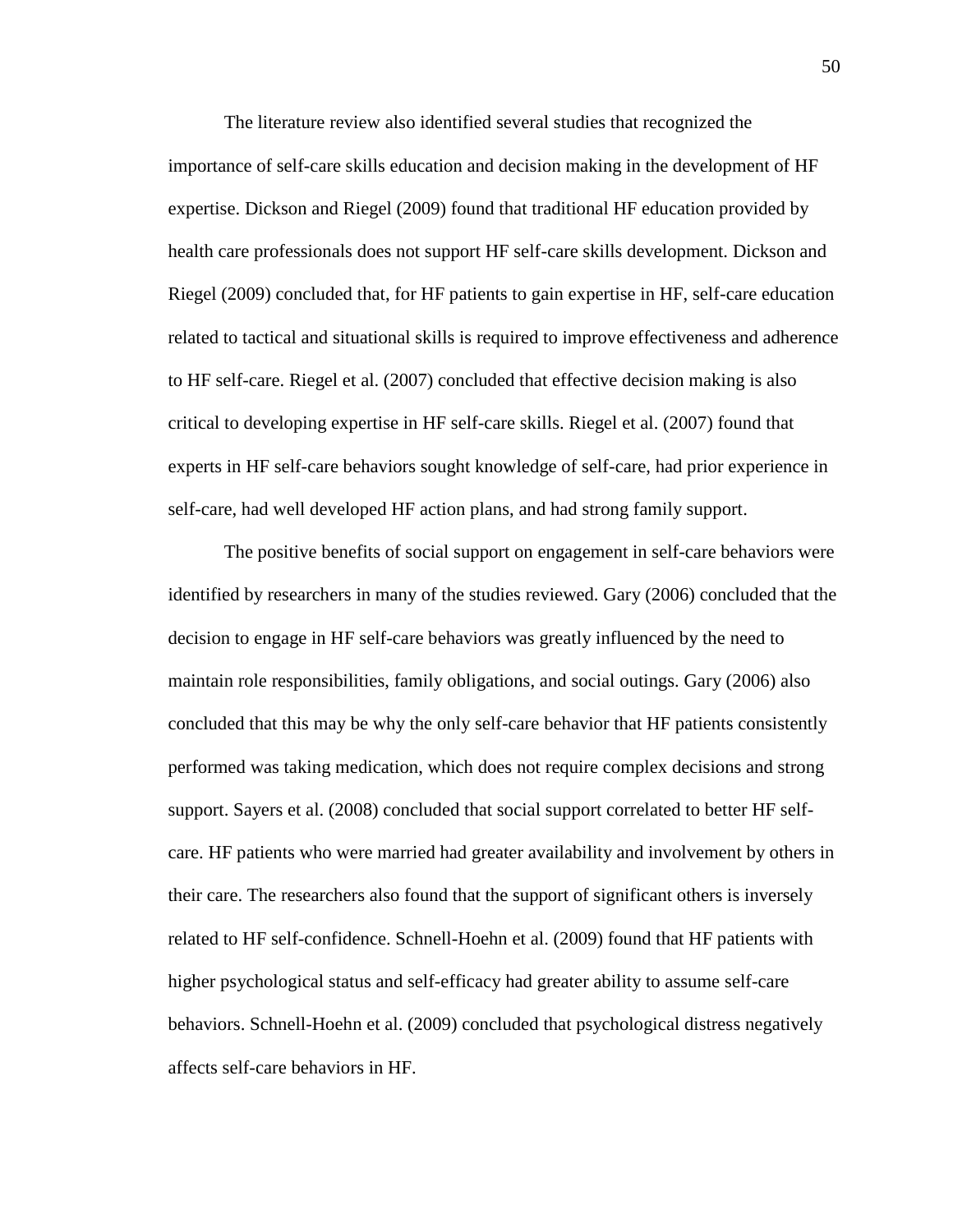Many studies also recognized the positive benefits of health care provider support on engagement in self-care behaviors. Oguz and Enç (2008) concluded that support is needed from health care professionals for HF patients to successfully engage in the life style changes required for HF self-care management. Oguz and Enç (2008) found that in order to develop effective self-care management strategies, clinicians must understand HF self-care practices and the individual needs of HF patients. Macabasco-O'Connell et al. (2008) concluded that nurses provide the majority of HF education on self-care behaviors. Kutzleb and Reiner (2006) concluded that nurse-directed patient education for HF symptoms management had a positive effect on QOL and functional capacity. Heart failure patients in nurse-directed education groups were able to successfully engage in lifestyle modification, weight management, and medication and diet compliance.

The significance of early HF symptoms recognition on self-care decisions of HF patients to engage in self-care were identified in a few studies reviewed. Jurgens et al. (2009) concluded that, to improve HF self-care, programs are needed to educate HF patients on how to evaluate HF symptoms. Jurgens et al. (2009) found that HF patients who did not recognize or have emotional responses to HF symptoms early their available response time to engage in self-care behaviors or seek treatment. Macabasco-O'Connell et al. (2008) found that women with HF had difficulty understanding the significance of HF symptoms and what strategies to implement to improve HF outcomes. Macabasco-O'Connell et al. (2008) concluded that symptom recognition and knowledge of treatment options were major barriers experienced by female HF patients to engage in HF self-care.

 The effect of gender on engagement in self-care behaviors was evaluated in several studies in the literature review. Riegel et al. (2010) found that there are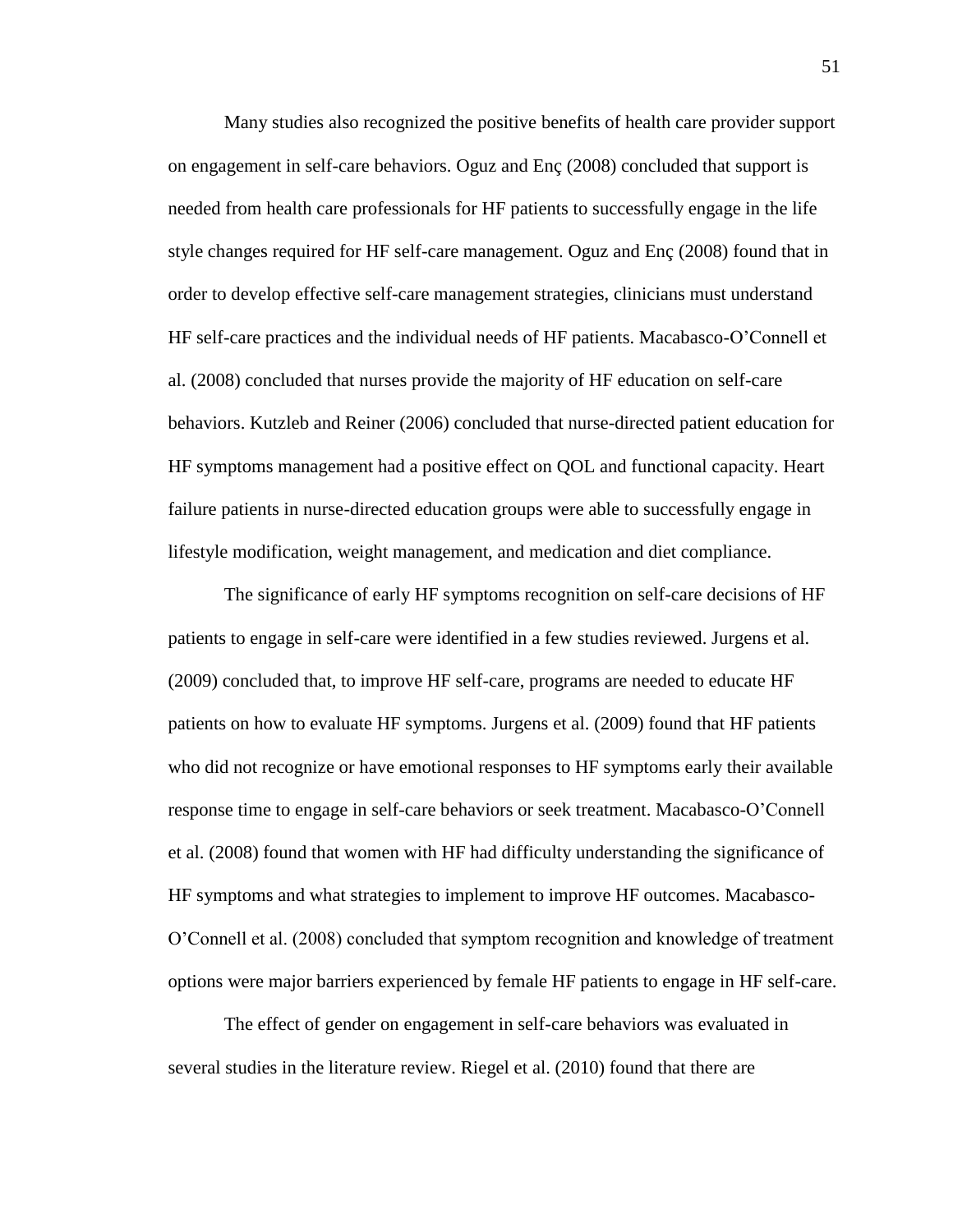insignificant differences in HF self-care behaviors between men and women. However, Riegel et al. (2010) concluded that gender had a significant effect on HF decision making. Riegel et al. (2010) found decisions to interpret and respond to HF symptoms were affected by gender differences in self-care confidence, social support, and mood. Gary (2006) also concluded that women with HF delayed seeking medical care due to errors in decision making and lack of experience.

Research addressing the affects of the variable of socioeconomic status on engagement in self-care was also evaluated in several studies in the literature review. Macabasco-O'Connell et al. (2008) concluded that HF patients of lower socioeconomic status, indigent, or uninsured, have difficulty engaging in self-care behaviors. Macabasco-O'Connell et al. (2008) found that HF patients with financial issues faced additional challenges to engage in self-care including extreme life and financial stressors, limited knowledge and insufficient support, as well as having multiple comorbid conditions. Gary (2006) also concluded that lower socioeconomic status increased the risk for poor self-care and poor clinical outcomes in women with HF.

The specific self-care behaviors that improve HF outcomes and the factors that contribute to better engagement in HF self-care have not been clearly identified through nursing research. Little is known about which HF self-care behaviors patients engage in and which self-care behaviors are therapeutic. There is also limited evidence about how factors such as social support, gender, and socioeconomic status affect engagement in self-care. To improve the content and approach to HF patient education, the therapeutic self-care behaviors of HF patients and the determinants of engagement in HF self-care need to be identified. Evidence-based HF patient education can support the development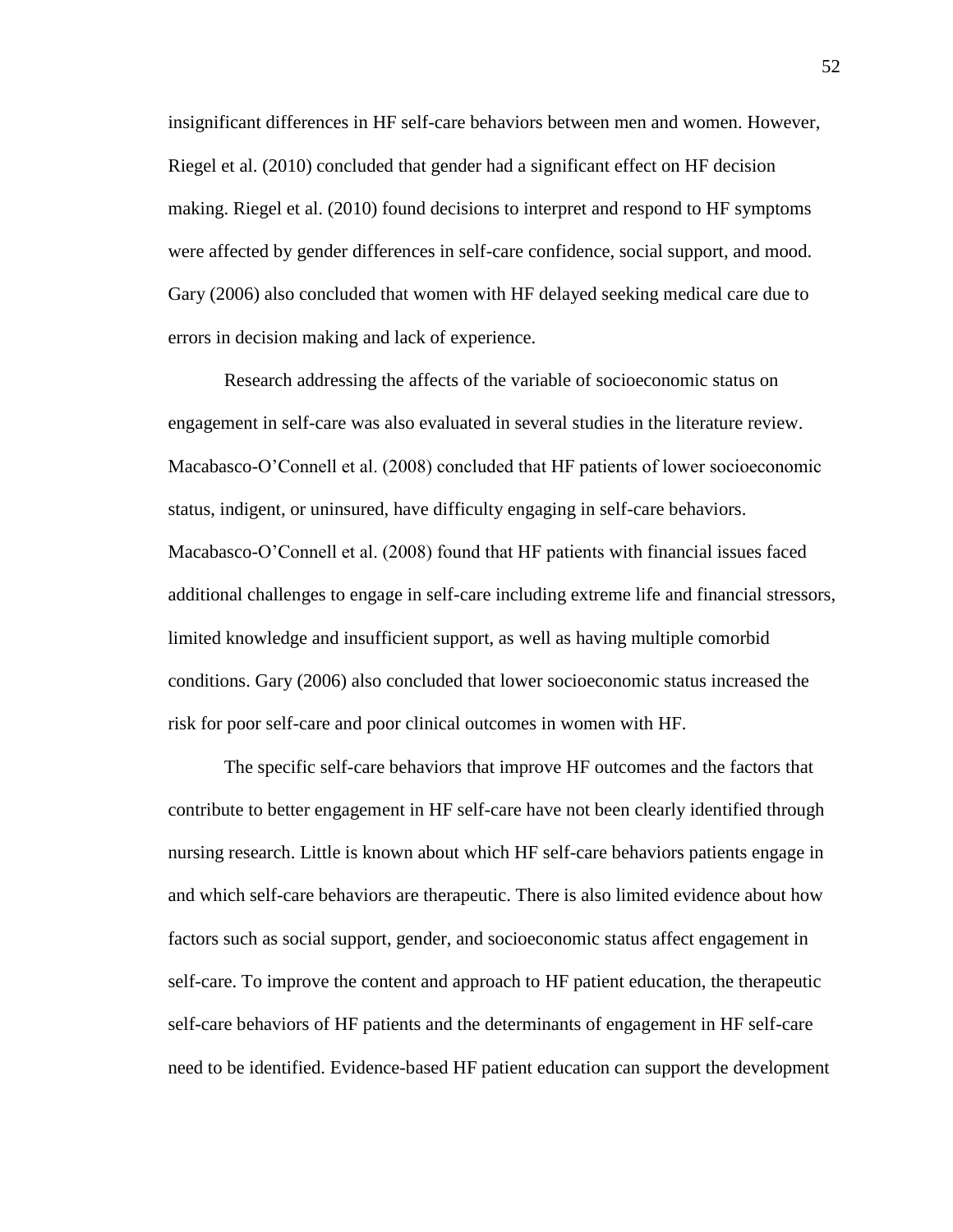of patient HF expertise, patient engagement in self-care, and improved outcomes. Replication of the Schnell-Hoehn et al. (2009) study will add further evidence to support the impact of individualized interventions and education on HF outcomes and hospital readmissions. The methods and procedures for the proposed study will be discussed in Chapter III.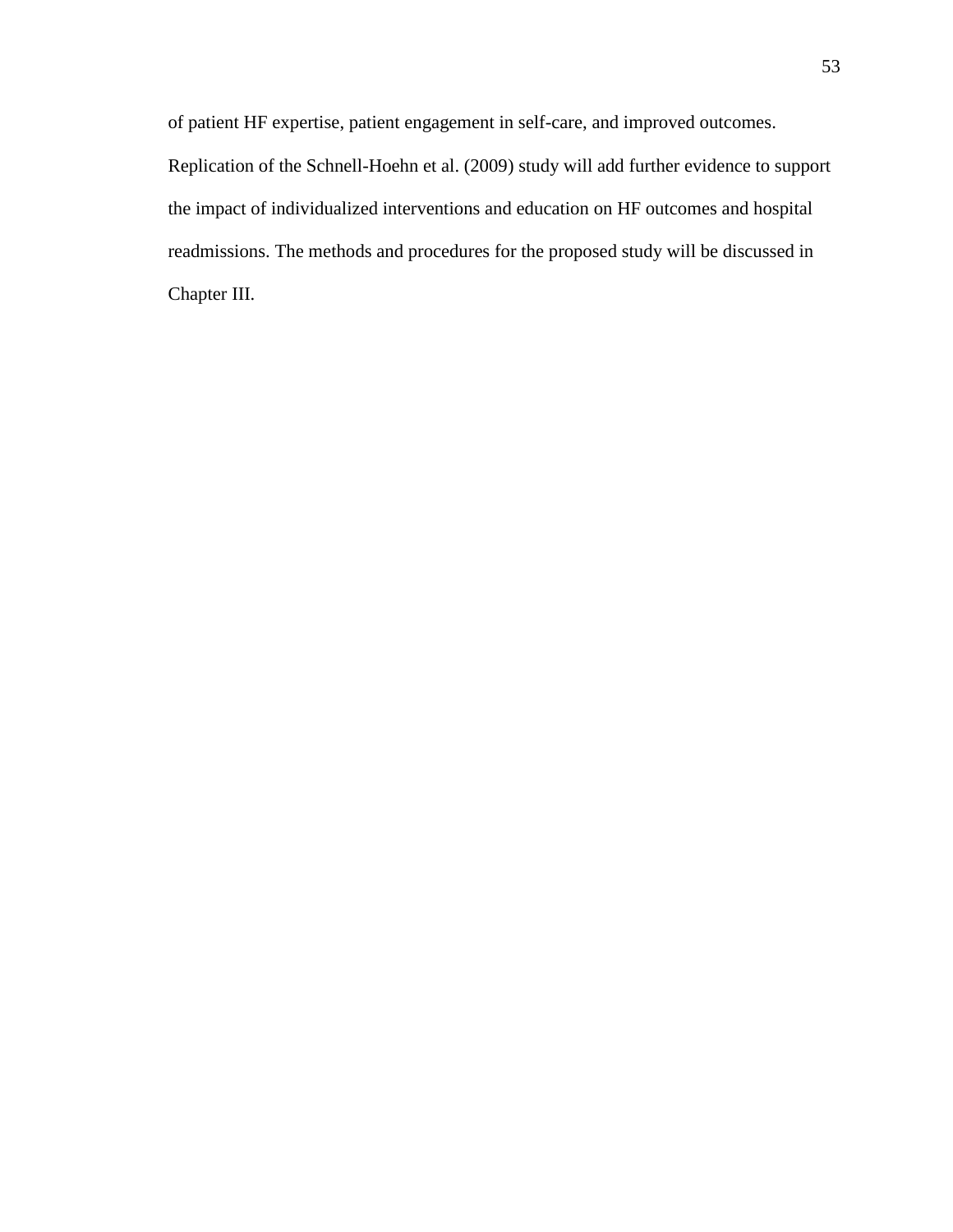# Chapter III

# *Methods and Procedures*

Individuals with heart failure (HF) must perform self-care behaviors to prevent hospitalization. Increased understanding of the self-care practices performed by patients with HF and the factors that influence these practices is essential to maintaining patients' health and preventing hospital readmissions. This chapter contains a description of the methods and procedures for the proposed study.

## *Purpose*

The purpose of this study is to examine self-care behaviors and the determinants of engaging in these behaviors in community-dwelling patients with HF. This is a replication of a study conducted by Schnell-Hoehn et al. (2009).

# *Research Questions*

- 1. What are the most common therapeutic self-care behaviors engaged in by community-dwelling adults with HF?
- 2. Is there a relationship between the enabling variables of clinical and sociodemographic characteristics, functional ability, and psychological status with self-care decision making and engagement in self-care behaviors in communitydwelling adults with HF?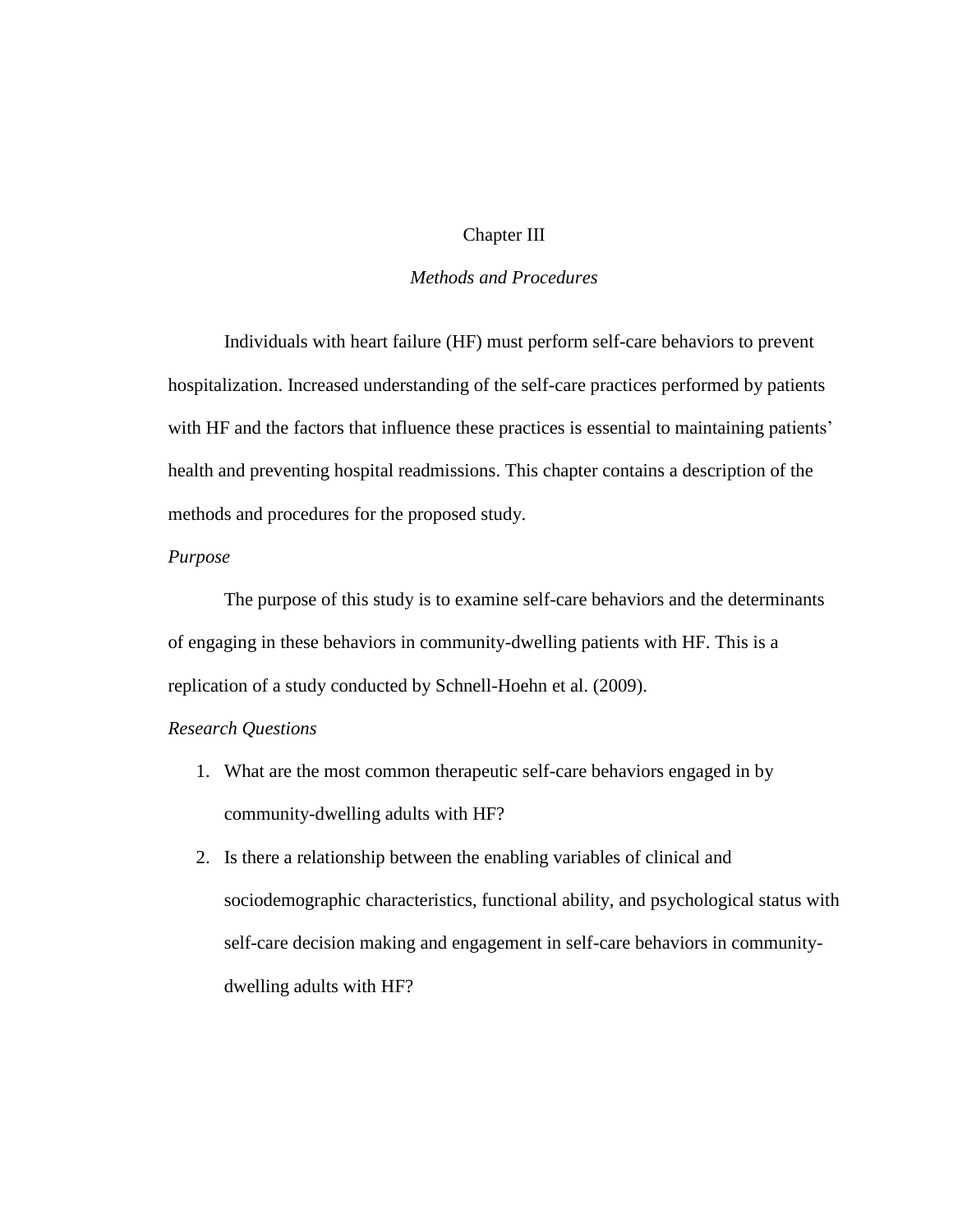- 3. Is there a relationship between the predisposing variable of self efficacy with selfcare decision making and engagement in self-care behaviors in communitydwelling adults with HF?
- 4. Is there a correlation between self-care efficacy and the number of hospitalizations for community-dwelling adults with HF?

# *Population, Sample, and Setting*

The population for this study will include patients diagnosed with HF. The target population will include participants who meet the sampling criteria of being at least 18 years of age, fluent in English, and diagnosed with HF for at least last six months. A diagnosis of HF will be confirmed by echocardiogram and the participant's physician. Exclusion criteria include lack of fluency in English, mental incompetence, or physical inability to engage in self-care behaviors. The sample will be drawn from patients who are treated at two northwestern Indiana HF clinics. Site one is affiliated with a 53-bed critical access hospital located in a rural farming community. Site two, located in a small city, is part of a mid-sized hospital with 220 beds. From the accessible population a convenience sample of 50 HF patients who meet the sampling criteria will be recruited for this study.

## *Protection of Human Rights*

Before participant recruitment, the study proposal will be submitted to the appropriate review boards for approval. Review boards will include the Ball State University Institutional Review Board, the hospitals' nursing research committees, and the hospitals' institutional review board ethics committees. After approval from the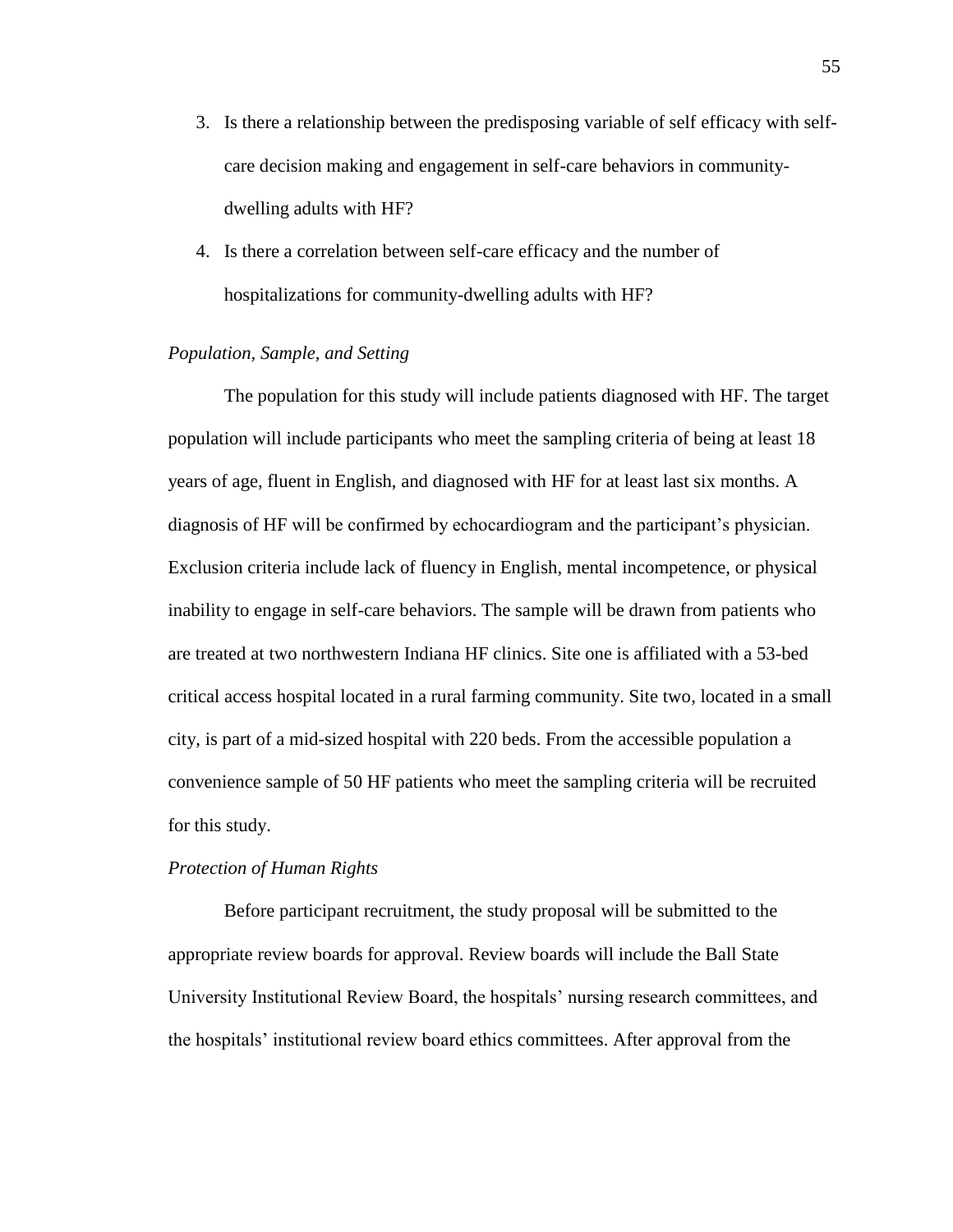institutional review boards, the proposal will be reviewed by the hospitals' cardiology committees. All participants will be informed that participation is voluntary and refusal to participate will not affect the treatment they receive. All participants will sign a formal written informed consent form which includes: (a) the purpose, (b) expected duration, (c) risks and benefits, (d) alternatives, (e) assurance of anonymity and confidentially, and (f) option for withdrawal for the study.

## *Procedures*

To implement the study, the following procedure will be followed:

- 1. Both hospitals' chief nursing officer will be contacted by the nurse researcher to discuss the study and data collection process.
- 2. The director of cardiovascular services who is responsible for both cardiac clinics will be contacted by the nurse researcher to discuss the study and data collection process.
- 3. A meeting will be scheduled with the clinics' HF nurses by the nurse researcher to discuss the study, the data collection process, and how to obtain consent while maintaining the patient's rights for self-determination.

To collect data the following procedure will be followed:

- 1. Over a 6-month period, clinic HF nurses will recruit and obtain voluntary, informed consent from clinic patients to participate in the study.
- 2. Upon consent, the HF nurse will contact the independent data collector and the data collector will meet with the participant at the next mutually convenient visit.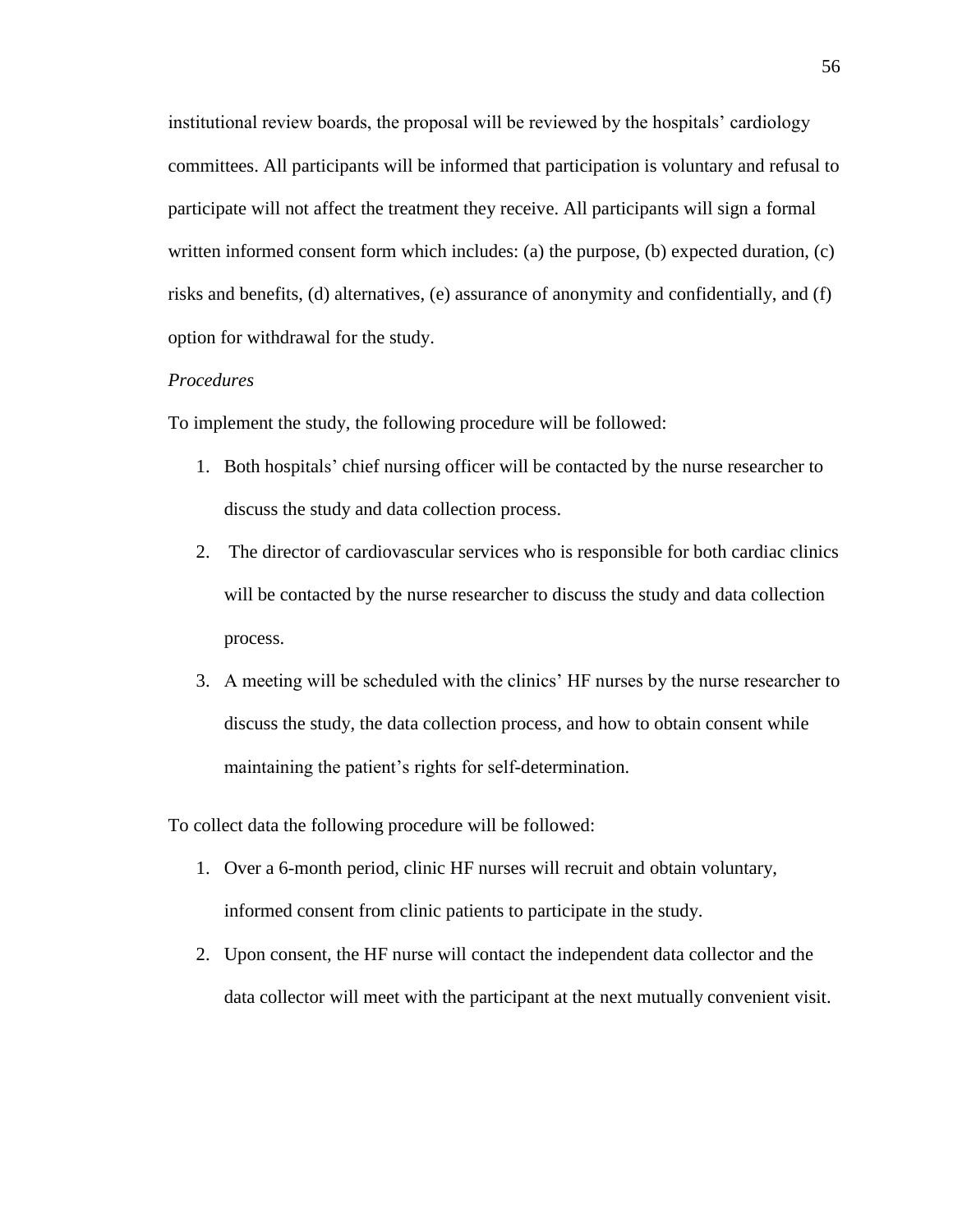- 3. At the assigned visit, the data collector will provide the participant a 20-minute questionnaire package to be completed onsite. The package includes: (a) a sociodemographic and clinical characteristic questionnaire, (b) the Self-Care of Heart Failure Index (SCHFI) research version 3-22-01, (c) the Kansas City Cardiomyopathy Questionnaire (KCCQ) physical and social limitations subscales, (d) and the General Well-Being Schedule.
- 4. Data obtained from the instruments will be prepared for computer entry by the research nurse and analysis will be conducted with the assistance of a statistician.

## *Methods of Measurement*

The SCHFI is a tool used to measure self-care. For this study, the SCHFI research version 3-22-01 will be used to measure self-care behaviors and self-efficacy. This scale contains 22 items measured on a 4-point self-reported Likert scale. The 22 items are divided into 3 subscales: self-care maintenance, self-confidence, and self-care management. The self-care maintenance subscale measures participants' ability to assume seven self-care behaviors. The self-confidence subscale measures participants' self-efficacy. The self-care management subscale measures participants' ability to identify and respond to symptoms. Participants receive a score up to 100 for each subscale. The three subscale scores are summed to determine the participant's self-care ability score. The tool requires the researcher to divide the subjects into "symptomatic" and "asymptomatic" groups. A coefficient alpha of .76 has been previously reported for the SCHFI (Schnell-Hoehn et al., 2009) indicating acceptable reliability (Burns & Grove,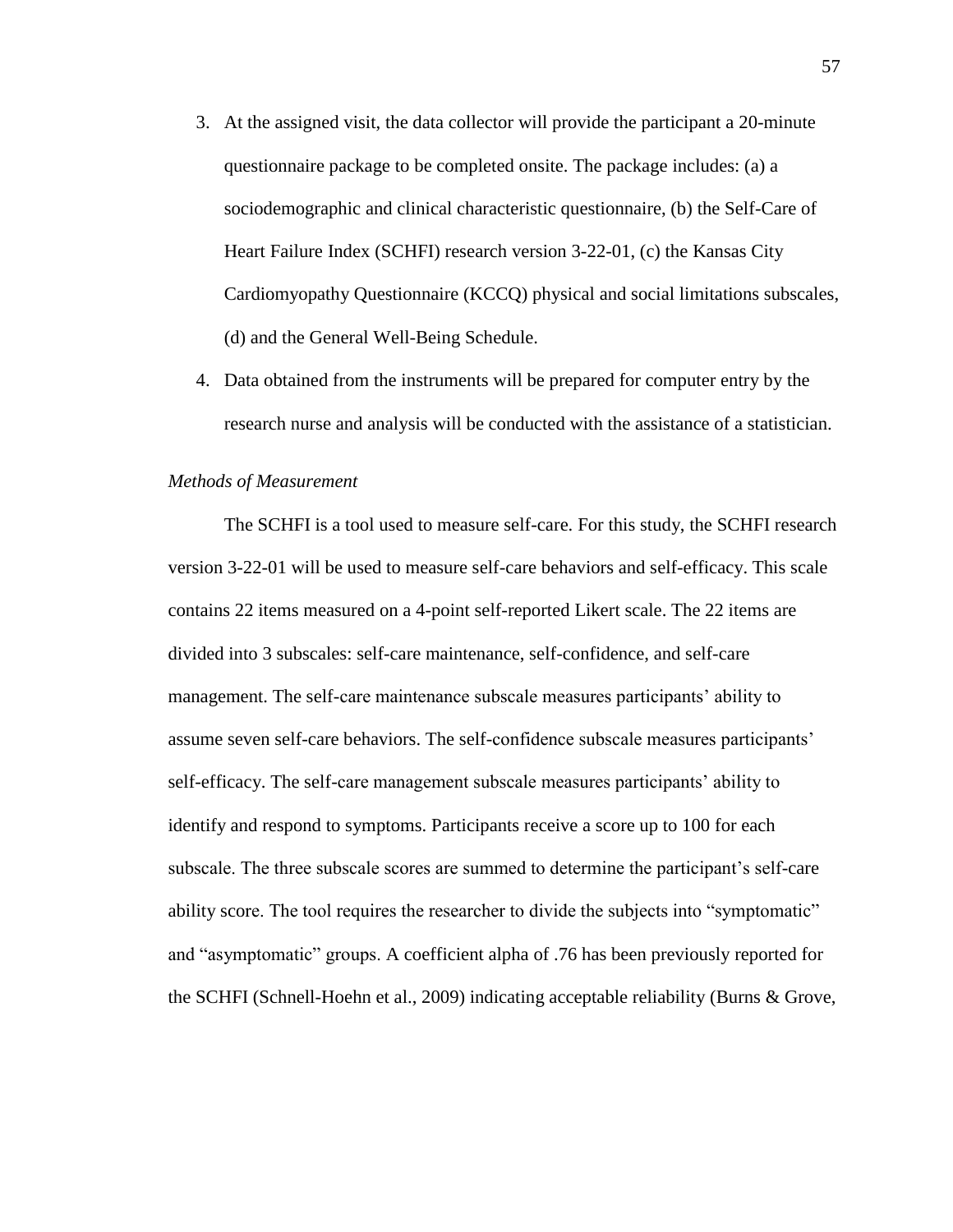2009); Validity has been supported by factor analysis and subscale to subscale correlation (Schnell-Hoehn et al., 2009).

The Kansas City Cardiomyopathy Questionnaire subscales of physical and social limitation will be used to examine functional ability of participants. The subscales indirectly measure daily limitations. Each item is self-reported using a 5-point Likert scale. Participants receive a subscale score for each subscale of up to 100. An increased score indicates fewer daily limitations. The subscale tools were reliable with a coefficient alpha of .90 for the physical limitation subscale and .86 for the social limitations subscale, both greater than the required .80 (Burns & Grove, 2009). To support validity, the subscale tools have been evaluated against the NYHA functional class tool which resulted in a significant correlation of *p* < .0001 (Schnell-Hoehn et al., 2009).

The General Well-Being Schedule will be used to examine the psychological status of participants. The tool indirectly measures six dimensions of well-being including anxiety, depression, self-control, positive well-being, vitality, and general health using an 18-item index. Each item is self-reported using either a 6- or 10-point Likert scale. Participants receive an overall well-being score between 0 and 110. An increased score indicates a higher degree of well-being. The tool is reliable with a coefficient alpha of > .90 for each tool dimension. The tool has been shown to be moderately valid when compared to Zung's Self-Rating Depression scale and the Personal Feeling Inventory (Schnell-Hoehn et al., 2009).

Sociodemographic data and clinical variables will be collected using a researcherdeveloped questionnaire. The questionnaire will request demographic data such as age, sex, ethnic background, marital status, living situation, education level, family income,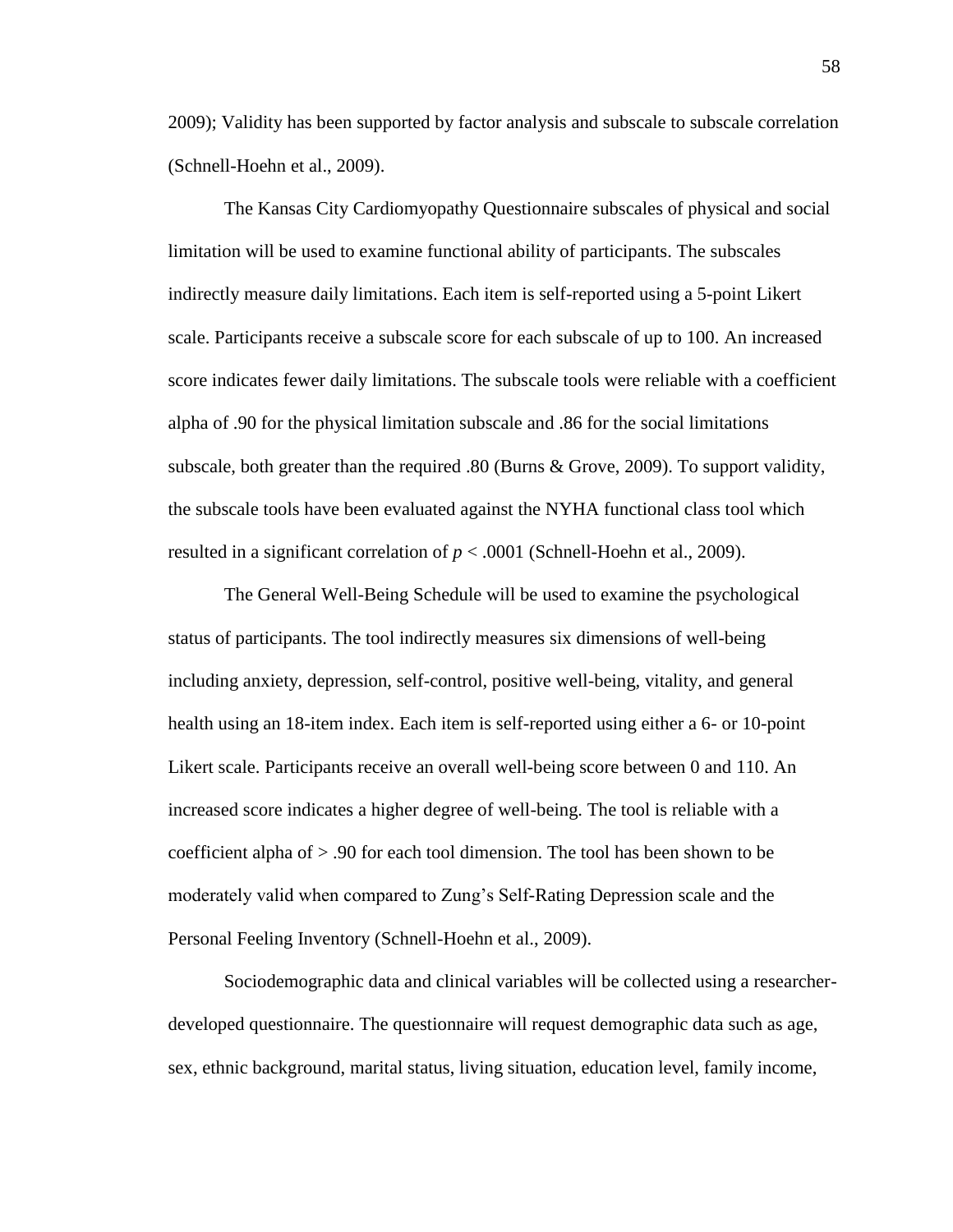left ventricular function, and the New York Heart Association Functional Class. These are all direct measurements.

The Charlson Co-Morbidity Index will be used to measure comorbidities. The index identifies and scores specified health conditions. Scores range from 0 to 34 and participants are categorized into low, moderate, or high comorbidity categories based on their score. Reliability and validity have been previously reported (Schnell-Hoehn et al., 2009).

#### *Research Design*

The research design for this study will be a cross-sectional design. A crosssectional design examines a selected phenomenon at various stages of development in a process with the objective to describe changes in the phenomenon over the stages. Subjects are selected at various points in the process to provide information about the entire process. Subjects are not examined through the entire process (Burns & Grove, 2005).

## *Intended Method for Data Analysis*

Descriptive statistics, chi-square, Pearson's r correlation coefficient, analysis of variance, and independent t-tests will be used for data analysis in this study. Descriptive statistics will be used to describe and synthesize sample demographics, enabling and predisposing variables, and self-care behaviors by percentage, mean, and standard deviation. Descriptive statistics describe, synthesize, and organize data in a more meaningful way in order to provide insight into the phenomenon studied (Burns & Grove, 2009). In addition, other statistical analysis such as a t-test, require descriptive statistics such as mean and standard deviation in order to perform them.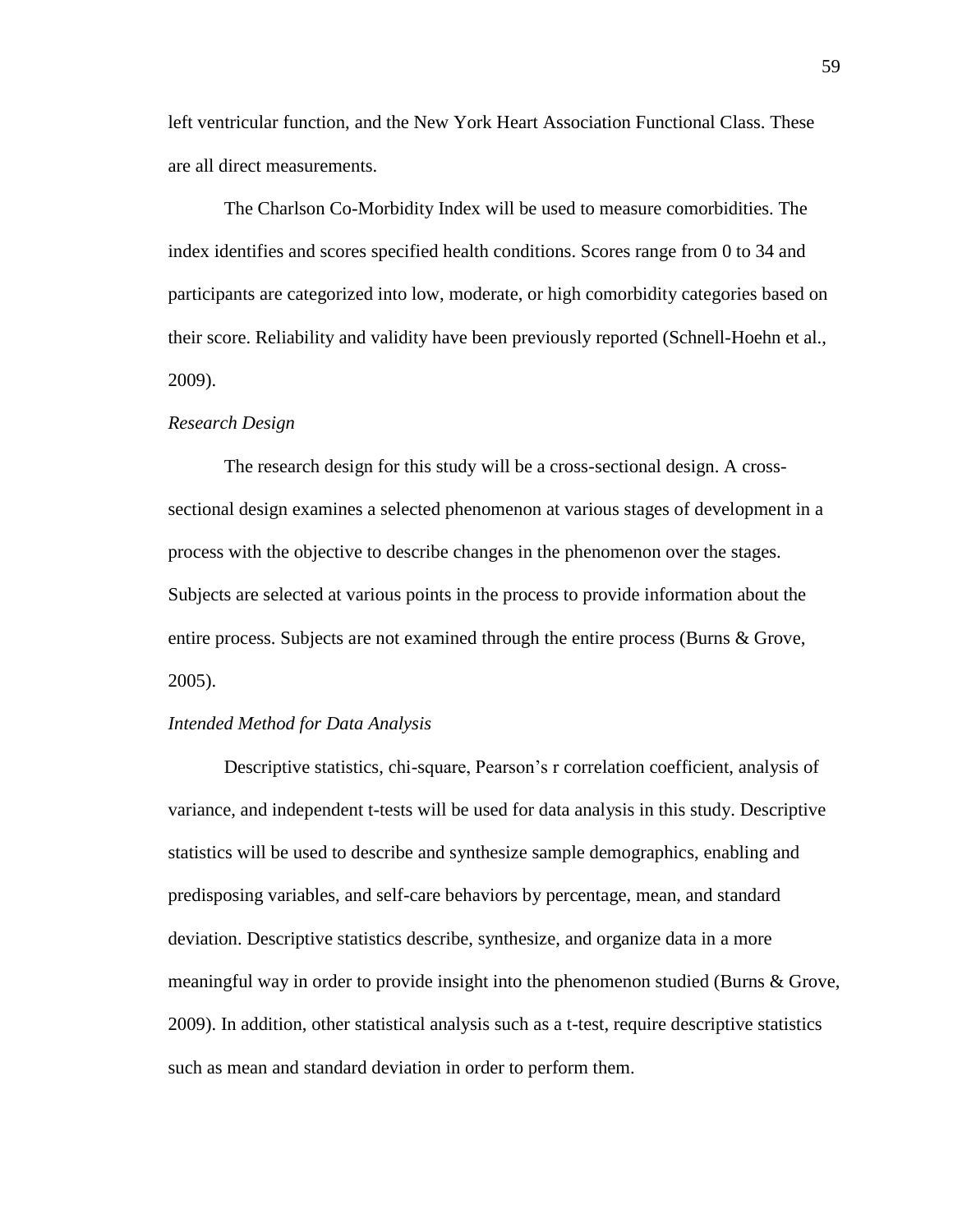Chi-square will be used to analyze the difference between HF self-care behaviors of two independent groups, those participants who are "asymptomatic" and those who are "symptomatic". Self-care behaviors will include taking medication prescribed, seeking physician guidance, following a low salt diet, getting an annual flu shot, weighing self, keeping weight within 10% of desired weight, and exercising at least three times a week. Chi-square allows the researcher to determine if a significant difference exists between observed and expected frequencies (Burns & Grove, 2009).

Pearson r correlation coefficient will be used to determine the relationship between a descriptive enabling variable and self-care behaviors of self-care maintenance, self-confidence, self-management, and SCHFI total scores. The descriptive enabling variables include current age, age at diagnosis, NYHA classification, physical limitations, social limitations, psychological status, and ejection fraction. Pearson's r correlation coefficient will also be used to determine the relationship between self-efficacy and selfcare. Pearson's r correlation coefficient was selected because it examines the relationship between two variables. It also reveals if a linear relationship between two variables exists and identifies the strength and direction of the relationship between the variables (Burns & Grove, 2009).

Analysis of variance (ANOVA) will be used to test for significant differences between groups of categorized variables and self-care. Categorized variables include ethnic background, marital status, residency, living situation, education, occupational status, family income, physical and social limitations, social support and comorbidity. Analysis of variance determines whether or not the means of several groups are different. It tests of the variance within-groups and the variance between-groups. Analysis of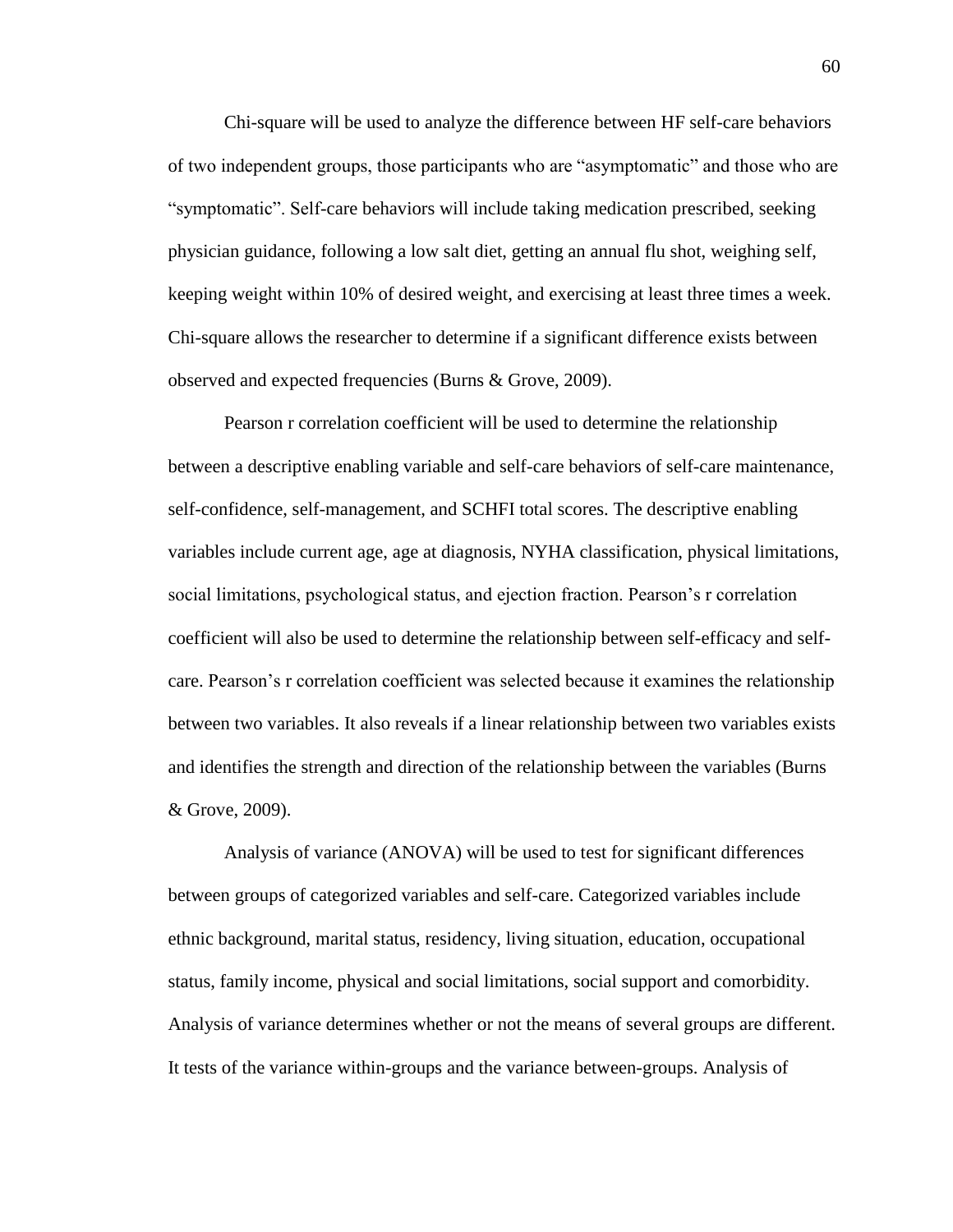variance reduces the Type I error when three or more means are compared. It can be used to compare two or more groups, however analysis of variance does not tell you where the difference is within the groups when two or more groups are used (Burns & Grove, 2009). To determine the location of the difference, a Tukey post-hoc test will be used.

Independent sample t-test will be used to test for significant differences between participants with a recent hospitalization and participants without a recent hospitalization for HF in regards to a dependent variable. The dependent variables will include self-care maintenance, self-care confidence, self-care management, and the overall self-care ability score (SCHFI score). An independent sample t-test identifies if there is a significant difference between two samples and a dependent variable. It can be easily calculated and is useful when working with small samples (Burns & Grove, 2009).

### *Summary*

The purpose of this proposed cross-sectional study will be to examine self-care behaviors and the determinants of engaging in these behaviors in community-dwelling HF patients. This will be a replication of a study conducted by Schnell-Hoehn et al. (2009). Connelly's model of self-care in chronic illness (Connelly, 1987) will be used as a framework for this study. A convenience sample of 50 HF patients will be recruited from two small northwestern Indiana hospital HF clinics. The Self-Care Heart Failure Index will be utilized to measure self-care behaviors and self-efficacy. Enabling variables will be measured utilizing the Kansas City Cardiomyopathy Questionnaire, the General Well-Being Schedule, and sociodemographic and clinical variable questionnaire, and the Charlson Co-Morbidity Index. Descriptive statistics, chi-square, Pearson's r correlation coefficient, analysis of variance, and independent t-tests will be used for data analysis in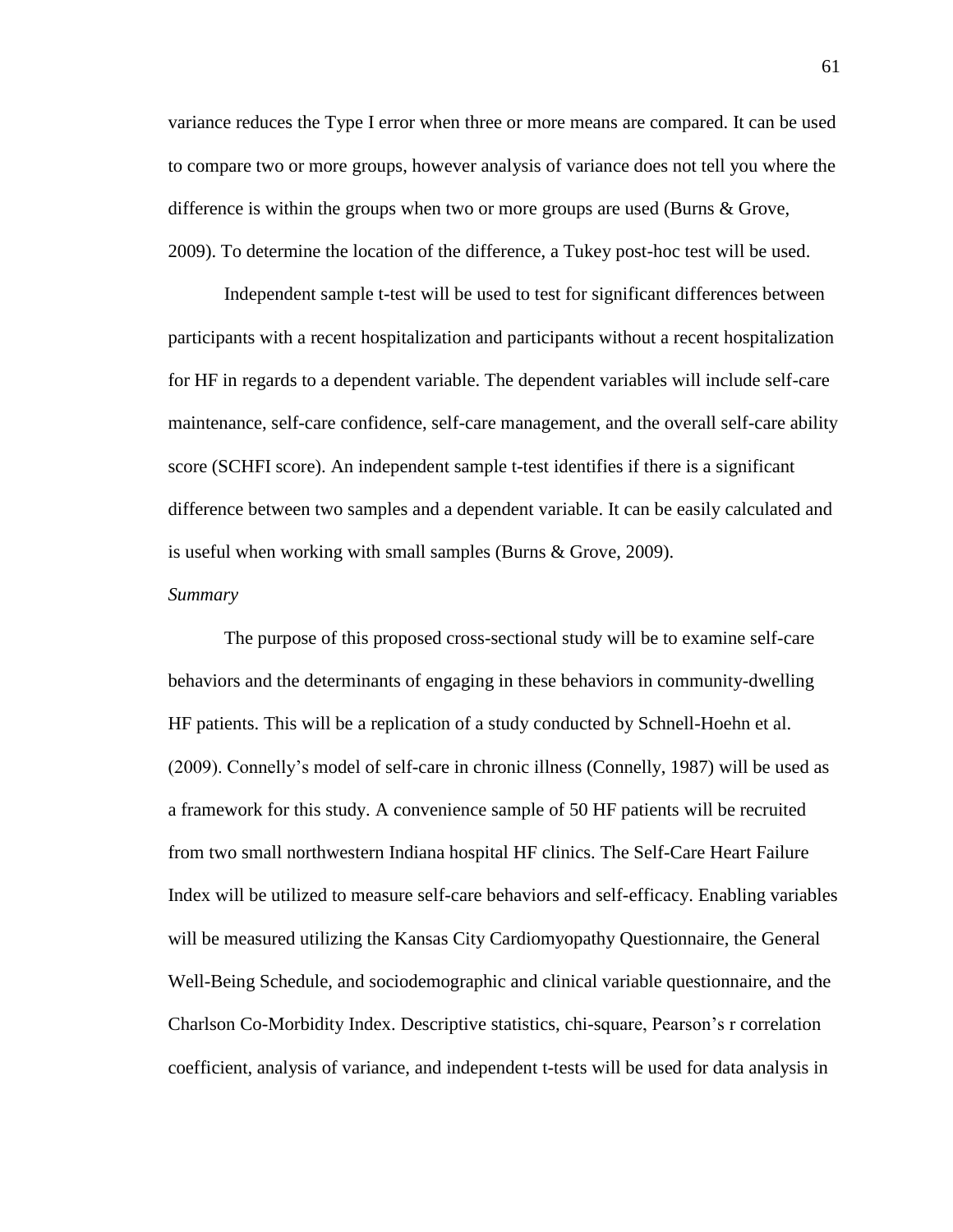this study. The findings will provide information on variables that influence engagement in self-care behaviors allowing for individualized interventions and education to improve HF patient outcomes.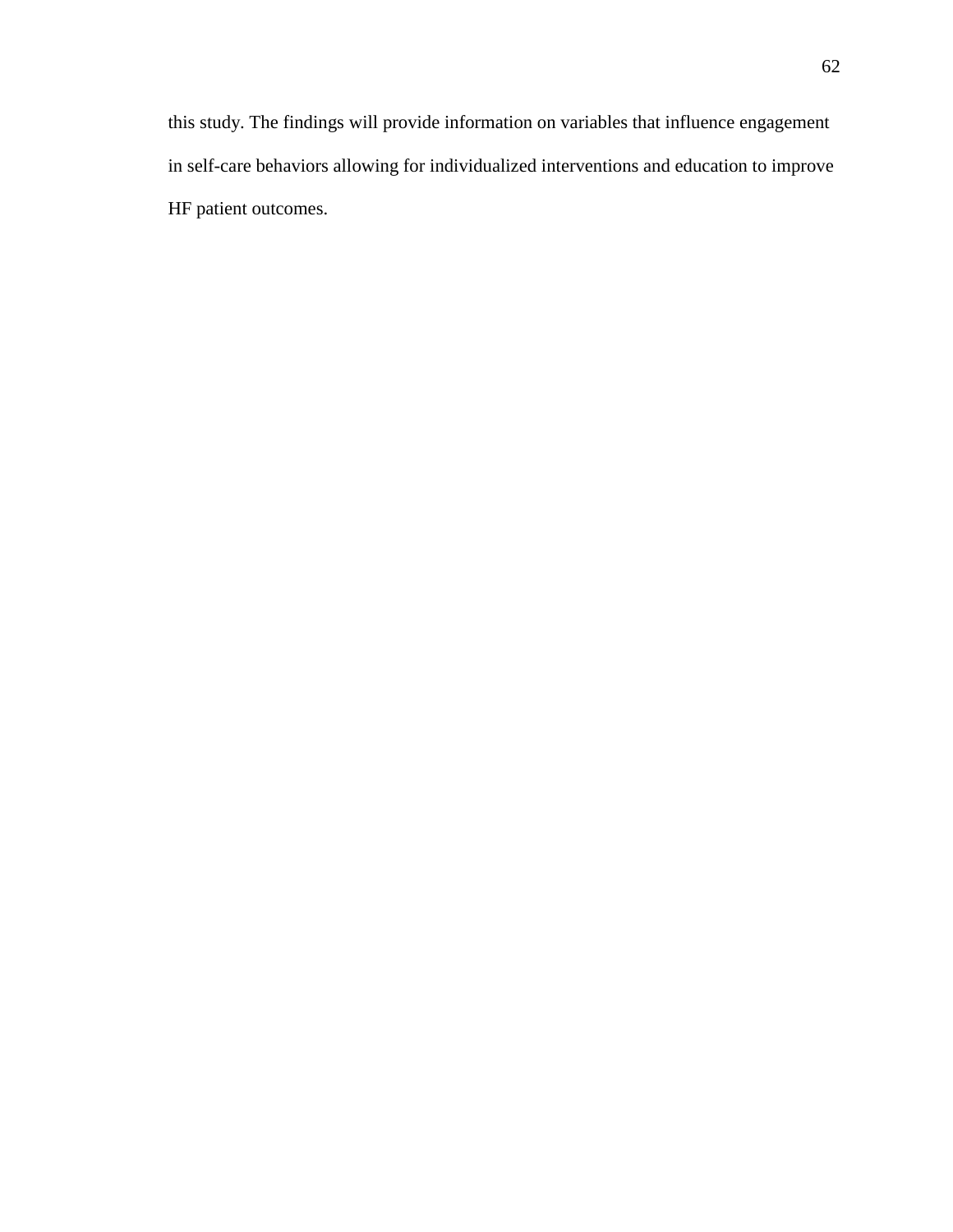#### References

- American Heart Association. (2010). *Heart Disease and Stroke Statistics – 2010 Update.* Dallas, Texas: American Heart Association.
- Annema, C., Luttik, M., & Jaarsma, T. (2009). Reasons for readmission in heart failure: Perspectives of patients, caregivers, cardiologists, and heart failure nurses. *Heart & Lung, 38*(5), 427-434.
- Artinian, N. T., Magnan, M., Sloan, M., & Lang, M. P. (2002). Self-care behaviors among patients with heart failure. *Heart & Lung, 31*(3), 161-172.
- Boren, S. A., Wakefield, B. J., Gunlock, T. L., & Wakefield, D. S. (2009). Heart failure self-management education: A systematic review of evidence. *International Journal of Evidenced-Based Healthcare, 7*(3), 159-168.
- Burns, N., & Grove, S. K. (2009). *The practice of nursing research* ( $6<sup>th</sup>$  ed.). St. Louis: Saunders.
- Cameron, J., Worrall-Carter, L., Riegel, B., Lo, S., & Stewart, S. (2009). Testing a model of patient characteristics, psychologic status, and cognitive function as predictors of self-care in persons with chronic heart failure. *Heart & Lung, 38*(5), 410-418.
- Connelly, C. (1987). Self-care and the chronically ill patient*. The Nursing Clinics of North America, 22*(3), 621-629.
- Crowder, B. F. (2006). Improved symptom management through enrollment in an outpatient congestive heart failure clinic. *MEDSURG Nursing, 15*(1), 27-35.
- Dickson, V., & Riegel, B. (2009). Are we teaching what patients need to know? Building skills in heart failure self-care. *Heart & Lung, 38*(3), 253-261.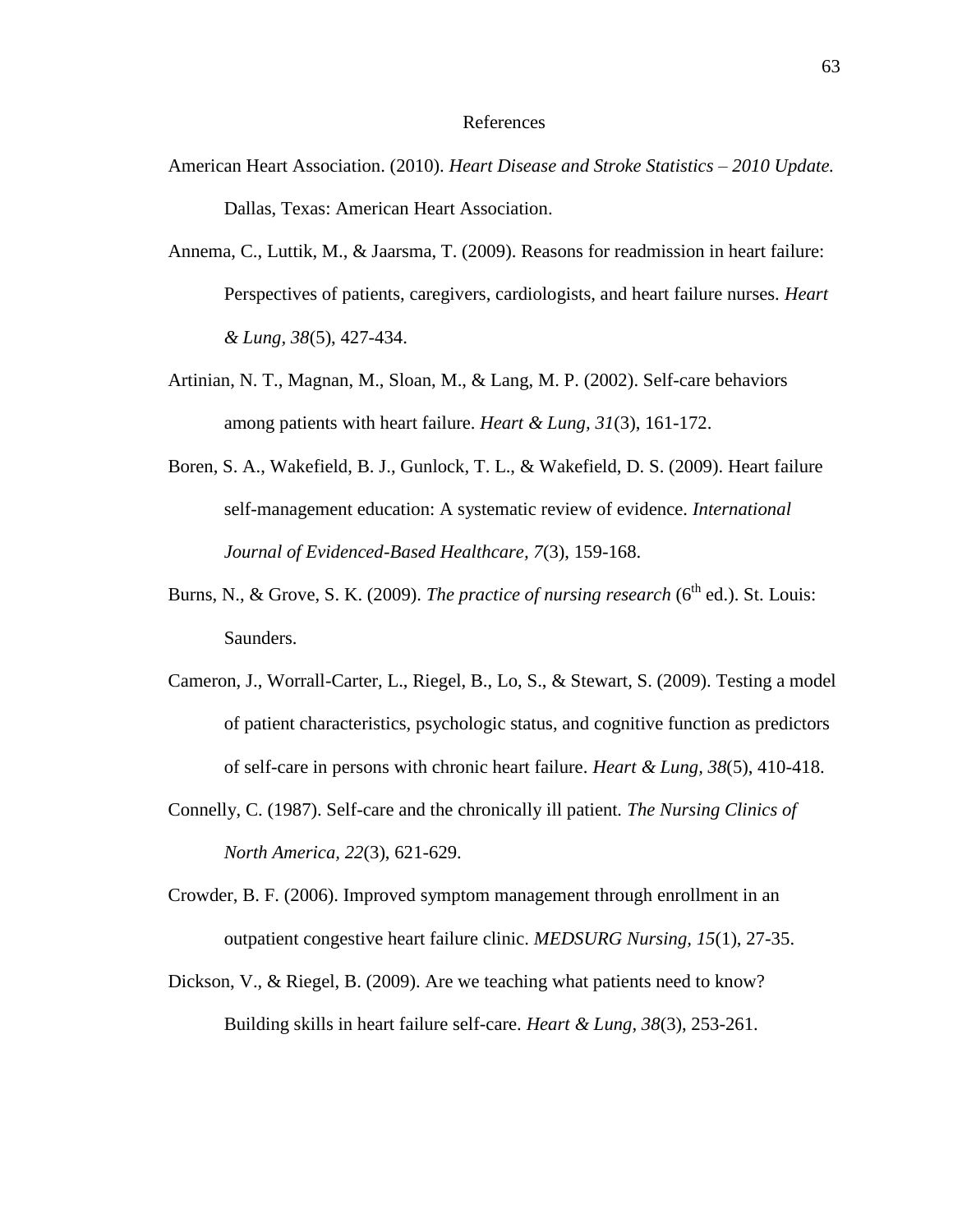- Evangelista, L. S., & Shinnick, M. A. (2008). What do we know about adherence and self-care? *Journal of Cardiovascular Nursing, 23*(3), 250-257.
- Gary, R. (2006). Self-care practices in women with diastolic heart failure. *Heart & Lung, 35*(1), 9-19.
- Jurgens, C. Y., Hoke, L., Byrnes, J., & Riegel, B. (2009). Why do elders delay responding to heart failure symptoms? *Nursing Research, 58*(4), 274-282.
- Kutzleb, J., & Reiner, D. (2006). The impact of nurse-directed education on quality of life and functional capacity in people with heart failure. *Journal of the American Academy of Nurse Practitioners, 18*(3), 116-123.
- Macabasco-O'Connell, A., Crawford, M. H., Stotts, N., Stewart, N., & Froelicher, E. S. (2008). Self-care behaviors in indigent patients with heart failure. *Journal of Cardiovascular Nursing, 23*(3), 223-230.
- Moser, D. K., & Watkins, J. F. (2008). Conceptualizing self-care in heart failure a life course model of patient characteristics. *Journal of Cardiovascular Nursing, 23*(3), 205-218.
- Oguz, S., & Enç, N. (2008) Symptoms and strategies in heart failure in Turkey. *International Nursing Review, 55*(4), 462-467.
- Paradis, V., Cossette, S., Frasure-Smith, N., Heppell, S., & Guertin, M. (2010). The efficacy of a motivational nursing intervention based on the stages of change on self-care in heart failure patients. *Journal of Cardiovascular Nursing, 25*(2), 130- 141.
- Riegel, B., & Dickson, V. (2008). A situation-specific theory of heart failure self-care. *Journal of Cardiovascular Nursing, 23*(3), 190-196.